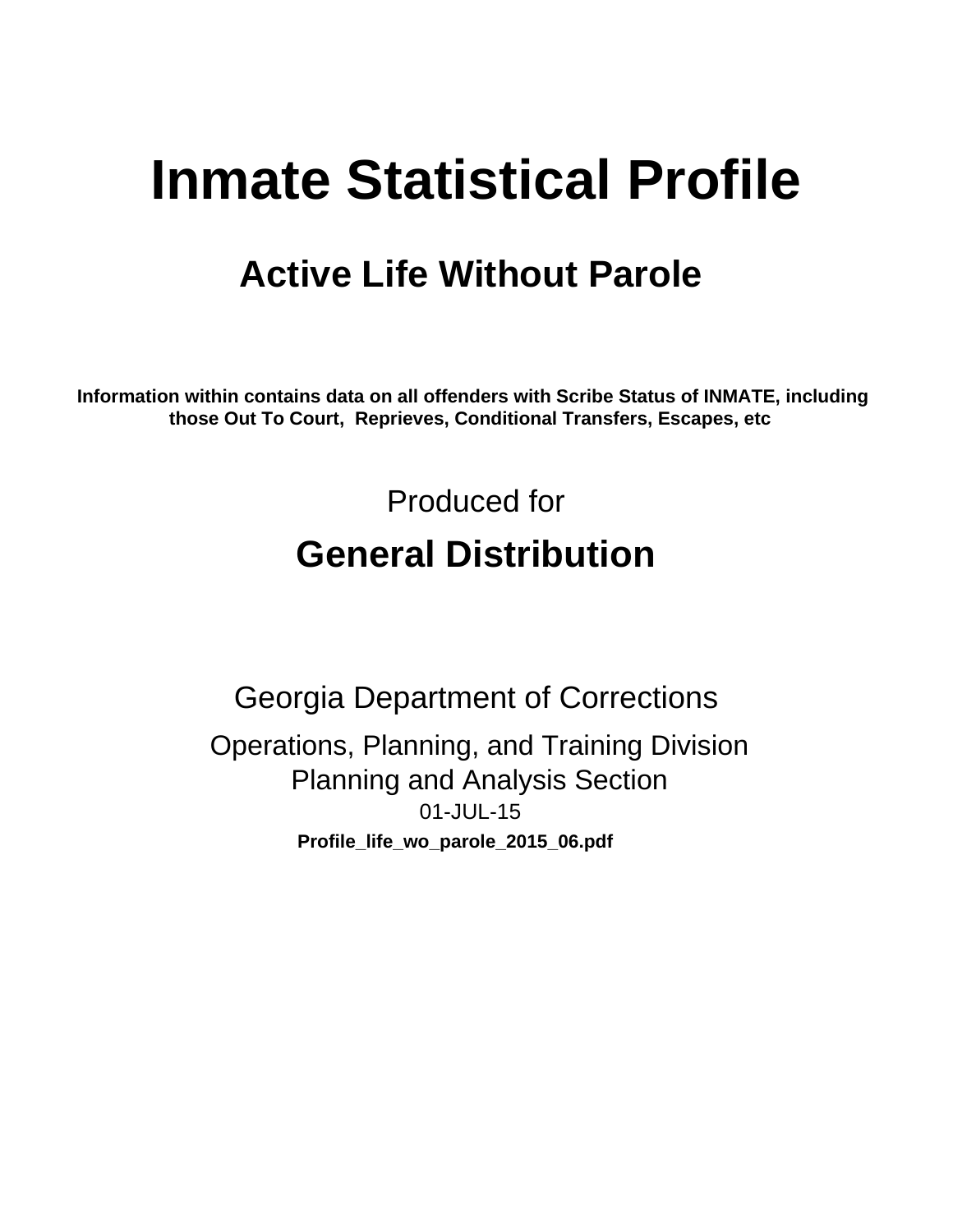# **Inmate Statistical Profile 01-JUL-15**

Contents

**Active Life Without Parole** 

Produced for General Distribution

# **Table of Contents**

| <b>Demographic information</b>                                       |
|----------------------------------------------------------------------|
| 4 Current age, broken out in ten year age groups                     |
| 5 Race group                                                         |
| 6 Marital status, self-reported at entry to prison                   |
| 7 Number of children, self-reported at entry to prison               |
| 8 Religious affiliation, self-reported at entry to prison            |
| 9 Home county - self-reported at entry to prison                     |
| 13 Employment status before prison, self-reported at entry to prison |
| 14 Age at admission                                                  |
| 16 Height, measured at entry to prison                               |
| 17 Weight, measured at entry to prison                               |
| 18 Military service                                                  |
| <b>Correctional information</b>                                      |
| 19 Type of admission to prison                                       |
| 20 Current / last supervision level                                  |
| 21 Current / last institution type                                   |
| 22 Institution type - transitional centers                           |
| 23 Institution type - county prisons                                 |
| 24 Institution type - state prisons                                  |
| 25 Institution type - private prisons                                |
| 26 Institution type - inmate boot camp                               |
| 27 Number of disciplinary reports                                    |
| 28 Number of transfers                                               |
| 29 Number of escapes                                                 |
| 30 Time served in current (or last) institution                      |
| Educational, psychological and physical information                  |
| 31 Highest grade level attained                                      |
| 32 Culture fair IQ scores                                            |
| 33 Wide Range Achievement Test (WRAT) reading score                  |
| 34 Wide Range Achievement Test (WRAT) math score                     |
| 35 Wide Range Achievement Test (WRAT) spelling score                 |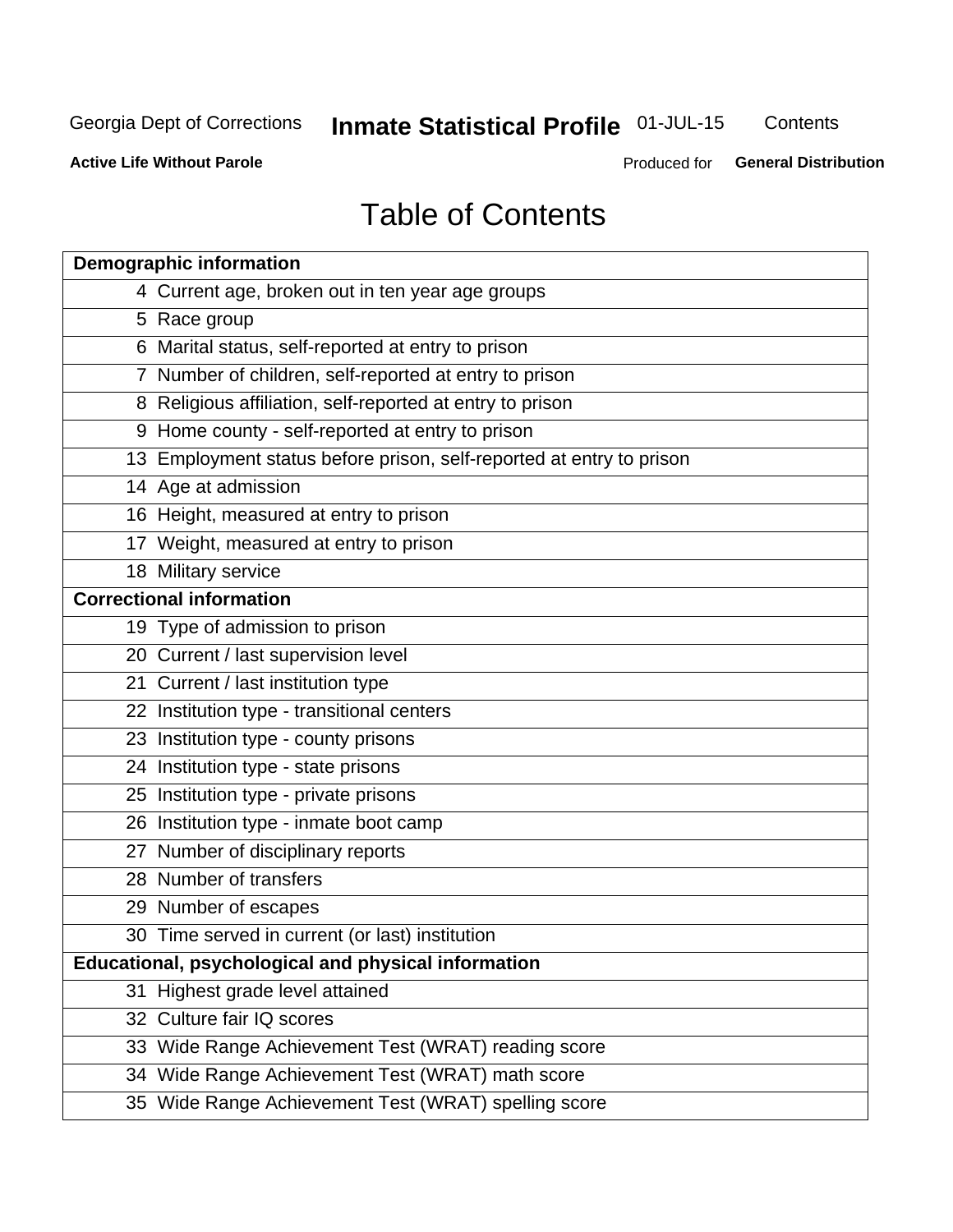# **Inmate Statistical Profile 01-JUL-15**

Contents

**Active Life Without Parole** 

Produced for General Distribution

# **Table of Contents**

| <b>Educational, psychological and physical information</b>       |
|------------------------------------------------------------------|
| 36 Current / last mental health treatment level                  |
| 37 PULHESDWIT medical scale - 'P' overall condition ('P'hysical) |
| 38 PULHESDWIT medical scale - 'U' upper body                     |
| 39 PULHESDWIT medical scale - 'L' lower body                     |
| 40 PULHESDWIT medical scale - 'H' hearing                        |
| 41 PULHESDWIT medical scale - 'E' vision                         |
| 42 PULHESDWIT medical scale -'S' psychiatric                     |
| 43 PULHESDWIT medical scale - 'D' dental                         |
| 44 PULHESDWIT medical scale - 'W' work ability                   |
| 45 PULHESDWIT medical scale - 'I' impairment                     |
| 46 PULHESDWIT medical scale - 'T' transportability               |
| <b>Crimes and criminal history information</b>                   |
| 47 Number of prior Georgia incarcerations                        |
| 48 Prison sentence in years                                      |
| 49 Primary offense, broken out into felonies vs misdemeanors     |
| 50 Primary offense, broken out into six broad crime categories   |
| 51 Primary offense, detailed offense code                        |
| 53 County of conviction of primary offense                       |
| 57 Circuit of conviction of primary offense                      |
| 59 Years served (jail + prison) in this incarceration            |
| <b>Medical information</b>                                       |
| 60 Results of most recent HIV test                               |
| 61 Results of most recent tuberculosis test                      |
| 62 Results of most recent syphilis test                          |
| 63 Results of most recent Hepatitis-C test                       |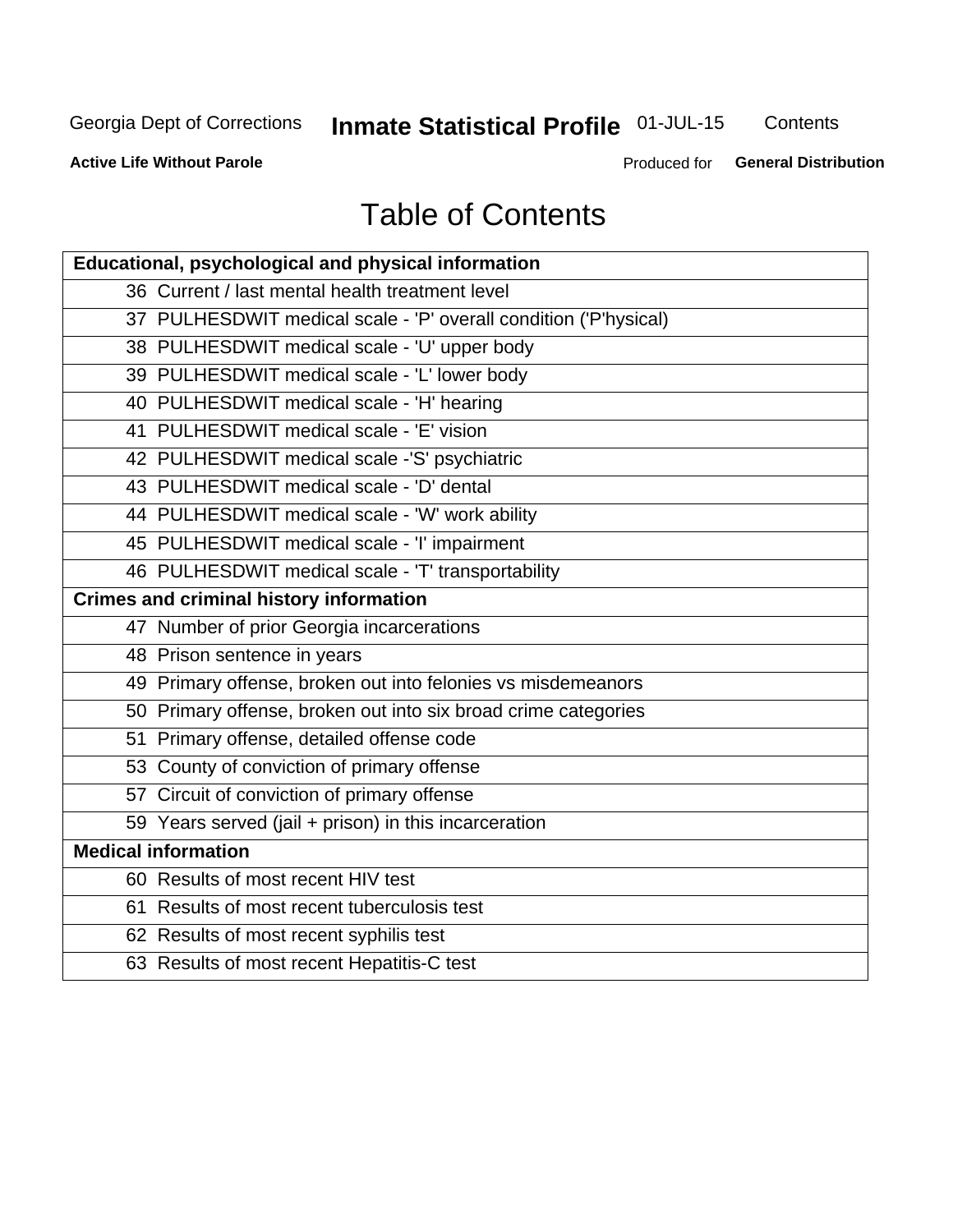### **Active Life Without Parole**

### Produced for General Distribution

# Current age, broken out in ten-year age groups

COL % - percent each COUNT is of its particular column

|                          | <b>Male</b>  |        |         | <b>Female</b> |        |       |              | <b>Total</b> |
|--------------------------|--------------|--------|---------|---------------|--------|-------|--------------|--------------|
| <b>Current Age</b>       | <b>Count</b> | Col %  | Row %   | <b>Count</b>  | Col %  | Row % | <b>Total</b> | Col %        |
| <b>Teens (1-19)</b>      | 4            | 0.37%  | 100.00% |               |        |       | 4            | 0.36%        |
| <b>Twenties (20-29)</b>  | 168          | 15.61% | 97.67%  | 4             | 12.50% | 2.33% | 172          | 15.52%       |
| Thirties (30-39)         | 295          | 27.42% | 97.04%  | 9             | 28.13% | 2.96% | 304          | 27.44%       |
| <b>Forties (40-49)</b>   | 308          | 28.62% | 96.55%  | 11            | 34.38% | 3.45% | 319          | 28.79%       |
| <b>Fifties (50-59)</b>   | 207          | 19.24% | 96.73%  |               | 21.88% | 3.27% | 214          | 19.31%       |
| <b>Sixties (60-69)</b>   | 73           | 6.78%  | 98.65%  |               | 3.13%  | 1.35% | 74 l         | 6.68%        |
| Seventy + (70 and above) | 21           | 1.95%  | 100.00% |               |        |       | 21           | 1.90%        |
| <b>Total Reported</b>    | 1,076        | 100%   | 97.11%  | 32            | 100%   | 2.89% | 1,108        | 100%         |

| rted -<br>m. |             |    |      |
|--------------|-------------|----|------|
| $C0+0$       | 0.70<br>, c | ◡▵ | ,108 |

| Mean<br>(average)       | 42.30 | 41.34 | 42.27 |
|-------------------------|-------|-------|-------|
| <b>Median (middle)</b>  |       | 41.5  |       |
| Mode<br>(most frequent) | 34    |       | 34    |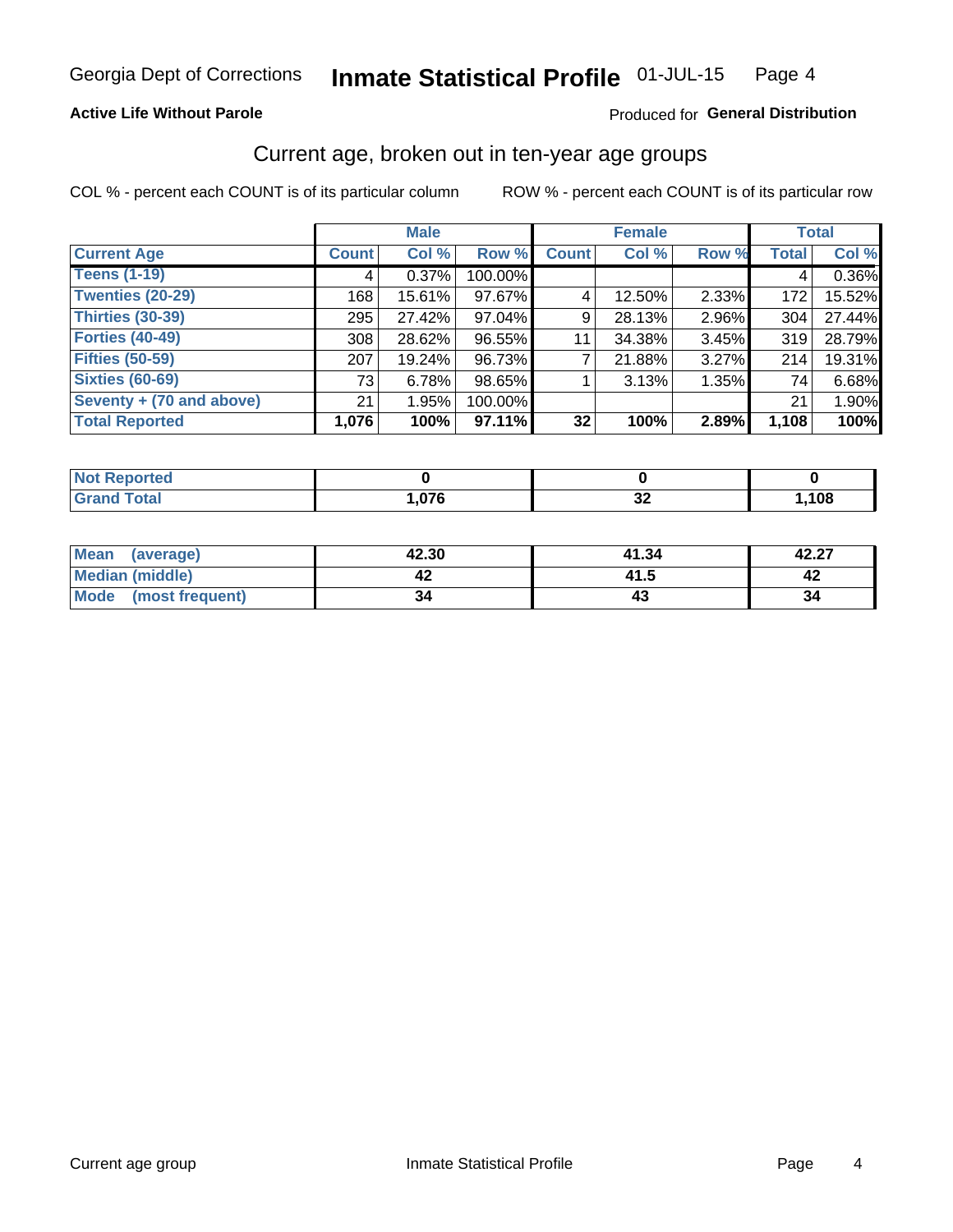#### Inmate Statistical Profile 01-JUL-15 Page 5

### **Active Life Without Parole**

Produced for General Distribution

# Race group

COL % - percent each COUNT is of its particular column

|                              | <b>Male</b>  |         |                    | <b>Female</b> |        |       | <b>Total</b> |        |
|------------------------------|--------------|---------|--------------------|---------------|--------|-------|--------------|--------|
| <b>Race Group</b>            | <b>Count</b> | Col %   | <b>Row % Count</b> |               | Col %  | Row % | Total        | Col %  |
| <b>White</b>                 | 239          | 22.21%  | $95.60\%$          | 11            | 34.38% | 4.40% | 250          | 22.56% |
| <b>Black</b><br>$\mathbf{2}$ | 808          | 75.09%  | 97.70%             | 19            | 59.38% | 2.30% | 827          | 74.64% |
| <b>Other</b><br>5.           |              | $.09\%$ | 100.00%            |               |        |       |              | .09%   |
| <b>Asian</b><br>6            | 4            | $.37\%$ | 100.00%            |               |        |       | 4            | .36%   |
| <b>Hispanic</b><br>10        | 24           | 2.23%   | 92.31%             | ົ             | 6.25%  | 7.69% | 26           | 2.35%  |
| <b>Total Reported</b>        | 1,076        | 100%    | $97.11\%$          | 32            | 100%   | 2.89% | 1,108        | 100%   |

| ∩rteα        |      |                            |      |
|--------------|------|----------------------------|------|
| <b>Total</b> | .076 | $\ddot{\phantom{0}}$<br>◡▵ | 108, |

| –•••• |  | M |  |  |  |
|-------|--|---|--|--|--|
|-------|--|---|--|--|--|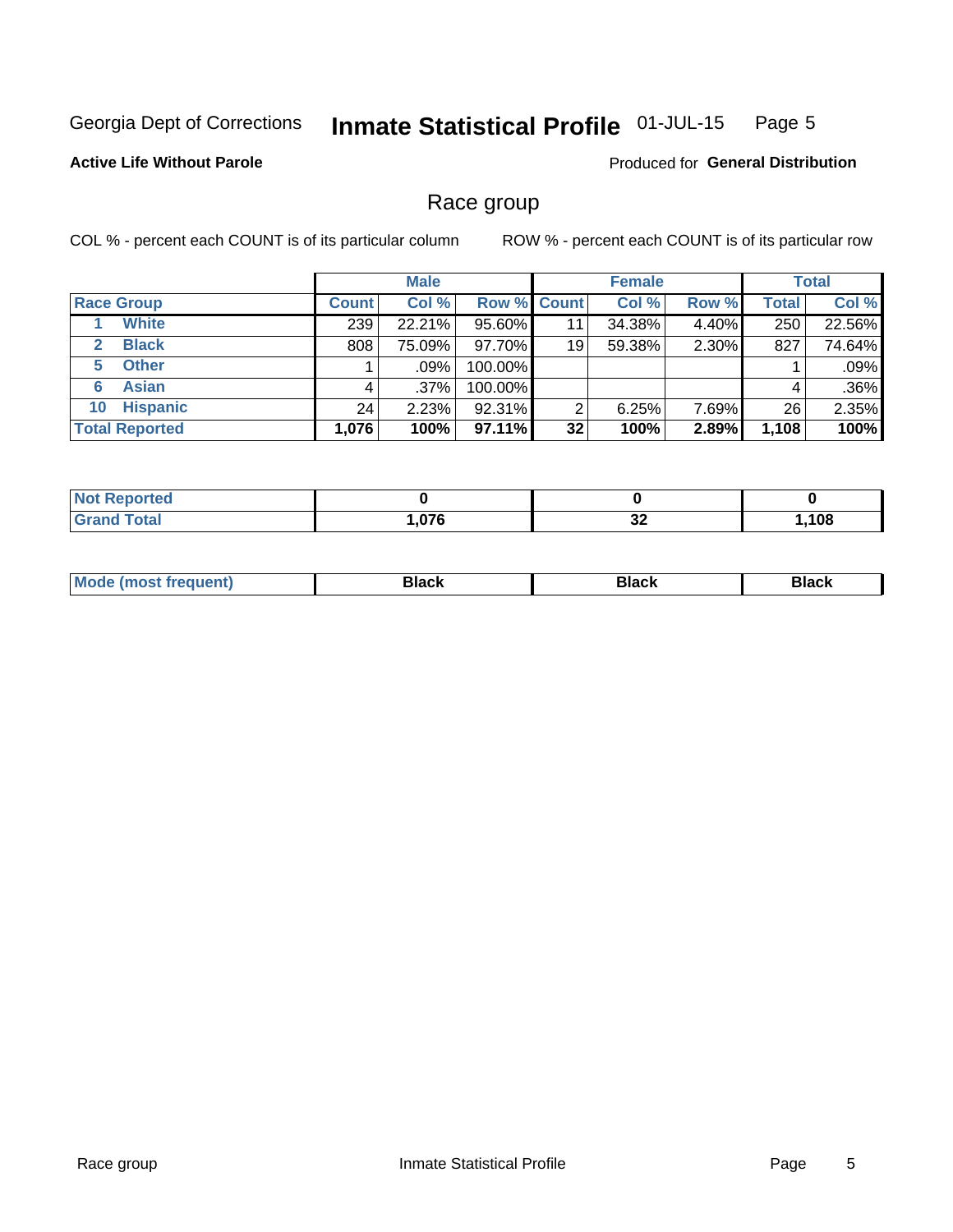#### Inmate Statistical Profile 01-JUL-15 Page 6

**Active Life Without Parole** 

### Produced for General Distribution

# Marital status, self-reported at entry to prison

COL % - percent each COUNT is of its particular column

|                            |              | <b>Male</b> |         |              | <b>Female</b> |        |                 | <b>Total</b> |
|----------------------------|--------------|-------------|---------|--------------|---------------|--------|-----------------|--------------|
| <b>Marital Status</b>      | <b>Count</b> | Col %       | Row %   | <b>Count</b> | Col %         | Row %  | <b>Total</b>    | Col %        |
| <b>Unknown</b><br>$\bf{0}$ | 10           | .93%        | 100.00% |              |               |        | 10 <sub>1</sub> | .90%         |
| <b>Divorced</b><br>D       | 88           | 8.18%       | 97.78%  | 2            | 6.25%         | 2.22%  | 90              | 8.12%        |
| <b>Married</b><br>М        | 149          | 13.85%      | 96.13%  | 6            | 18.75%        | 3.87%  | 155             | 13.99%       |
| <b>Separated</b><br>S      | 27           | 2.51%       | 90.00%  | 3            | 9.38%         | 10.00% | 30              | 2.71%        |
| <b>Unmarried</b><br>U      | 779          | 72.40%      | 98.11%  | 15           | 46.88%        | 1.89%  | 794             | 71.66%       |
| <b>Widow</b><br>W          | 23           | 2.14%       | 79.31%  | 6            | 18.75%        | 20.69% | 29              | 2.62%        |
| <b>Total Reported</b>      | 1,076        | 100%        | 97.11%  | 32           | 100%          | 2.89%  | 1,108           | 100%         |

| <b>Not Repo</b><br>prted |     |         |     |
|--------------------------|-----|---------|-----|
| <b>⊺otal</b>             | 07c | ~<br>◡▵ | 108 |

|  | M | . | Unmarried | າmarried<br>_____ |
|--|---|---|-----------|-------------------|
|--|---|---|-----------|-------------------|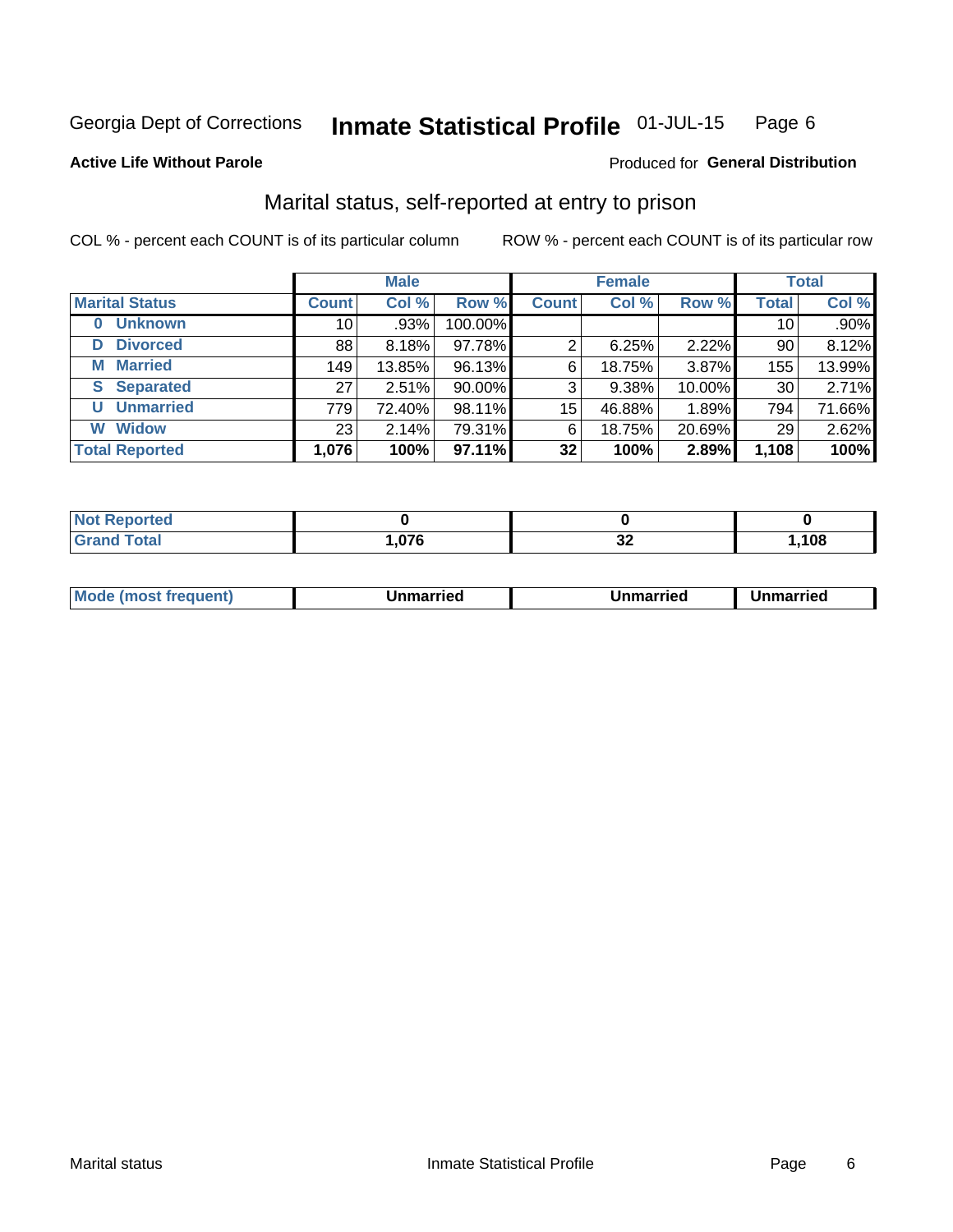#### Inmate Statistical Profile 01-JUL-15 Page 7

**Active Life Without Parole** 

### Produced for General Distribution

# Number of children, self reported at entry to prison

COL % - percent each COUNT is of its particular column

|                           |                | <b>Male</b> |         |              | <b>Female</b> |       |              | <b>Total</b> |
|---------------------------|----------------|-------------|---------|--------------|---------------|-------|--------------|--------------|
| <b>Number of Children</b> | <b>Count</b>   | Col %       | Row %   | <b>Count</b> | Col %         | Row % | <b>Total</b> | Col %        |
| $\bf{0}$                  | 398            | 37.30%      | 97.07%  | 12           | 37.50%        | 2.93% | 410          | 37.31%       |
|                           | 250            | 23.43%      | 97.66%  | 6            | 18.75%        | 2.34% | 256          | 23.29%       |
| $\overline{2}$            | 177            | 16.59%      | 97.79%  | 4            | 12.50%        | 2.21% | 181          | 16.47%       |
| 3                         | 107            | 10.03%      | 94.69%  | 6            | 18.75%        | 5.31% | 113          | 10.28%       |
| 4                         | 69             | 6.47%       | 98.57%  |              | 3.13%         | 1.43% | 70           | 6.37%        |
| 5                         | 33             | 3.09%       | 91.67%  | 3            | 9.38%         | 8.33% | 36           | 3.28%        |
| $6\phantom{1}6$           | 15             | 1.41%       | 100.00% |              |               |       | 15           | 1.36%        |
| 7                         | 8              | 0.75%       | 100.00% |              |               |       | 8            | 0.73%        |
| $\overline{\mathbf{8}}$   | 2              | 0.19%       | 100.00% |              |               |       | 2            | 0.18%        |
| 9                         | 2              | 0.19%       | 100.00% |              |               |       | 2            | 0.18%        |
| 10                        | $\overline{2}$ | 0.19%       | 100.00% |              |               |       | 2            | 0.18%        |
| Over 10                   | 4              | 0.37%       | 100.00% |              |               |       | 4            | $0.36\%$     |
| <b>Total Reported</b>     | 1,067          | 100%        | 97.09%  | 32           | 100%          | 2.91% | 1,099        | 100%         |

| .<br>теа |      |                |      |
|----------|------|----------------|------|
|          | .076 | - -<br>~<br>◡▴ | ,108 |

| Mean (average)       | ∣.52 | 1.59 | 1.52 |
|----------------------|------|------|------|
| Median (middle)      |      |      |      |
| Mode (most frequent) |      |      |      |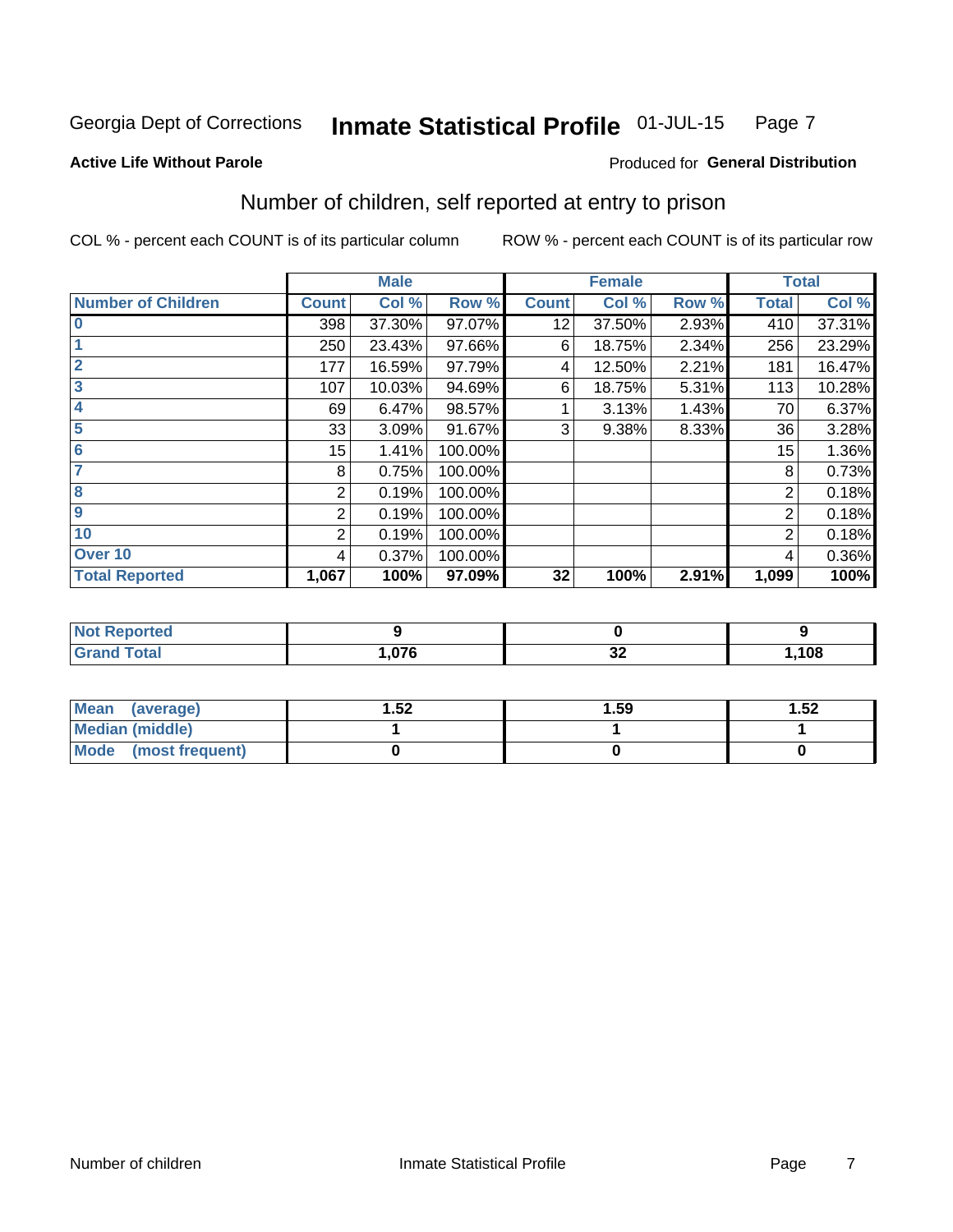#### Inmate Statistical Profile 01-JUL-15 Page 8

### **Active Life Without Parole**

### Produced for General Distribution

# Religious affiliation, self-reported at entry to prison

COL % - percent each COUNT is of its particular column

|              |                              |              | <b>Male</b> |         |              | <b>Female</b> |       |                | <b>Total</b> |
|--------------|------------------------------|--------------|-------------|---------|--------------|---------------|-------|----------------|--------------|
|              | <b>Religious Affiliation</b> | <b>Count</b> | Col %       | Row %   | <b>Count</b> | Col %         | Row % | <b>Total</b>   | Col %        |
|              | <b>Islam</b>                 | 48           | 8.11%       | 94.12%  | 3            | 13.04%        | 5.88% | 51             | 8.29%        |
| $\mathbf{2}$ | <b>Catholic</b>              | 22           | 3.72%       | 95.65%  |              | 4.35%         | 4.35% | 23             | 3.74%        |
| 3            | <b>Baptist</b>               | 278          | 46.96%      | 94.88%  | 15           | 65.22%        | 5.12% | 293            | 47.64%       |
| 4            | <b>Methodist</b>             | 11           | 1.86%       | 91.67%  |              | 4.35%         | 8.33% | 12             | 1.95%        |
| 7            | <b>Chc Of God</b>            | 2            | .34%        | 100.00% |              |               |       | 2              | .33%         |
| 8            | <b>Holiness</b>              | 22           | 3.72%       | 95.65%  |              | 4.35%         | 4.35% | 23             | 3.74%        |
| 9            | <b>Jewish</b>                | 2            | .34%        | 100.00% |              |               |       | $\overline{2}$ | .33%         |
| 10           | <b>Anglican</b>              |              | .17%        | 100.00% |              |               |       |                | .16%         |
| 12           | <b>Hindu</b>                 | 2            | .34%        | 100.00% |              |               |       | $\overline{2}$ | .33%         |
| 16           | <b>Seven D Ad</b>            | 4            | .68%        | 100.00% |              |               |       | 4              | .65%         |
| 17           | <b>Jehovah Wt</b>            | 8            | 1.35%       | 100.00% |              |               |       | 8              | 1.30%        |
| 18           | <b>Latr Day S</b>            |              | .17%        | 100.00% |              |               |       |                | .16%         |
| 20           | <b>Other Prot</b>            | 80           | 13.51%      | 97.56%  | 2            | 8.70%         | 2.44% | 82             | 13.33%       |
| 96           | <b>None</b>                  | 111          | 18.75%      | 100.00% |              |               |       | 111            | 18.05%       |
|              | <b>Total Reported</b>        | 592          | 100%        | 96.26%  | 23           | 100%          | 3.74% | 615            | 100%         |

| Reported<br>  | 484  |          | 493  |
|---------------|------|----------|------|
| <i>i</i> otal | ,076 | ^^<br>◡▵ | ,108 |

| <b>Mode (most frequent)</b> | Baptist | Baptist | Baptist |
|-----------------------------|---------|---------|---------|
|-----------------------------|---------|---------|---------|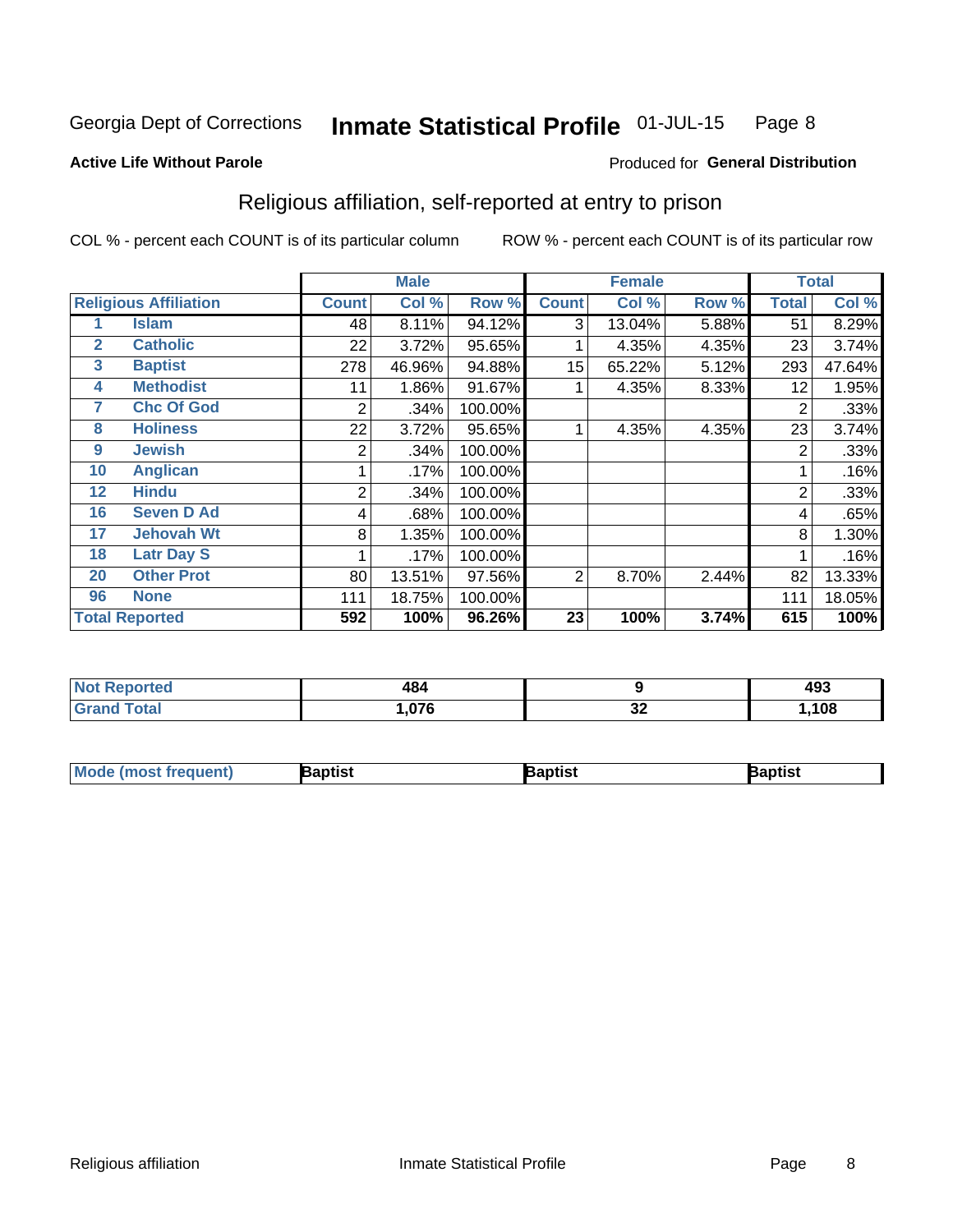#### Inmate Statistical Profile 01-JUL-15 Page 9

### **Active Life Without Parole**

### Produced for General Distribution

# Home county, self-reported at entry to prison

COL % - percent each COUNT is of its particular column

|     |                             |                  | <b>Male</b> |         |              | <b>Female</b> |        | <b>Total</b>     |        |
|-----|-----------------------------|------------------|-------------|---------|--------------|---------------|--------|------------------|--------|
|     | <b>Home County</b>          | <b>Count</b>     | Col %       | Row %   | <b>Count</b> | Col %         | Row %  | <b>Total</b>     | Col %  |
| 000 | <b>Unknown</b>              | $\overline{213}$ | 19.80%      | 95.52%  | 10           | 31.25%        | 4.48%  | $\overline{223}$ | 20.13% |
| 001 | <b>Appling County</b>       | 4                | .37%        | 100.00% |              |               |        | 4                | .36%   |
| 002 | <b>Atkinson County</b>      | 1                | .09%        | 100.00% |              |               |        | 1                | .09%   |
| 003 | <b>Bacon County</b>         | $\mathbf 1$      | .09%        | 100.00% |              |               |        | 1                | .09%   |
| 005 | <b>Baldwin County</b>       | 3                | .28%        | 100.00% |              |               |        | 3                | .27%   |
| 007 | <b>Barrow County</b>        | $\overline{7}$   | .65%        | 100.00% |              |               |        | 7                | .63%   |
| 008 | <b>Bartow County</b>        | 6                | .56%        | 100.00% |              |               |        | 6                | .54%   |
| 009 | <b>Ben Hill County</b>      | 5                | .46%        | 100.00% |              |               |        | 5                | .45%   |
| 010 | <b>Berrien County</b>       | $\overline{2}$   | .19%        | 100.00% |              |               |        | $\overline{2}$   | .18%   |
| 011 | <b>Bibb County</b>          | 22               | 2.04%       | 95.65%  | 1            | 3.13%         | 4.35%  | 23               | 2.08%  |
| 012 | <b>Bleckley County</b>      | $\overline{c}$   | .19%        | 100.00% |              |               |        | $\overline{2}$   | .18%   |
| 014 | <b>Brooks County</b>        | 1                | .09%        | 100.00% |              |               |        | 1                | .09%   |
| 016 | <b>Bulloch County</b>       | 3                | .28%        | 100.00% |              |               |        | 3                | .27%   |
| 017 | <b>Burke County</b>         | 10               | .93%        | 100.00% |              |               |        | 10               | .90%   |
| 018 | <b>Butts County</b>         | $\overline{2}$   | .19%        | 100.00% |              |               |        | $\overline{2}$   | .18%   |
| 020 | <b>Camden County</b>        | 5                | .46%        | 83.33%  | 1            | 3.13%         | 16.67% | 6                | .54%   |
| 021 | <b>Candler County</b>       | $\mathbf 1$      | .09%        | 100.00% |              |               |        | 1                | .09%   |
| 022 | <b>Carroll County</b>       | $\overline{c}$   | .19%        | 100.00% |              |               |        | $\overline{2}$   | .18%   |
| 023 | <b>Catoosa County</b>       | 3                | .28%        | 100.00% |              |               |        | 3                | .27%   |
| 025 | <b>Chatham County</b>       | 39               | 3.62%       | 100.00% |              |               |        | 39               | 3.52%  |
| 026 | <b>Chattahoochee County</b> | $\mathbf 1$      | .09%        | 100.00% |              |               |        | 1                | .09%   |
| 027 | <b>Chattooga County</b>     | $\mathbf 1$      | .09%        | 100.00% |              |               |        | 1                | .09%   |
| 028 | <b>Cherokee County</b>      | 3                | .28%        | 100.00% |              |               |        | 3                | .27%   |
| 029 | <b>Clarke County</b>        | 20               | 1.86%       | 100.00% |              |               |        | 20               | 1.81%  |
| 030 | <b>Clay County</b>          | $\mathbf 1$      | .09%        | 100.00% |              |               |        | 1                | .09%   |
| 031 | <b>Clayton County</b>       | 29               | 2.70%       | 100.00% |              |               |        | 29               | 2.62%  |
| 033 | <b>Cobb County</b>          | 39               | 3.62%       | 100.00% |              |               |        | 39               | 3.52%  |
| 034 | <b>Coffee County</b>        | 3                | .28%        | 100.00% |              |               |        | 3                | .27%   |
| 035 | <b>Colquitt County</b>      | 3                | .28%        | 100.00% |              |               |        | 3                | .27%   |
| 036 | <b>Columbia County</b>      | 6                | .56%        | 85.71%  | 1            | 3.13%         | 14.29% | 7                | .63%   |
| 037 | <b>Cook County</b>          | 4                | .37%        | 100.00% |              |               |        | 4                | .36%   |
| 038 | <b>Coweta County</b>        | 4                | .37%        | 80.00%  | 1            | 3.13%         | 20.00% | 5                | .45%   |
| 040 | <b>Crisp County</b>         | 6                | .56%        | 100.00% |              |               |        | 6                | .54%   |
| 042 | <b>Dawson County</b>        | 1                | .09%        | 100.00% |              |               |        | 1                | .09%   |
| 043 | <b>Decatur County</b>       | $\overline{c}$   | .19%        | 100.00% |              |               |        | $\overline{2}$   | .18%   |
| 044 | <b>Dekalb County</b>        | 77               | 7.16%       | 100.00% |              |               |        | 77               | 6.95%  |
| 045 | <b>Dodge County</b>         | $\mathbf 1$      | .09%        | 100.00% |              |               |        | 1                | .09%   |
| 046 | <b>Dooly County</b>         | $\mathbf{1}$     | .09%        | 50.00%  | $\mathbf 1$  | 3.13%         | 50.00% | $\overline{2}$   | .18%   |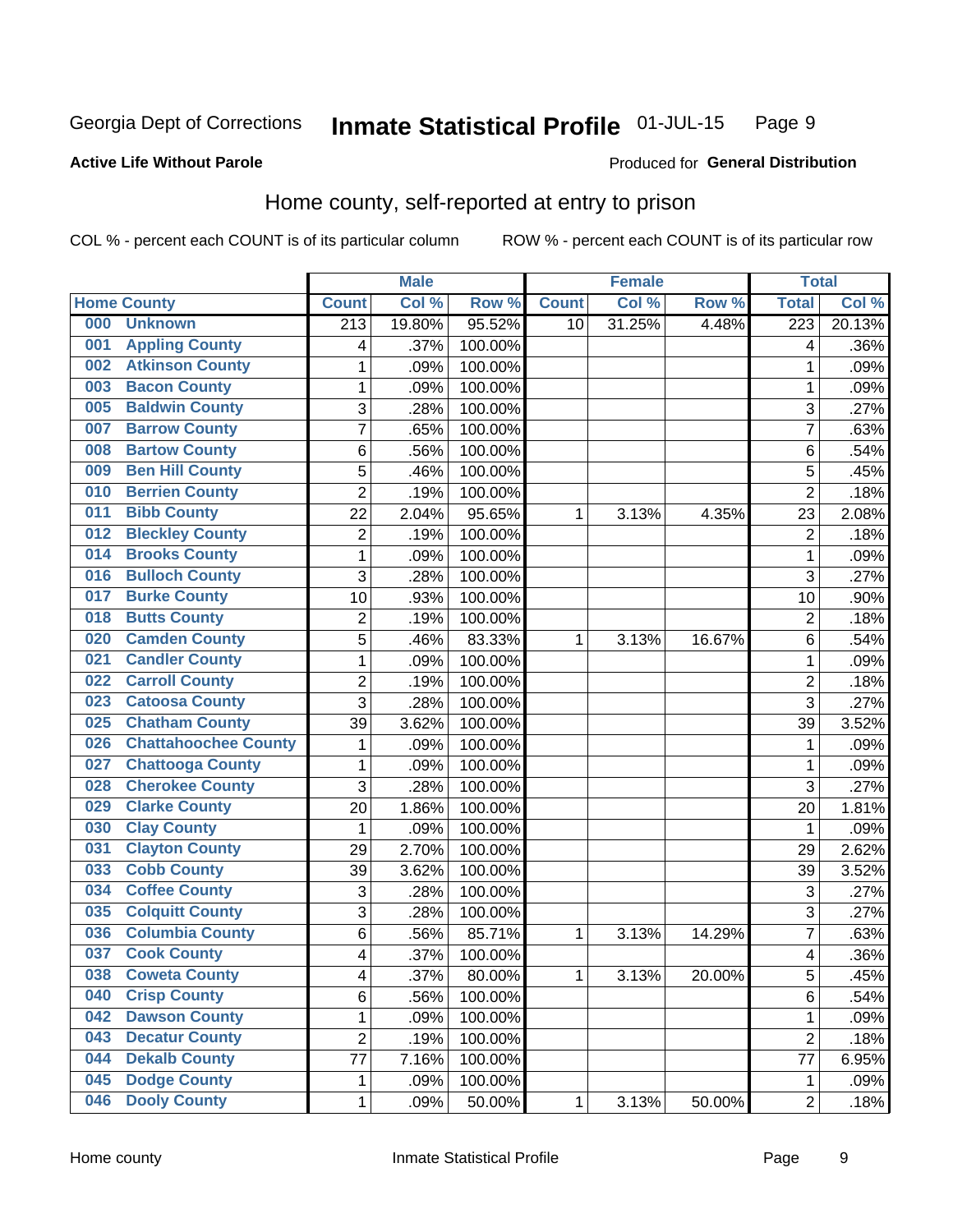#### Inmate Statistical Profile 01-JUL-15 Page 10

Produced for General Distribution

### **Active Life Without Parole**

# Home county, self-reported at entry to prison

COL % - percent each COUNT is of its particular column

|     |                          |                | <b>Male</b> |         |                | <b>Female</b> |        | <b>Total</b>    |        |
|-----|--------------------------|----------------|-------------|---------|----------------|---------------|--------|-----------------|--------|
|     | <b>Home County</b>       | <b>Count</b>   | Col %       | Row %   | <b>Count</b>   | Col %         | Row %  | <b>Total</b>    | Col %  |
| 047 | <b>Dougherty County</b>  | 24             | 2.23%       | 96.00%  | 1              | 3.13%         | 4.00%  | $\overline{25}$ | 2.26%  |
| 048 | <b>Douglas County</b>    | 15             | 1.39%       | 88.24%  | $\overline{2}$ | 6.25%         | 11.76% | 17              | 1.53%  |
| 049 | <b>Early County</b>      | $\mathbf 1$    | .09%        | 100.00% |                |               |        | 1               | .09%   |
| 051 | <b>Effingham County</b>  | $\overline{c}$ | .19%        | 100.00% |                |               |        | $\overline{2}$  | .18%   |
| 052 | <b>Elbert County</b>     | 3              | .28%        | 100.00% |                |               |        | 3               | .27%   |
| 053 | <b>Emanuel County</b>    | 4              | .37%        | 100.00% |                |               |        | 4               | .36%   |
| 056 | <b>Fayette County</b>    | 3              | .28%        | 100.00% |                |               |        | 3               | .27%   |
| 057 | <b>Floyd County</b>      | 15             | 1.39%       | 100.00% |                |               |        | 15              | 1.35%  |
| 058 | <b>Forsyth County</b>    | 3              | .28%        | 100.00% |                |               |        | 3               | .27%   |
| 059 | <b>Franklin County</b>   | $\overline{2}$ | .19%        | 66.67%  | 1              | 3.13%         | 33.33% | 3               | .27%   |
| 060 | <b>Fulton County</b>     | 147            | 13.66%      | 99.32%  | 1              | 3.13%         | .68%   | 148             | 13.36% |
| 061 | <b>Gilmer County</b>     | $\overline{2}$ | .19%        | 100.00% |                |               |        | $\overline{2}$  | .18%   |
| 063 | <b>Glynn County</b>      | $\overline{7}$ | .65%        | 100.00% |                |               |        | 7               | .63%   |
| 064 | <b>Gordon County</b>     | $\overline{2}$ | .19%        | 100.00% |                |               |        | $\overline{2}$  | .18%   |
| 066 | <b>Greene County</b>     | 1              | .09%        | 100.00% |                |               |        | 1               | .09%   |
| 067 | <b>Gwinnett County</b>   | 24             | 2.23%       | 92.31%  | $\overline{2}$ | 6.25%         | 7.69%  | 26              | 2.35%  |
| 068 | <b>Habersham County</b>  | 1              | .09%        | 100.00% |                |               |        | 1               | .09%   |
| 069 | <b>Hall County</b>       | 16             | 1.49%       | 100.00% |                |               |        | 16              | 1.44%  |
| 070 | <b>Hancock County</b>    | 2              | .19%        | 100.00% |                |               |        | $\overline{2}$  | .18%   |
| 071 | <b>Haralson County</b>   | $\overline{2}$ | .19%        | 100.00% |                |               |        | $\overline{2}$  | .18%   |
| 072 | <b>Harris County</b>     | $\mathbf 1$    | .09%        | 100.00% |                |               |        | 1               | .09%   |
| 073 | <b>Hart County</b>       | $\overline{2}$ | .19%        | 100.00% |                |               |        | $\overline{2}$  | .18%   |
| 074 | <b>Heard County</b>      | $\mathbf{1}$   | .09%        | 100.00% |                |               |        | 1               | .09%   |
| 075 | <b>Henry County</b>      | 6              | .56%        | 85.71%  | 1              | 3.13%         | 14.29% | $\overline{7}$  | .63%   |
| 076 | <b>Houston County</b>    | 17             | 1.58%       | 100.00% |                |               |        | 17              | 1.53%  |
| 078 | <b>Jackson County</b>    | 3              | .28%        | 100.00% |                |               |        | 3               | .27%   |
| 080 | <b>Jeff Davis County</b> | $\mathbf 1$    | .09%        | 100.00% |                |               |        | 1               | .09%   |
| 081 | <b>Jefferson County</b>  | 3              | .28%        | 100.00% |                |               |        | 3               | .27%   |
| 082 | <b>Jenkins County</b>    | $\overline{c}$ | .19%        | 100.00% |                |               |        | $\overline{2}$  | .18%   |
| 084 | <b>Jones County</b>      | $\mathbf{1}$   | .09%        | 100.00% |                |               |        | 1               | .09%   |
| 087 | <b>Laurens County</b>    | 6              | .56%        | 100.00% |                |               |        | 6               | .54%   |
| 088 | <b>Lee County</b>        | 1              | .09%        | 100.00% |                |               |        | 1               | .09%   |
| 089 | <b>Liberty County</b>    | $\overline{7}$ | .65%        | 87.50%  | $\mathbf{1}$   | 3.13%         | 12.50% | 8               | .72%   |
| 090 | <b>Lincoln County</b>    | $\mathbf 1$    | .09%        | 100.00% |                |               |        | 1               | .09%   |
| 091 | <b>Long County</b>       | $\mathbf{1}$   | .09%        | 100.00% |                |               |        | 1               | .09%   |
| 092 | <b>Lowndes County</b>    | 8              | .74%        | 100.00% |                |               |        | 8               | .72%   |
| 093 | <b>Lumpkin County</b>    | $\mathbf{1}$   | .09%        | 100.00% |                |               |        | 1               | .09%   |
| 094 | <b>Macon County</b>      | $\mathbf{1}$   | .09%        | 100.00% |                |               |        | 1               | .09%   |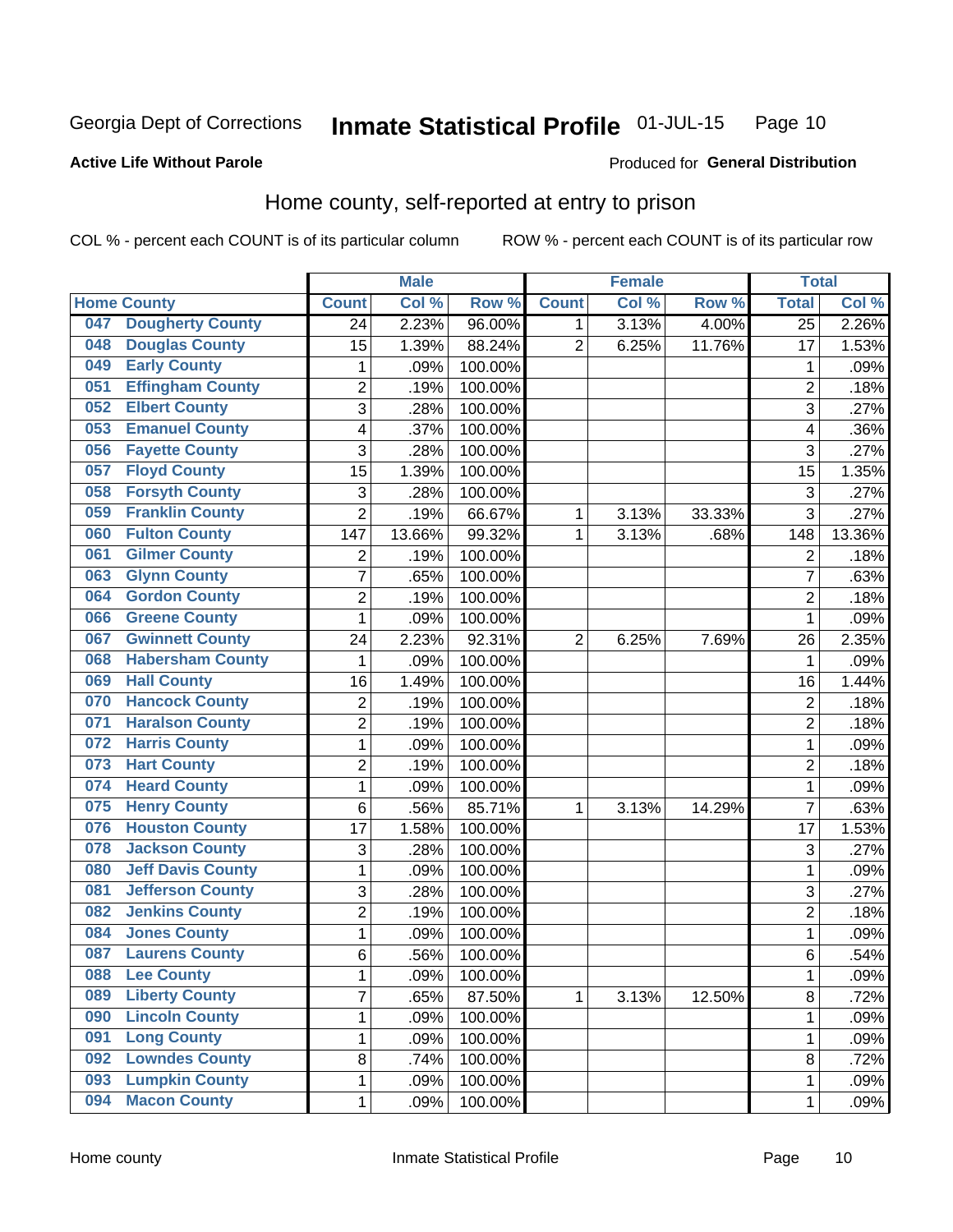#### **Inmate Statistical Profile 01-JUL-15** Page 11

### **Active Life Without Parole**

# Produced for General Distribution

# Home county, self-reported at entry to prison

COL % - percent each COUNT is of its particular column

|                  |                          |                         | <b>Male</b> |         | <b>Female</b> |       | <b>Total</b> |                         |       |
|------------------|--------------------------|-------------------------|-------------|---------|---------------|-------|--------------|-------------------------|-------|
|                  | <b>Home County</b>       | <b>Count</b>            | Col %       | Row %   | <b>Count</b>  | Col % | Row %        | <b>Total</b>            | Col % |
| 095              | <b>Madison County</b>    | 1                       | .09%        | 100.00% |               |       |              | 1                       | .09%  |
| 096              | <b>Marion County</b>     | $\mathbf{1}$            | .09%        | 100.00% |               |       |              | 1                       | .09%  |
| 097              | <b>Mcduffie County</b>   | $\overline{c}$          | .19%        | 100.00% |               |       |              | $\overline{2}$          | .18%  |
| 098              | <b>Mcintosh County</b>   | $\overline{2}$          | .19%        | 100.00% |               |       |              | $\overline{2}$          | .18%  |
| 100              | <b>Miller County</b>     | 1                       | .09%        | 100.00% |               |       |              | 1                       | .09%  |
| 101              | <b>Mitchell County</b>   | $\mathbf 1$             | .09%        | 100.00% |               |       |              | 1                       | .09%  |
| 102              | <b>Monroe County</b>     | 3                       | .28%        | 100.00% |               |       |              | 3                       | .27%  |
| 103              | <b>Montgomery County</b> | $\mathbf 1$             | .09%        | 100.00% |               |       |              | 1                       | .09%  |
| 104              | <b>Morgan County</b>     | 1                       | .09%        | 100.00% |               |       |              | 1                       | .09%  |
| 106              | <b>Muscogee County</b>   | 25                      | 2.32%       | 100.00% |               |       |              | 25                      | 2.26% |
| 107              | <b>Newton County</b>     | 3                       | .28%        | 75.00%  | 1             | 3.13% | 25.00%       | 4                       | .36%  |
| 109              | <b>Oglethorpe County</b> | 4                       | .37%        | 100.00% |               |       |              | 4                       | .36%  |
| 110              | <b>Paulding County</b>   | 6                       | .56%        | 100.00% |               |       |              | 6                       | .54%  |
| 111              | <b>Peach County</b>      | $\mathbf 1$             | .09%        | 100.00% |               |       |              | 1                       | .09%  |
| $\overline{112}$ | <b>Pickens County</b>    | $\mathbf 1$             | .09%        | 100.00% |               |       |              | 1                       | .09%  |
| 113              | <b>Pierce County</b>     | $\mathbf 2$             | .19%        | 100.00% |               |       |              | $\overline{2}$          | .18%  |
| 114              | <b>Pike County</b>       | 3                       | .28%        | 75.00%  | 1             | 3.13% | 25.00%       | 4                       | .36%  |
| 115              | <b>Polk County</b>       | 3                       | .28%        | 100.00% |               |       |              | 3                       | .27%  |
| 117              | <b>Putnam County</b>     | 5                       | .46%        | 100.00% |               |       |              | 5                       | .45%  |
| 119              | <b>Rabun County</b>      | $\mathbf 1$             | .09%        | 100.00% |               |       |              | 1                       | .09%  |
| 120              | <b>Randolph County</b>   | $\overline{2}$          | .19%        | 100.00% |               |       |              | $\overline{2}$          | .18%  |
| 121              | <b>Richmond County</b>   | 37                      | 3.44%       | 92.50%  | 3             | 9.38% | 7.50%        | 40                      | 3.61% |
| 122              | <b>Rockdale County</b>   | 4                       | .37%        | 100.00% |               |       |              | 4                       | .36%  |
| 124              | <b>Screven County</b>    | 1                       | .09%        | 100.00% |               |       |              | 1                       | .09%  |
| 125              | <b>Seminole County</b>   | $\overline{2}$          | .19%        | 100.00% |               |       |              | $\overline{2}$          | .18%  |
| 126              | <b>Spalding County</b>   | 8                       | .74%        | 100.00% |               |       |              | 8                       | .72%  |
| 127              | <b>Stephens County</b>   | $\mathbf 1$             | .09%        | 50.00%  | 1             | 3.13% | 50.00%       | $\overline{2}$          | .18%  |
| 128              | <b>Stewart County</b>    | $\mathbf 1$             | .09%        | 100.00% |               |       |              | 1                       | .09%  |
| 129              | <b>Sumter County</b>     | 1                       | .09%        | 100.00% |               |       |              | 1                       | .09%  |
| 132              | <b>Tattnall County</b>   | 4                       | .37%        | 100.00% |               |       |              | $\overline{\mathbf{4}}$ | .36%  |
| 133              | <b>Taylor County</b>     | $\overline{2}$          | .19%        | 100.00% |               |       |              | $\overline{2}$          | .18%  |
| $\overline{134}$ | <b>Telfair County</b>    | 1                       | .09%        | 100.00% |               |       |              | 1                       | .09%  |
| 136              | <b>Thomas County</b>     | 5                       | .46%        | 100.00% |               |       |              | 5                       | .45%  |
| $\overline{137}$ | <b>Tift County</b>       | 6                       | .56%        | 100.00% |               |       |              | 6                       | .54%  |
| 138              | <b>Toombs County</b>     | 8                       | .74%        | 100.00% |               |       |              | 8                       | .72%  |
| 140              | <b>Treutlen County</b>   | $\mathbf{1}$            | .09%        | 100.00% |               |       |              | 1                       | .09%  |
| 141              | <b>Troup County</b>      | 3                       | .28%        | 100.00% |               |       |              | 3                       | .27%  |
| $\overline{145}$ | <b>Upson County</b>      | $\overline{\mathbf{4}}$ | .37%        | 100.00% |               |       |              | 4                       | .36%  |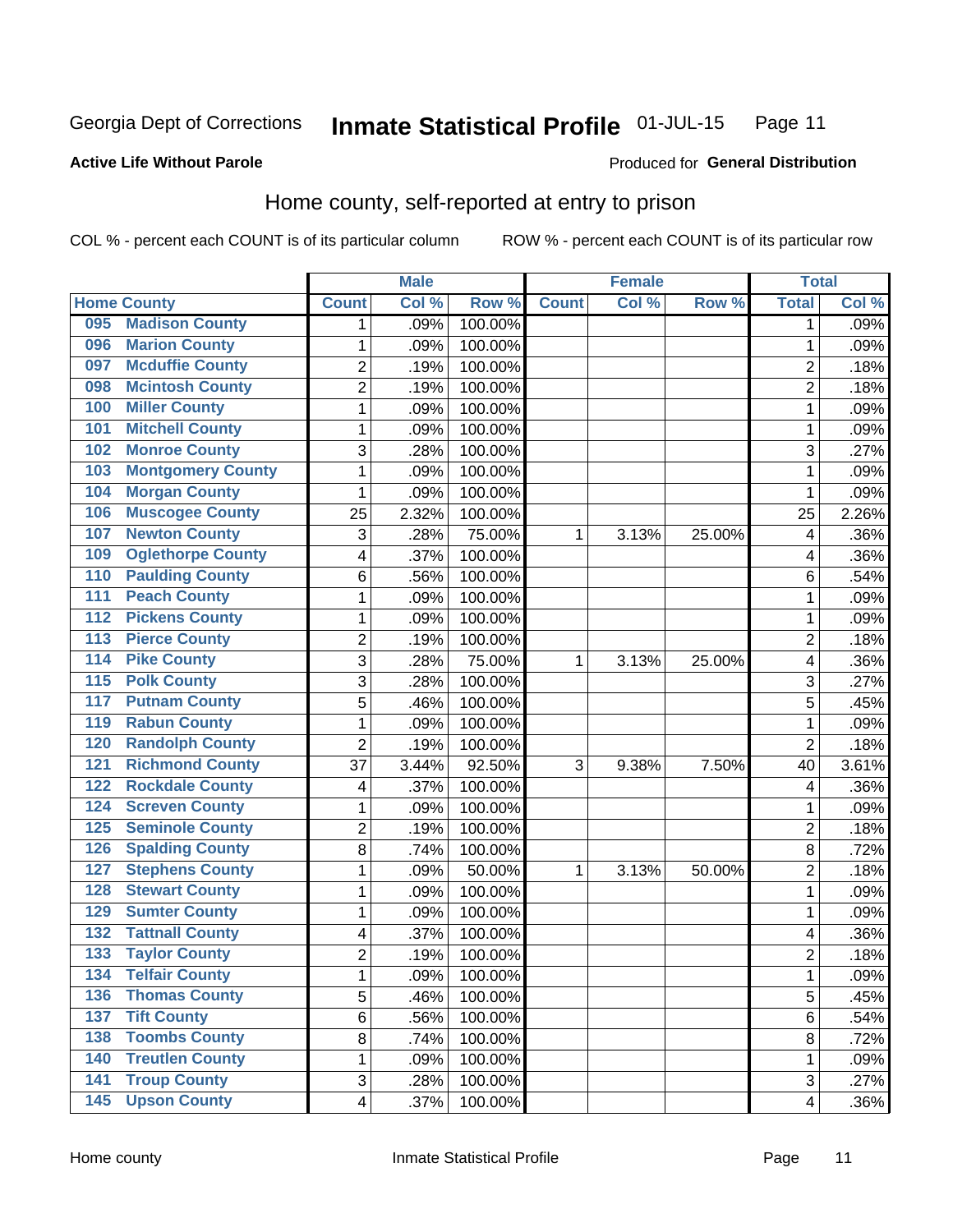#### Inmate Statistical Profile 01-JUL-15 Page 12

Produced for General Distribution

### **Active Life Without Parole**

# Home county, self-reported at entry to prison

COL % - percent each COUNT is of its particular column

|                                    |              | <b>Male</b> |         |              | <b>Female</b> |        | <b>Total</b> |       |
|------------------------------------|--------------|-------------|---------|--------------|---------------|--------|--------------|-------|
| <b>Home County</b>                 | <b>Count</b> | Col %       | Row %   | <b>Count</b> | Col %         | Row %  | <b>Total</b> | Col % |
| <b>Walker County</b><br>146        | 6            | .56%        | 85.71%  |              | 3.13%         | 14.29% |              | .63%  |
| <b>Walton County</b><br>147        | 9            | .84%        | 100.00% |              |               |        | 9            | .81%  |
| <b>Ware County</b><br>148          | 7            | .65%        | 100.00% |              |               |        |              | .63%  |
| <b>Washington County</b><br>150    | 5            | .46%        | 100.00% |              |               |        | 5            | .45%  |
| <b>Wayne County</b><br>151         | 5            | .46%        | 100.00% |              |               |        | 5            | .45%  |
| <b>White County</b><br>154         |              | .09%        | 100.00% |              |               |        |              | .09%  |
| <b>Whitfield County</b><br>155     | 5            | .46%        | 100.00% |              |               |        | 5            | .45%  |
| <b>Wilkes County</b><br>157        |              | .09%        | 100.00% |              |               |        |              | .09%  |
| <b>Wilkinson County</b><br>158     | 2            | .19%        | 100.00% |              |               |        | 2            | .18%  |
| <b>Worth County</b><br>159         |              | .09%        | 100.00% |              |               |        |              | .09%  |
| <b>Other Custody/Out Of</b><br>999 | 3            | .28%        | 75.00%  |              | 3.13%         | 25.00% | 4            | .36%  |
| <b>State</b>                       |              |             |         |              |               |        |              |       |
| <b>Total Rported</b>               | 1,076        | 100%        | 97.11%  | 32           | 100%          | 2.89%  | 1,108        | 100%  |

| oorted<br><b>NOT</b> |      |              |      |
|----------------------|------|--------------|------|
| <b>otal</b>          | ,076 | $\sim$<br>◡▵ | ,108 |

| Mode (most frequent) | <b>Fulton County</b> | <b>Richmond County</b> | <b>Fulton County</b> |
|----------------------|----------------------|------------------------|----------------------|
|                      |                      |                        |                      |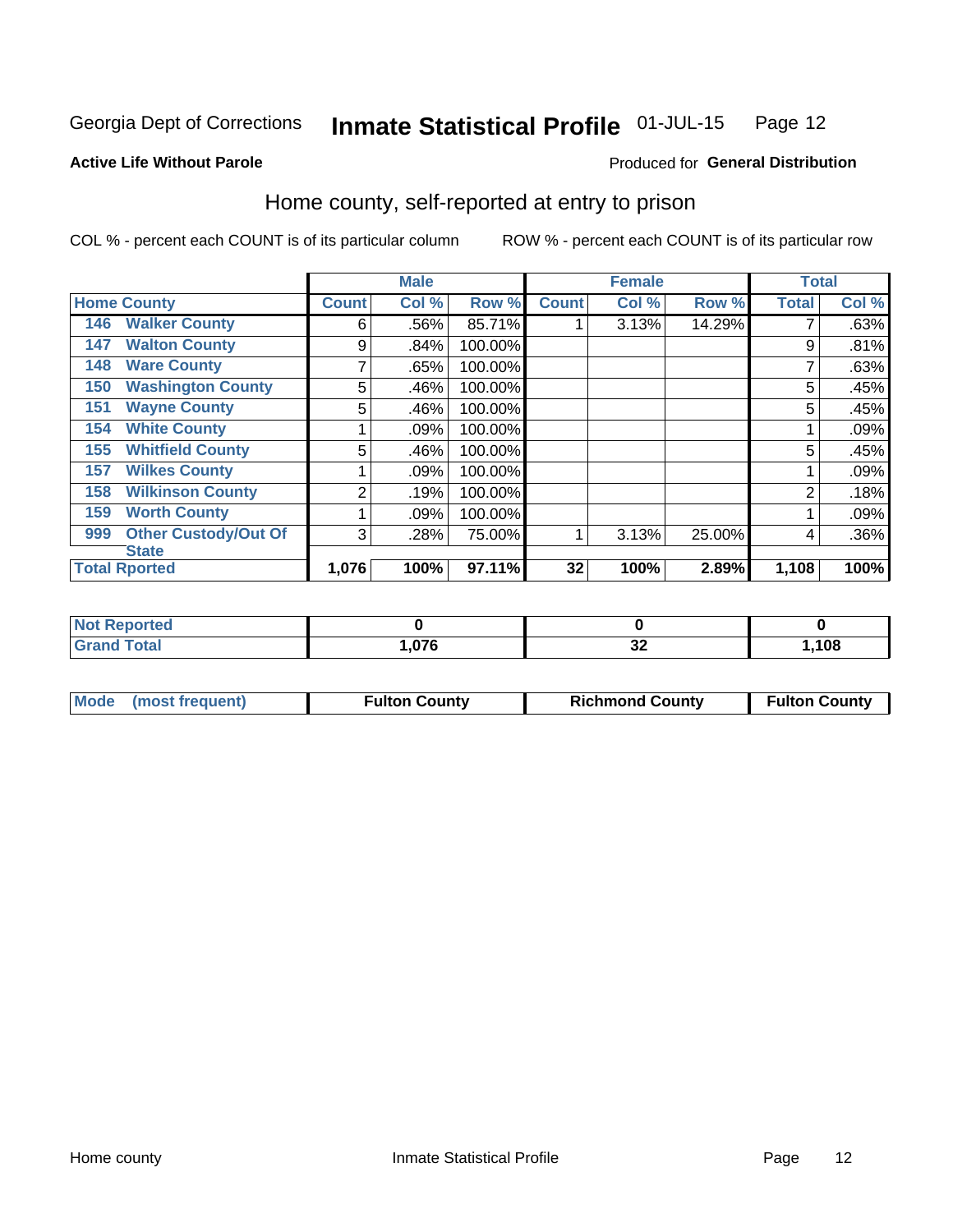#### Inmate Statistical Profile 01-JUL-15 Page 13

### **Active Life Without Parole**

### Produced for General Distribution

# Employment status before prison, self-reported at entry to prison

COL % - percent each COUNT is of its particular column

|                           |              | <b>Male</b> |         |              | <b>Female</b> |       |       | <b>Total</b> |
|---------------------------|--------------|-------------|---------|--------------|---------------|-------|-------|--------------|
| <b>Employment Status</b>  | <b>Count</b> | Col %       | Row %   | <b>Count</b> | Col %         | Row % | Total | Col %        |
| <b>Full Time</b><br>01    | 422          | 47.42%      | 97.24%  | 12           | 44.44%        | 2.76% | 434   | 47.33%       |
| <b>Part Time</b><br>02    | 60           | 6.74%       | 100.00% |              |               |       | 60    | 6.54%        |
| Unempl $<$ 6M<br>03       | 69           | 7.75%       | 98.57%  |              | 3.70%         | 1.43% | 70    | 7.63%        |
| Unempl > 6M<br>04         | 188          | 21.12%      | 94.95%  | 10           | 37.04%        | 5.05% | 198   | 21.59%       |
| <b>Never Worked</b><br>05 | 83           | $9.33\%$    | 100.00% |              |               |       | 83    | 9.05%        |
| <b>Student</b><br>06      | 24           | 2.70%       | 100.00% |              |               |       | 24    | 2.62%        |
| <b>Incapable</b><br>07    | 44           | 4.94%       | 91.67%  |              | 14.81%        | 8.33% | 48    | 5.23%        |
| <b>Total Reported</b>     | 890          | 100%        | 97.06%  | 27           | 100%          | 2.94% | 917   | 100%         |

| тес | 186  |                   | 10 <sup>4</sup><br>1 J I |
|-----|------|-------------------|--------------------------|
|     | .076 | ^^<br>◡<br>$\sim$ | ,108                     |

| Mc | ∙u∥<br>----<br>ıme | ίuΙ<br>Πmε |
|----|--------------------|------------|
|    |                    |            |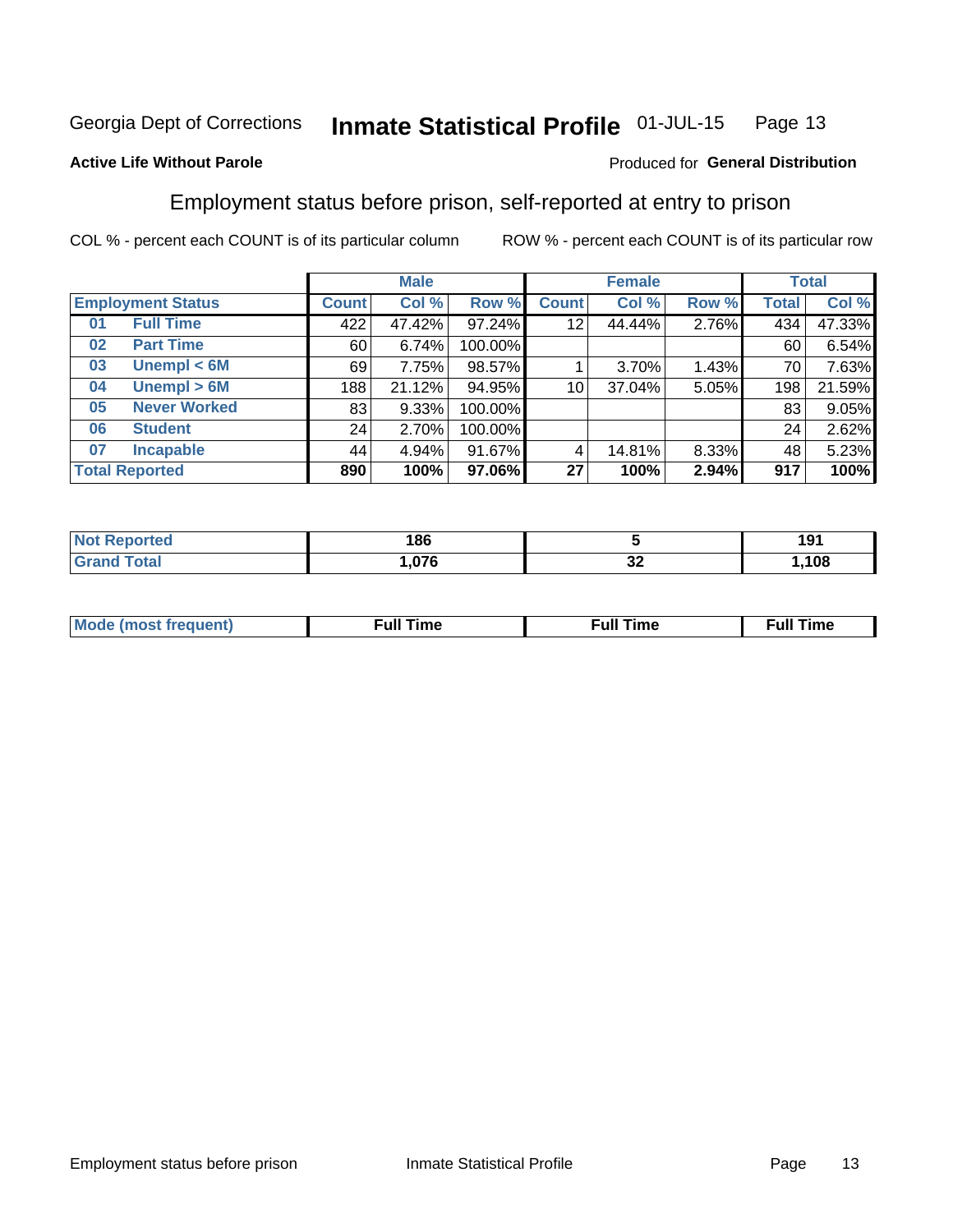### **Active Life Without Parole**

Produced for General Distribution

# Age at admission

COL % - percent each COUNT is of its particular column

|                         |                 | <b>Male</b> |         |                | <b>Female</b> |        |                  | <b>Total</b> |
|-------------------------|-----------------|-------------|---------|----------------|---------------|--------|------------------|--------------|
| <b>Age At Admission</b> | <b>Count</b>    | Col %       | Row %   | <b>Count</b>   | Col %         | Row %  | <b>Total</b>     | Col %        |
| 15                      | 2               | 0.19%       | 100.00% |                |               |        | $\overline{2}$   | 0.18%        |
| 16                      | $\overline{2}$  | 0.19%       | 100.00% |                |               |        | $\overline{2}$   | 0.18%        |
| $\overline{17}$         | $6\phantom{1}6$ | 0.56%       | 100.00% |                |               |        | 6                | 0.54%        |
| 18                      | 11              | 1.02%       | 100.00% |                |               |        | 11               | 0.99%        |
| 19                      | 21              | 1.95%       | 100.00% |                |               |        | 21               | 1.90%        |
| $\overline{20}$         | 22              | 2.04%       | 95.65%  | 1              | 3.13%         | 4.35%  | 23               | 2.08%        |
| $\overline{21}$         | 27              | 2.51%       | 100.00% |                |               |        | 27               | 2.44%        |
| 22                      | 58              | 5.39%       | 100.00% |                |               |        | 58               | 5.23%        |
| 23                      | 39              | 3.62%       | 97.50%  | 1              | 3.13%         | 2.50%  | 40               | 3.61%        |
| 24                      | 42              | 3.90%       | 97.67%  | 1              | 3.13%         | 2.33%  | 43               | 3.88%        |
| $\overline{25}$         | 39              | 3.62%       | 92.86%  | 3              | 9.38%         | 7.14%  | 42               | 3.79%        |
| 26                      | 42              | 3.90%       | 100.00% |                |               |        | 42               | 3.79%        |
| $\overline{27}$         | 38              | 3.53%       | 95.00%  | $\overline{2}$ | 6.25%         | 5.00%  | 40               | 3.61%        |
| 28                      | 49              | 4.55%       | 98.00%  | 1              | 3.13%         | 2.00%  | 50               | 4.51%        |
| 29                      | 46              | 4.28%       | 100.00% |                |               |        | 46               | 4.15%        |
| 30                      | 37              | 3.44%       | 100.00% |                |               |        | 37               | 3.34%        |
| 31                      | 42              | 3.90%       | 100.00% |                |               |        | 42               | 3.79%        |
| 32                      | 48              | 4.46%       | 96.00%  | $\overline{2}$ | 6.25%         | 4.00%  | 50               | 4.51%        |
| 33                      | 33              | 3.07%       | 97.06%  | 1              | 3.13%         | 2.94%  | 34               | 3.07%        |
| 34                      | 21              | 1.95%       | 91.30%  | $\overline{2}$ | 6.25%         | 8.70%  | 23               | 2.08%        |
| 35                      | 26              | 2.42%       | 96.30%  | 1              | 3.13%         | 3.70%  | 27               | 2.44%        |
| 36                      | 41              | 3.81%       | 100.00% |                |               |        | 41               | 3.70%        |
| $\overline{37}$         | 27              | 2.51%       | 100.00% |                |               |        | 27               | 2.44%        |
| 38                      | 28              | 2.60%       | 100.00% |                |               |        | 28               | 2.53%        |
| 39                      | 28              | 2.60%       | 90.32%  | 3              | 9.38%         | 9.68%  | 31               | 2.80%        |
| 40                      | 19              | 1.77%       | 95.00%  | 1              | 3.13%         | 5.00%  | 20               | 1.81%        |
| 41                      | 33              | 3.07%       | 94.29%  | $\overline{2}$ | 6.25%         | 5.71%  | 35               | 3.16%        |
| 42                      | 31              | 2.88%       | 100.00% |                |               |        | 31               | 2.80%        |
| 43                      | 23              | 2.14%       | 92.00%  | $\overline{2}$ | 6.25%         | 8.00%  | 25               | 2.26%        |
| 44                      | 18              | 1.67%       | 90.00%  | $\overline{2}$ | 6.25%         | 10.00% | 20               | 1.81%        |
| 45                      | 23              | 2.14%       | 100.00% |                |               |        | 23               | 2.08%        |
| 46                      | 21              | 1.95%       | 87.50%  | 3              | 9.38%         | 12.50% | 24               | 2.17%        |
| 47                      | 16              | 1.49%       | 100.00% |                |               |        | 16               | 1.44%        |
| 48                      | 15              | 1.39%       | 83.33%  | 3              | 9.38%         | 16.67% | 18               | 1.62%        |
| 49                      | 16              | 1.49%       | 100.00% |                |               |        | 16               | 1.44%        |
| 50                      | 13              | 1.21%       | 100.00% |                |               |        | 13               | 1.17%        |
| $\overline{51}$         | 7               | 0.65%       | 100.00% |                |               |        | $\overline{7}$   | 0.63%        |
| 52                      | 10              | 0.93%       | 100.00% |                |               |        | 10               | 0.90%        |
| 53                      | 9               | 0.84%       | 100.00% |                |               |        | $\boldsymbol{9}$ | 0.81%        |
| 54                      | 6               | 0.56%       | 100.00% |                |               |        | 6                | 0.54%        |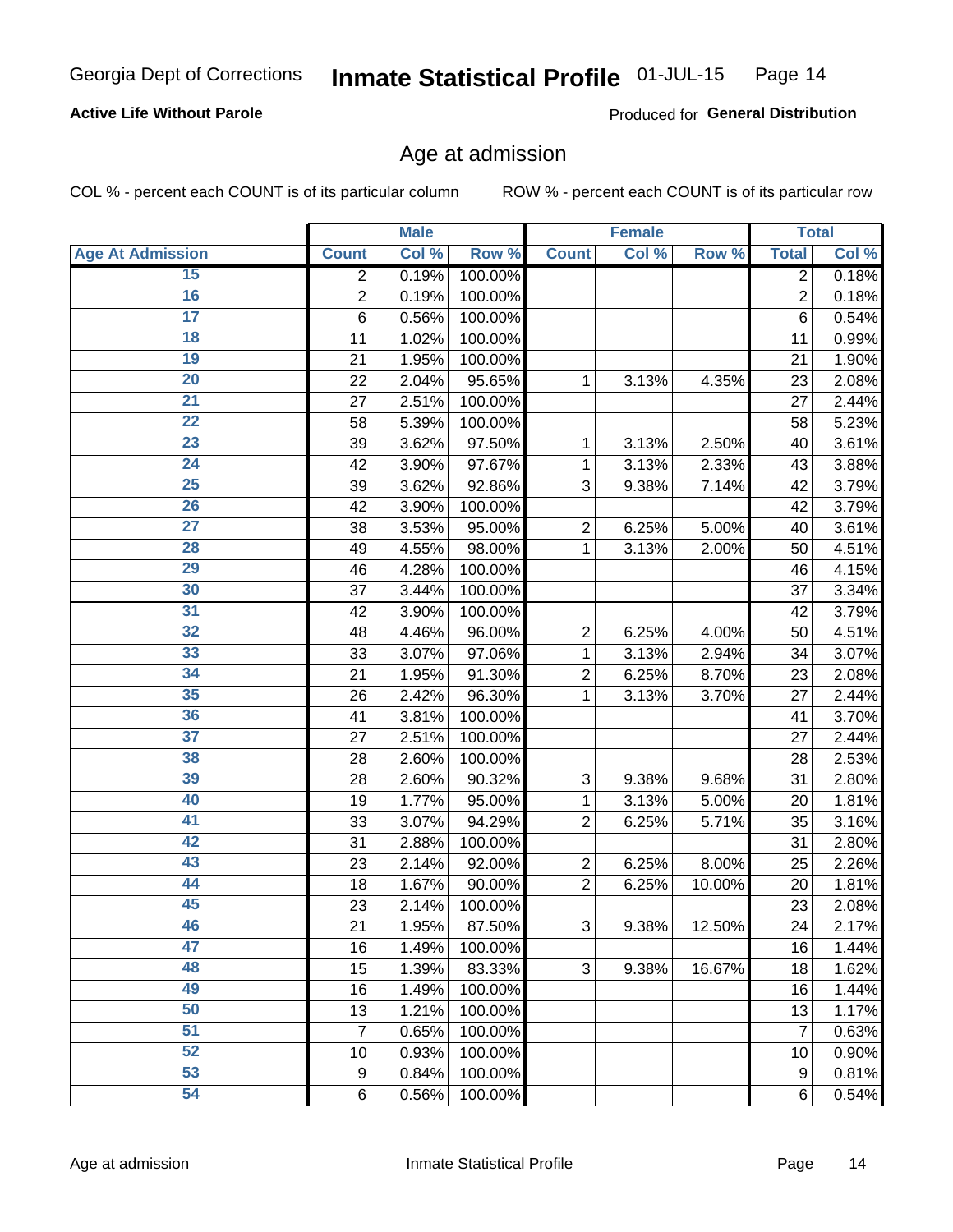#### Inmate Statistical Profile 01-JUL-15 Page 15

## **Active Life Without Parole**

Produced for General Distribution

# Age at admission

COL % - percent each COUNT is of its particular column

|                         |              | <b>Male</b> |         |              | <b>Female</b> |        |              | <b>Total</b> |
|-------------------------|--------------|-------------|---------|--------------|---------------|--------|--------------|--------------|
| <b>Age At Admission</b> | <b>Count</b> | Col %       | Row %   | <b>Count</b> | Col %         | Row %  | <b>Total</b> | Col %        |
| 55                      | 5            | 0.46%       | 83.33%  |              | 3.13%         | 16.67% | 6            | 0.54%        |
| 56                      | 8            | 0.74%       | 100.00% |              |               |        | 8            | 0.72%        |
| 57                      |              | 0.65%       | 100.00% |              |               |        | 7            | 0.63%        |
| 58                      | 6            | 0.56%       | 100.00% |              |               |        | 6            | 0.54%        |
| 60                      | 3            | 0.28%       | 100.00% |              |               |        | 3            | 0.27%        |
| 62                      |              | 0.09%       | 100.00% |              |               |        |              | 0.09%        |
| 63                      |              | 0.09%       | 100.00% |              |               |        |              | 0.09%        |
| 64                      | 4            | 0.37%       | 100.00% |              |               |        | 4            | 0.36%        |
| 65                      | 2            | 0.19%       | 100.00% |              |               |        | 2            | 0.18%        |
| 66                      |              | 0.09%       | 100.00% |              |               |        |              | 0.09%        |
| 69                      | 2            | 0.19%       | 100.00% |              |               |        | 2            | 0.18%        |
| 71                      |              | 0.09%       | 100.00% |              |               |        |              | 0.09%        |
| <b>Total Reported</b>   | 1,076        | 100%        | 97.11%  | 32           | 100%          | 2.89%  | 1,108        | 100%         |

| <b>Reported</b><br><b>N</b> |      |                      |      |
|-----------------------------|------|----------------------|------|
| <b>cotal</b><br>_____       | .076 | $\overline{ }$<br>◡▵ | ,108 |

| Mean<br>(average)              | 33.70 | 36.69 | 33.78    |
|--------------------------------|-------|-------|----------|
| <b>Median (middle)</b>         | JŁ    | 39    | າາ<br>ാച |
| <b>Mode</b><br>(most frequent) | --    | 49    | n,<br>LL |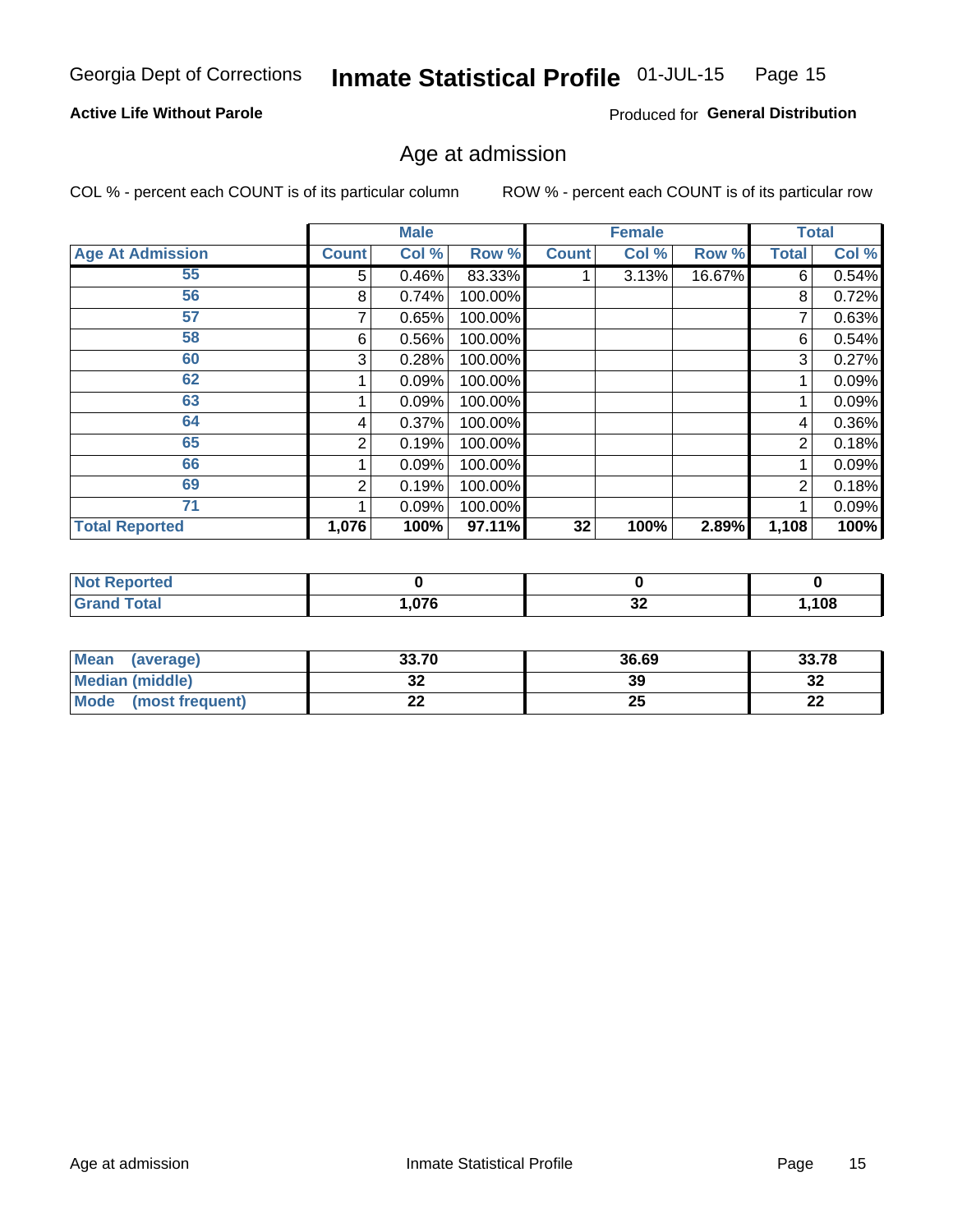# **Active Life Without Parole**

### Produced for General Distribution

# Height, measured at entry to prison

COL % - percent each COUNT is of its particular column

|                       |              | <b>Male</b> |         |                | <b>Female</b>              |         |                | <b>Total</b> |
|-----------------------|--------------|-------------|---------|----------------|----------------------------|---------|----------------|--------------|
| <b>Height</b>         | <b>Count</b> | Col %       | Row %   | <b>Count</b>   | $\overline{\text{Col }^9}$ | Row %   | <b>Total</b>   | Col %        |
| $\bf{0}$              | 2            | 0.19%       | 100.00% |                |                            |         | $\overline{2}$ | 0.18%        |
| 4'10"                 |              |             |         | $\mathbf{1}$   | 3.13%                      | 100.00% | 1              | 0.09%        |
| 5'00''                | 1            | 0.09%       | 100.00% |                |                            |         | 1              | 0.09%        |
| 5'01"                 | 3            | 0.28%       | 75.00%  | 1              | 3.13%                      | 25.00%  | 4              | 0.36%        |
| 5'02"                 | 4            | 0.37%       | 100.00% |                |                            |         | 4              | 0.36%        |
| 5'03''                | 10           | 0.93%       | 71.43%  | 4              | 12.50%                     | 28.57%  | 14             | 1.26%        |
| 5'04"                 | 14           | 1.30%       | 58.33%  | 10             | 31.25%                     | 41.67%  | 24             | 2.17%        |
| 5'05"                 | 30           | 2.79%       | 88.24%  | 4              | 12.50%                     | 11.76%  | 34             | 3.07%        |
| 5'06''                | 82           | 7.62%       | 95.35%  | 4              | 12.50%                     | 4.65%   | 86             | 7.76%        |
| 5'07"                 | 68           | 6.32%       | 94.44%  | 4              | 12.50%                     | 5.56%   | 72             | 6.50%        |
| 5'08''                | 109          | 10.13%      | 99.09%  | 1              | 3.13%                      | 0.91%   | 110            | 9.93%        |
| 5'09''                | 134          | 12.45%      | 98.53%  | $\overline{2}$ | 6.25%                      | 1.47%   | 136            | 12.27%       |
| 5'10''                | 137          | 12.73%      | 100.00% |                |                            |         | 137            | 12.36%       |
| 5'11''                | 135          | 12.55%      | 100.00% |                |                            |         | 135            | 12.18%       |
| 6'00''                | 117          | 10.87%      | 99.15%  | $\mathbf{1}$   | 3.13%                      | 0.85%   | 118            | 10.65%       |
| 6'01''                | 87           | 8.09%       | 100.00% |                |                            |         | 87             | 7.85%        |
| 6'02"                 | 71           | 6.60%       | 100.00% |                |                            |         | 71             | 6.41%        |
| 6'03''                | 35           | 3.25%       | 100.00% |                |                            |         | 35             | 3.16%        |
| 6'04"                 | 25           | 2.32%       | 100.00% |                |                            |         | 25             | 2.26%        |
| 6'05"                 | 5            | 0.46%       | 100.00% |                |                            |         | 5              | 0.45%        |
| 6'06''                | 4            | 0.37%       | 100.00% |                |                            |         | 4              | 0.36%        |
| 6'07''                | 1            | 0.09%       | 100.00% |                |                            |         | 1              | 0.09%        |
| 6'09''                | 1            | 0.09%       | 100.00% |                |                            |         | 1              | 0.09%        |
| 6'11''                | 1            | 0.09%       | 100.00% |                |                            |         | 1              | 0.09%        |
| <b>Total Reported</b> | 1,076        | 100%        | 97.11%  | 32             | 100%                       | 2.89%   | 1,108          | 100%         |

| <b>NOT</b><br>rtea<br>- ARTHUR<br>$\sim$ |     |          |     |
|------------------------------------------|-----|----------|-----|
| $f$ oto $f$                              | በ76 | ^^<br>◡▵ | 108 |

| <b>Mean</b> | (average)       | 5'10" | 5'05" | 5'10"<br>J |
|-------------|-----------------|-------|-------|------------|
|             |                 |       |       |            |
| <b>Mode</b> | (most frequent) | 5'10" | 5'04" | 5'10"      |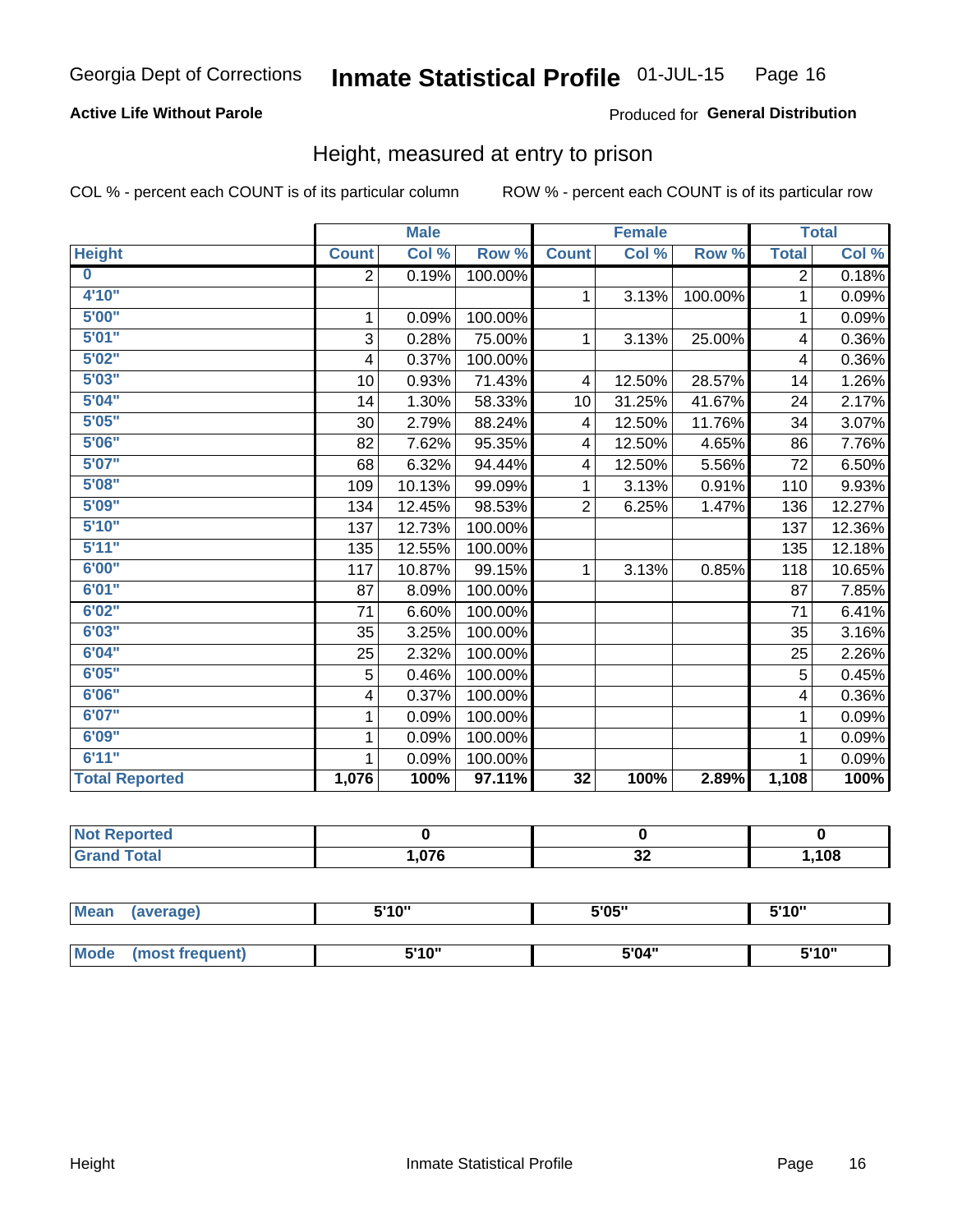**Active Life Without Parole** 

Produced for General Distribution

# Weight, measured at entry to prison

COL % - percent each COUNT is of its particular column

|                       |                  | <b>Male</b> |         | <b>Female</b>   |                 |         | <b>Total</b>   |        |  |
|-----------------------|------------------|-------------|---------|-----------------|-----------------|---------|----------------|--------|--|
| Weight                | <b>Count</b>     | Col%        | Row %   | <b>Count</b>    | Col %           | Row %   | <b>Total</b>   | Col %  |  |
| 100 - 109 pounds      |                  |             |         | 1               | 3.13%           | 100.00% | 1              | 0.09%  |  |
| 110 - 119 pounds      |                  |             |         | $\overline{2}$  | 6.25%           | 100.00% | $\overline{2}$ | 0.18%  |  |
| 120 - 129 pounds      | 6                | 0.56%       | 85.71%  | 1               | 3.13%           | 14.29%  | $\overline{7}$ | 0.63%  |  |
| 130 - 139 pounds      | 30               | 2.80%       | 93.75%  | $\overline{2}$  | 6.25%           | 6.25%   | 32             | 2.90%  |  |
| 140 - 149 pounds      | 71               | 6.62%       | 98.61%  | 1               | 3.13%           | 1.39%   | 72             | 6.52%  |  |
| 150 - 159 pounds      | 102              | 9.51%       | 99.03%  | 1               | 3.13%           | 0.97%   | 103            | 9.33%  |  |
| 160 - 169 pounds      | 124              | 11.57%      | 96.88%  | 4               | 12.50%          | 3.13%   | 128            | 11.59% |  |
| 170 - 179 pounds      | 140              | 13.06%      | 96.55%  | 5               | 15.63%          | 3.45%   | 145            | 13.13% |  |
| 180 - 189 pounds      | 130              | 12.13%      | 98.48%  | $\overline{2}$  | 6.25%           | 1.52%   | 132            | 11.96% |  |
| 190 - 199 pounds      | 96               | 8.96%       | 97.96%  | $\overline{2}$  | 6.25%           | 2.04%   | 98             | 8.88%  |  |
| 200 - 209 pounds      | 101              | 9.42%       | 97.12%  | 3               | 9.38%           | 2.88%   | 104            | 9.42%  |  |
| 210 - 219 pounds      | 64               | 5.97%       | 92.75%  | 5               | 15.63%          | 7.25%   | 69             | 6.25%  |  |
| 220 - 229 pounds      | 68               | 6.34%       | 100.00% |                 |                 |         | 68             | 6.16%  |  |
| 230 - 239 pounds      | 41               | 3.82%       | 100.00% |                 |                 |         | 41             | 3.71%  |  |
| 240 - 249 pounds      | 27               | 2.52%       | 100.00% |                 |                 |         | 27             | 2.45%  |  |
| 250 - 259 pounds      | 25               | 2.33%       | 100.00% |                 |                 |         | 25             | 2.26%  |  |
| 260 - 269 pounds      | 12               | 1.12%       | 100.00% |                 |                 |         | 12             | 1.09%  |  |
| 270 - 279 pounds      | $\boldsymbol{9}$ | 0.84%       | 100.00% |                 |                 |         | 9              | 0.82%  |  |
| 280 - 289 pounds      | 8                | 0.75%       | 80.00%  | $\overline{2}$  | 6.25%           | 20.00%  | 10             | 0.91%  |  |
| 290 - 299 pounds      | 4                | 0.37%       | 100.00% |                 |                 |         | 4              | 0.36%  |  |
| 300 - 309 pounds      | $\overline{2}$   | 0.19%       | 100.00% |                 |                 |         | $\overline{2}$ | 0.18%  |  |
| 310 - 319 pounds      | $\overline{2}$   | 0.19%       | 100.00% |                 |                 |         | $\overline{2}$ | 0.18%  |  |
| 320 - 329 pounds      | 5                | 0.47%       | 100.00% |                 |                 |         | 5              | 0.45%  |  |
| 330 - 339 pounds      | 3                | 0.28%       | 100.00% |                 |                 |         | 3              | 0.27%  |  |
| 360 - 369 pounds      | 1                | 0.09%       | 100.00% |                 |                 |         | $\mathbf 1$    | 0.09%  |  |
| 390 - 399 pounds      |                  |             |         | 1               | 3.13%           | 100.00% | $\mathbf 1$    | 0.09%  |  |
| 400 pounds and over   | 1                | 0.09%       | 100.00% |                 |                 |         | $\mathbf{1}$   | 0.09%  |  |
| <b>Total Reported</b> | 1,072            | 100%        | 97.10%  | $\overline{32}$ | 100%            | 2.90%   | 1,104          | 100%   |  |
|                       |                  |             |         |                 |                 |         |                |        |  |
| <b>Not Reported</b>   |                  | 4           |         |                 | $\pmb{0}$       |         |                | 4      |  |
| <b>Grand Total</b>    |                  | 1,076       |         |                 | $\overline{32}$ |         |                | 1,108  |  |

| <b>Mean</b><br>(average)       | 189   | 184 | 189 |
|--------------------------------|-------|-----|-----|
| <b>Median (middle)</b>         | 182.5 | 172 | 181 |
| <b>Mode</b><br>(most frequent) | 180   | 210 | 180 |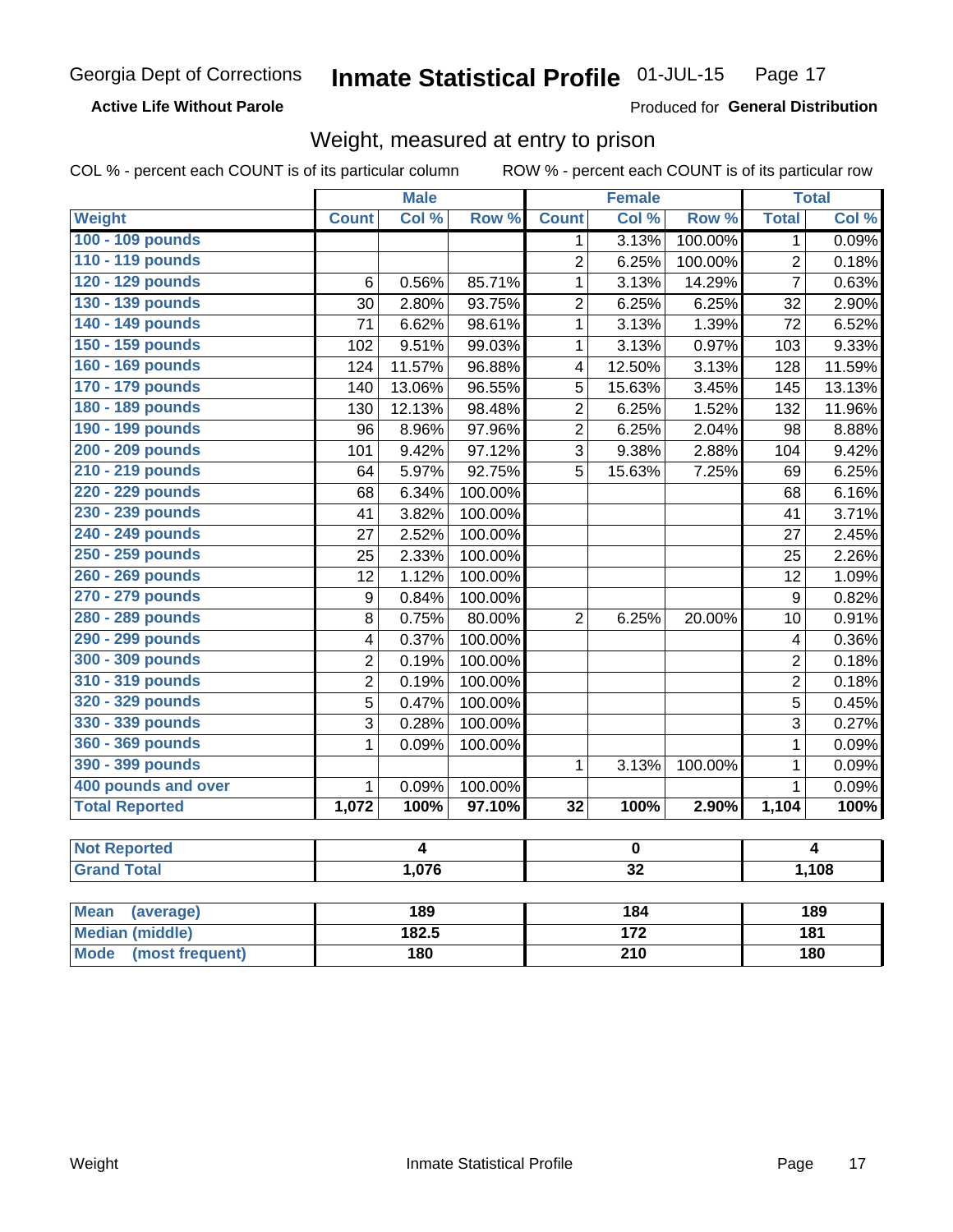#### Inmate Statistical Profile 01-JUL-15 Page 18

### **Active Life Without Parole**

### Produced for General Distribution

# Veterans validated by Veteran's Administration

COL % - percent each COUNT is of its particular column

|                          | <b>Male</b>  |        |                    | <b>Female</b> |       |         | <b>Total</b> |        |
|--------------------------|--------------|--------|--------------------|---------------|-------|---------|--------------|--------|
| <b>Military service</b>  | <b>Count</b> | Col %  | <b>Row % Count</b> |               | Col % | Row %   | <b>Total</b> | Col %  |
| <b>Others</b><br>0       | 35           | 50.72% | 100.00%            |               |       |         | 35           | 50.72% |
| <b>Air Force</b>         | 27           | 39.13% | 100.00%            |               |       |         | 27           | 39.13% |
| <b>Army</b>              |              | 4.35%  | 100.00%            |               |       |         | 3            | 4.35%  |
| <b>Navy</b><br>3         |              | 1.45%  | 100.00%            |               |       |         |              | 1.45%  |
| <b>Coast Guard</b><br>5. | 3            | 4.35%  | 100.00%            |               |       |         | 3            | 4.35%  |
| <b>Total Reported</b>    | 69           | 100%   | 100.00%            |               |       | $.00\%$ | 69           | 100%   |

| rreo   | ,007 | …<br>◡▵  | ,039 |
|--------|------|----------|------|
| $\sim$ | 07c  | ^^<br>◡▵ | ,108 |

| Mo<br><b>Null</b><br>วthers<br>____<br>____ |
|---------------------------------------------|
|---------------------------------------------|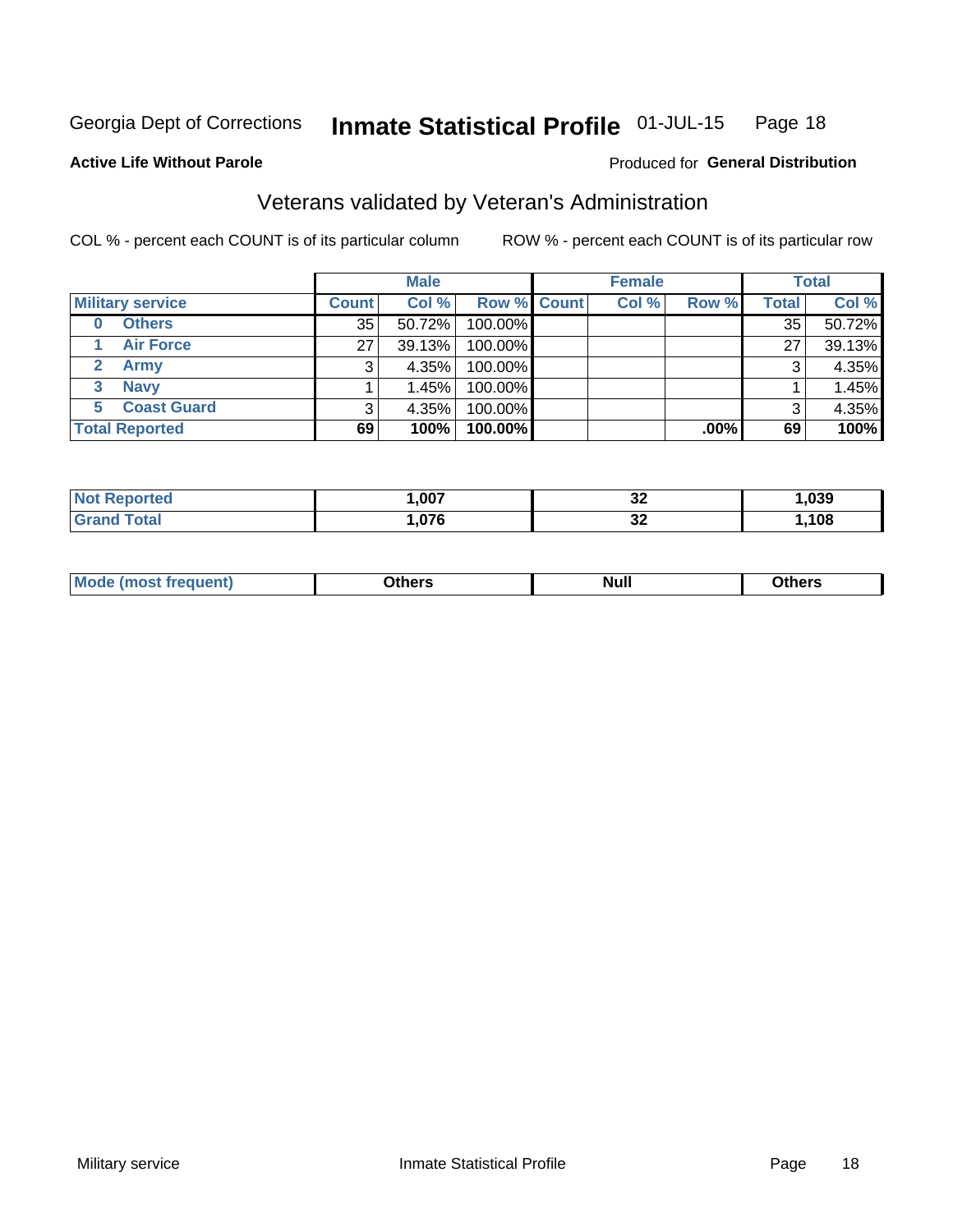#### Inmate Statistical Profile 01-JUL-15 Page 19

**Active Life Without Parole** 

Produced for General Distribution

# Type of admission to prison

COL % - percent each COUNT is of its particular column

|                                      |              | <b>Male</b> |                    |    | <b>Female</b> |       |              | <b>Total</b> |
|--------------------------------------|--------------|-------------|--------------------|----|---------------|-------|--------------|--------------|
| <b>Type of Admission</b>             | <b>Count</b> | Col %       | <b>Row % Count</b> |    | Col %         | Row % | <b>Total</b> | Col %        |
| <b>New Sentence</b><br>52            | 1.028        | 95.54%      | 96.98%             | 32 | 100.00%       | 3.02% | 1,060        | 95.67%       |
| <b>Probation Rev Partial</b><br>53   | 2            | .19%        | 100.00%            |    |               |       | 2            | .18%         |
| <b>Probation Rev Remainder</b><br>54 | 6            | .56%        | 100.00%            |    |               |       | 6            | .54%         |
| <b>Parole Rev New Sentence</b><br>55 | 16           | 1.49%       | 100.00%            |    |               |       | 16           | 1.44%        |
| 56 Parole Rev No New                 | 11           | 1.02%       | 100.00%            |    |               |       | 11           | .99%         |
| <b>Sentence</b>                      |              |             |                    |    |               |       |              |              |
| <b>Life W/O Parole</b><br>70         | 13           | 1.21%       | 100.00%            |    |               |       | 13           | 1.17%        |
| <b>Total Reported</b>                | 1,076        | 100%        | 97.11%             | 32 | 100%          | 2.89% | 1,108        | 100%         |

| orted<br>-N. |                   |        |       |
|--------------|-------------------|--------|-------|
| <b>cotal</b> | 0.7c              | $\sim$ | 108,، |
| $\mathbf{v}$ | $. \mathsf{U}$ /b | ◡▵     |       |

| <b>Mode (most frequent)</b> | <b>New Sentence</b> | <b>New Sentence</b> | <b>New Sentence</b> |
|-----------------------------|---------------------|---------------------|---------------------|
|                             |                     |                     |                     |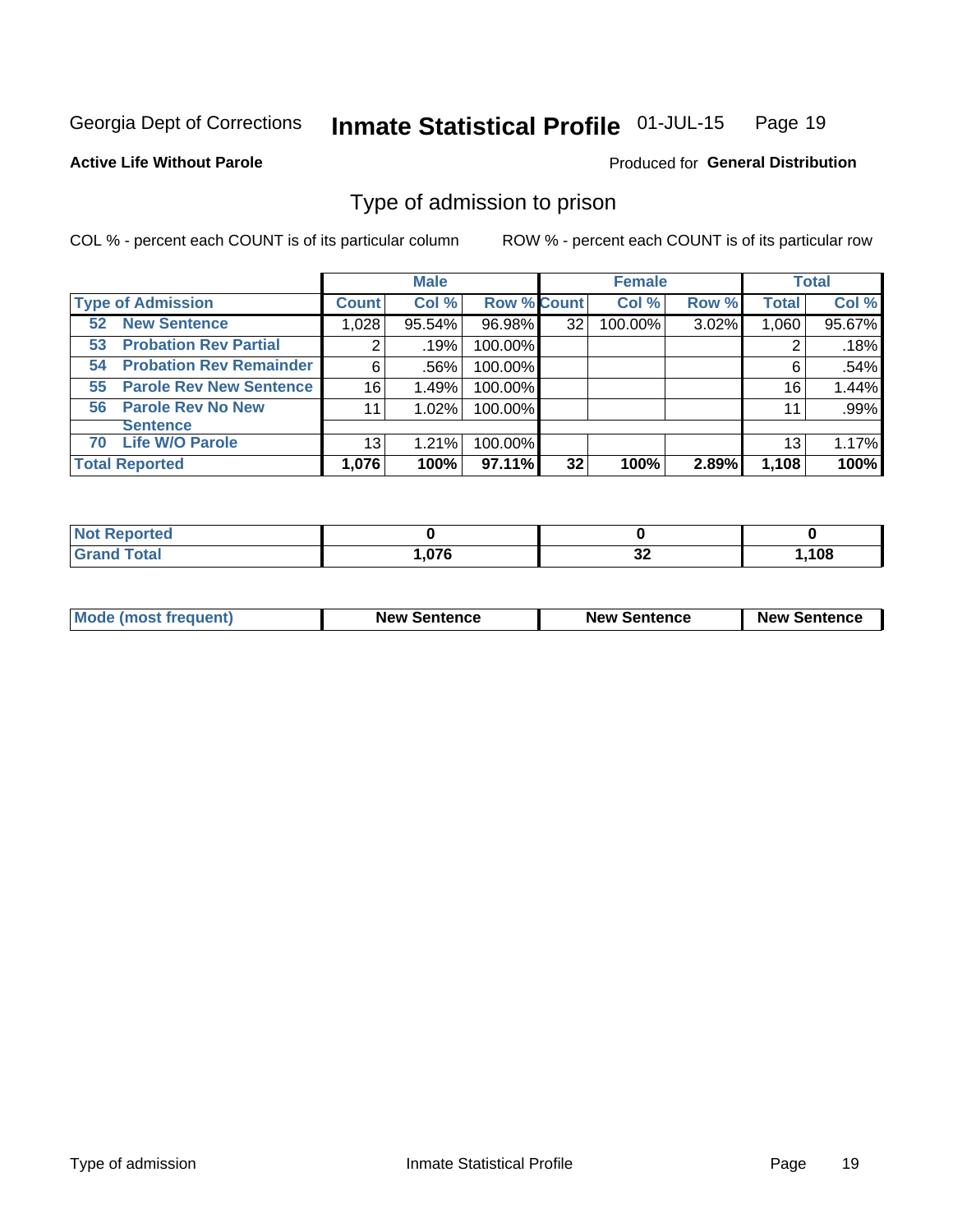#### Inmate Statistical Profile 01-JUL-15 Page 20

**Active Life Without Parole** 

# Produced for General Distribution

# Current / last supervision level

COL % - percent each COUNT is of its particular column

|                        |              | <b>Male</b> |                    |    | <b>Female</b> |          |              | <b>Total</b> |
|------------------------|--------------|-------------|--------------------|----|---------------|----------|--------------|--------------|
| <b>Security Status</b> | <b>Count</b> | Col%        | <b>Row % Count</b> |    | Col %         | Row %    | <b>Total</b> | Col %        |
| 4 Medium               |              | .28%        | 75.00%             |    | 3.13%         | 25.00%   |              | $.36\%$      |
| 5 Close                | 1.073        | $99.72\%$   | 97.19%             | 31 | 96.88%        | $2.81\%$ | 1,104        | $99.64\%$    |
| <b>Total Reported</b>  | 1.076        | 100%        | 97.11%             | 32 | 100%          | $2.89\%$ | 1,108        | 100%         |

| <b>Still being diagnosed</b> |      |          |       |
|------------------------------|------|----------|-------|
| <b>Not Reported</b>          |      |          |       |
| <b>Grand Total</b>           | ,076 | າາ<br>JZ | l.108 |

| <b>AhoM</b><br>rreauent) | <b>Close</b> | Close | Close |
|--------------------------|--------------|-------|-------|
|                          |              |       |       |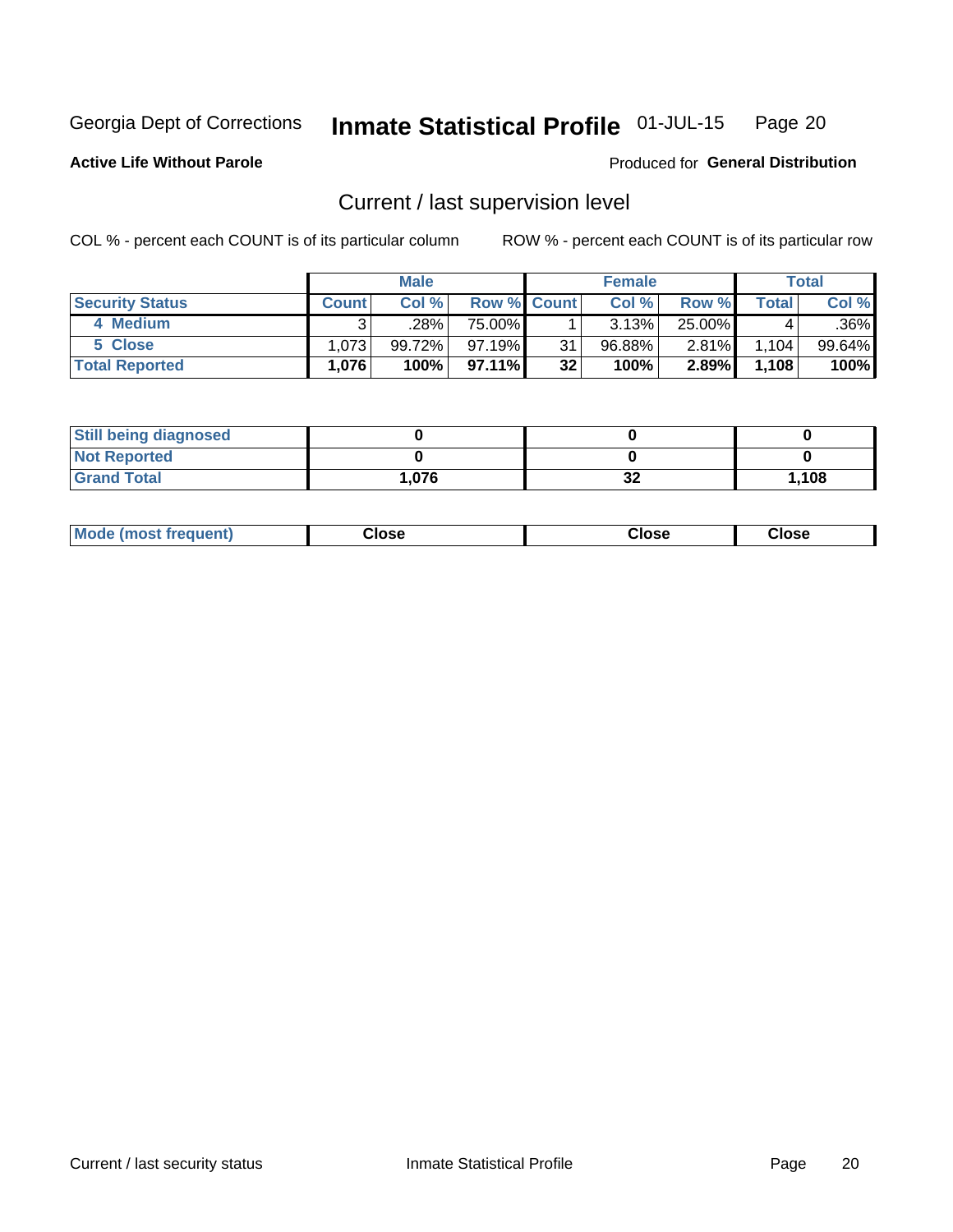#### Inmate Statistical Profile 01-JUL-15 Page 21

**Active Life Without Parole** 

Produced for General Distribution

# Current / last type of institution

COL % - percent each COUNT is of its particular column

|                            |              | <b>Male</b> |             |    | <b>Female</b> |          |        | <b>Total</b> |
|----------------------------|--------------|-------------|-------------|----|---------------|----------|--------|--------------|
| <b>Type of Institution</b> | <b>Count</b> | Col %       | Row % Count |    | Col %         | Row %    | Total⊤ | Col %        |
| <b>State Prison</b>        | 1.075        | 99.91%      | 97.11%      | 32 | $100.00\%$    | $2.89\%$ | 1.107  | 99.91%       |
| <b>Transitional Center</b> |              | .09%        | 100.00%     |    |               |          |        | .09% l       |
| <b>Total Reported</b>      | 1,076        | $100\%$     | $97.11\%$   | 32 | 100%          | 2.89%    | 1,108' | 100%         |

| المنتقب المتعارف<br>portea |     |         |      |
|----------------------------|-----|---------|------|
| <b>otal</b>                | 07c | ^^<br>ᅆ | ,108 |

| <b>Mode (most frequent)</b> | State Prison | <b>State Prison</b> | Prison<br>State |
|-----------------------------|--------------|---------------------|-----------------|
|                             |              |                     |                 |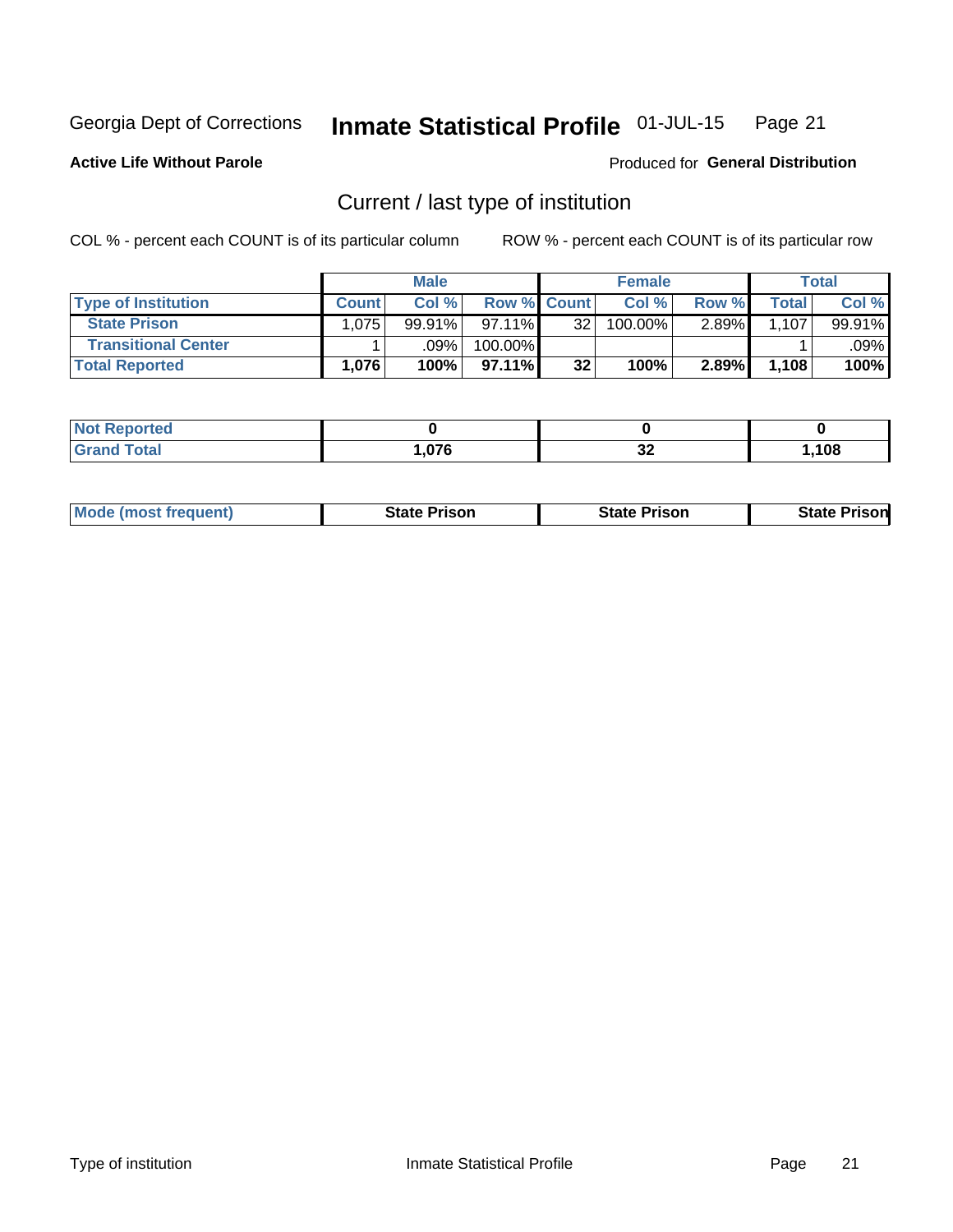#### Inmate Statistical Profile 01-JUL-15 Page 22

**Active Life Without Parole** 

### Produced for General Distribution

# Institution type - transitional centers

COL % - percent each COUNT is of its particular column

|                                          |              | Male       |                    | <b>Female</b> |       |              | Total   |
|------------------------------------------|--------------|------------|--------------------|---------------|-------|--------------|---------|
| <b>Institution Type - Trans. Centers</b> | <b>Count</b> | Col%       | <b>Row % Count</b> | Col%          | Row % | <b>Total</b> | Col %   |
| <b>Clayton Tc</b>                        |              | $100.00\%$ | 100.00%            |               |       |              | 100.00% |
| <b>Total Reported</b>                    |              | $100\%$    | $100\%$            |               | %     |              | 100%    |

| <b>Not Reported</b> |  |  |
|---------------------|--|--|
| int<br>i vtal       |  |  |

| Mode (most frequent) | <b>Clayton Tc</b> | <b>Null</b> | <b>Clayton Tc</b> |
|----------------------|-------------------|-------------|-------------------|
|                      |                   |             |                   |
|                      |                   |             |                   |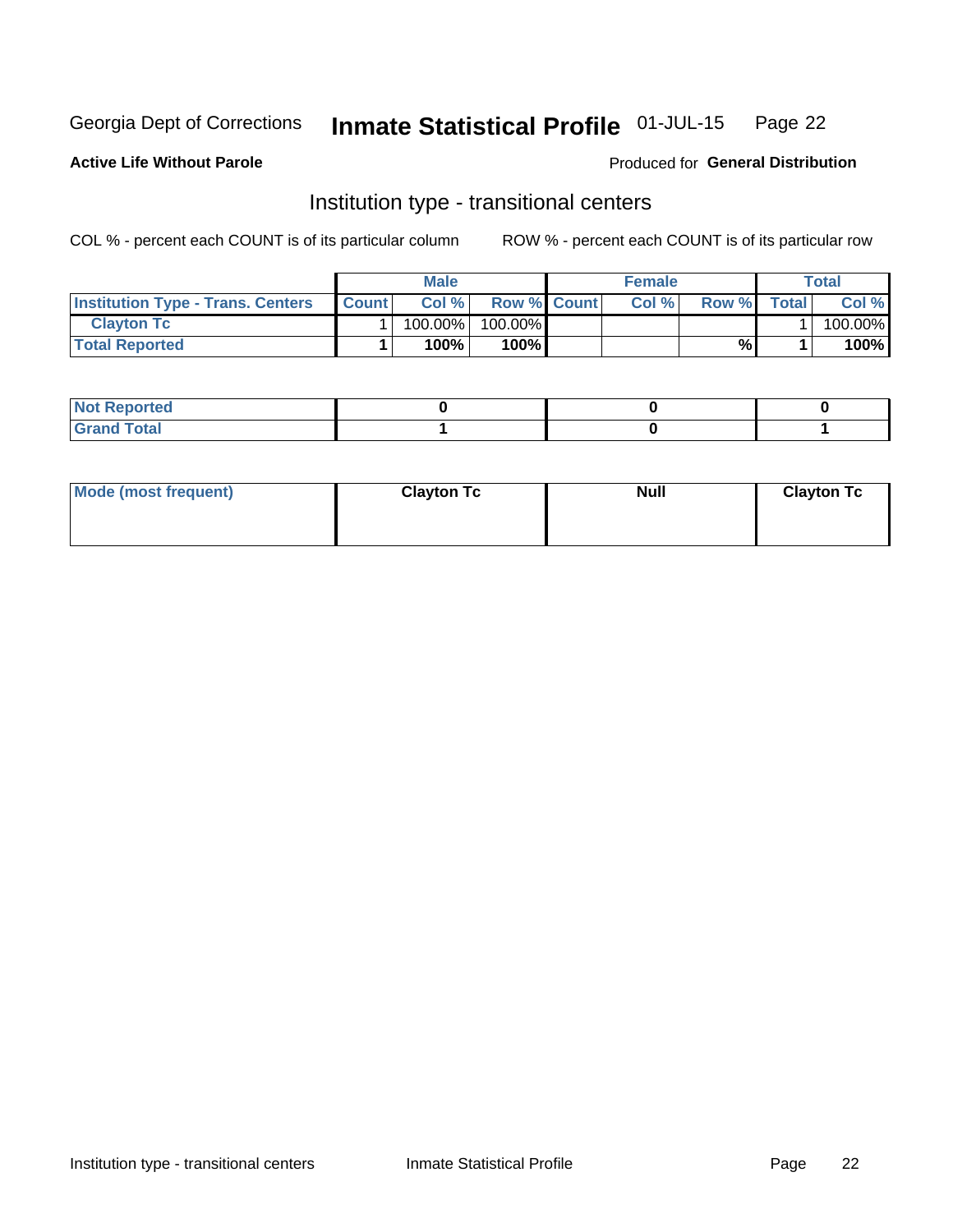#### Inmate Statistical Profile 01-JUL-15 Page 23

**Active Life Without Parole** 

**Produced for General Distribution** 

# Institution type - county prisons

COL % - percent each COUNT is of its particular column

|                                                    | <b>Male</b> |  | <b>Female</b>            |             | <b>Total</b> |
|----------------------------------------------------|-------------|--|--------------------------|-------------|--------------|
| <b>Institution Type - County Prisons   Count  </b> | Col %       |  | <b>Row % Count Col %</b> | Row % Total | Col %        |
| <b>Total Reported</b>                              |             |  |                          |             |              |

| <b>Not Reported</b>   |  |  |
|-----------------------|--|--|
| <b>Total</b><br>Granc |  |  |

| Mode (most frequent) | <b>Null</b> | <b>Null</b><br><b>Null</b> |
|----------------------|-------------|----------------------------|
|                      |             |                            |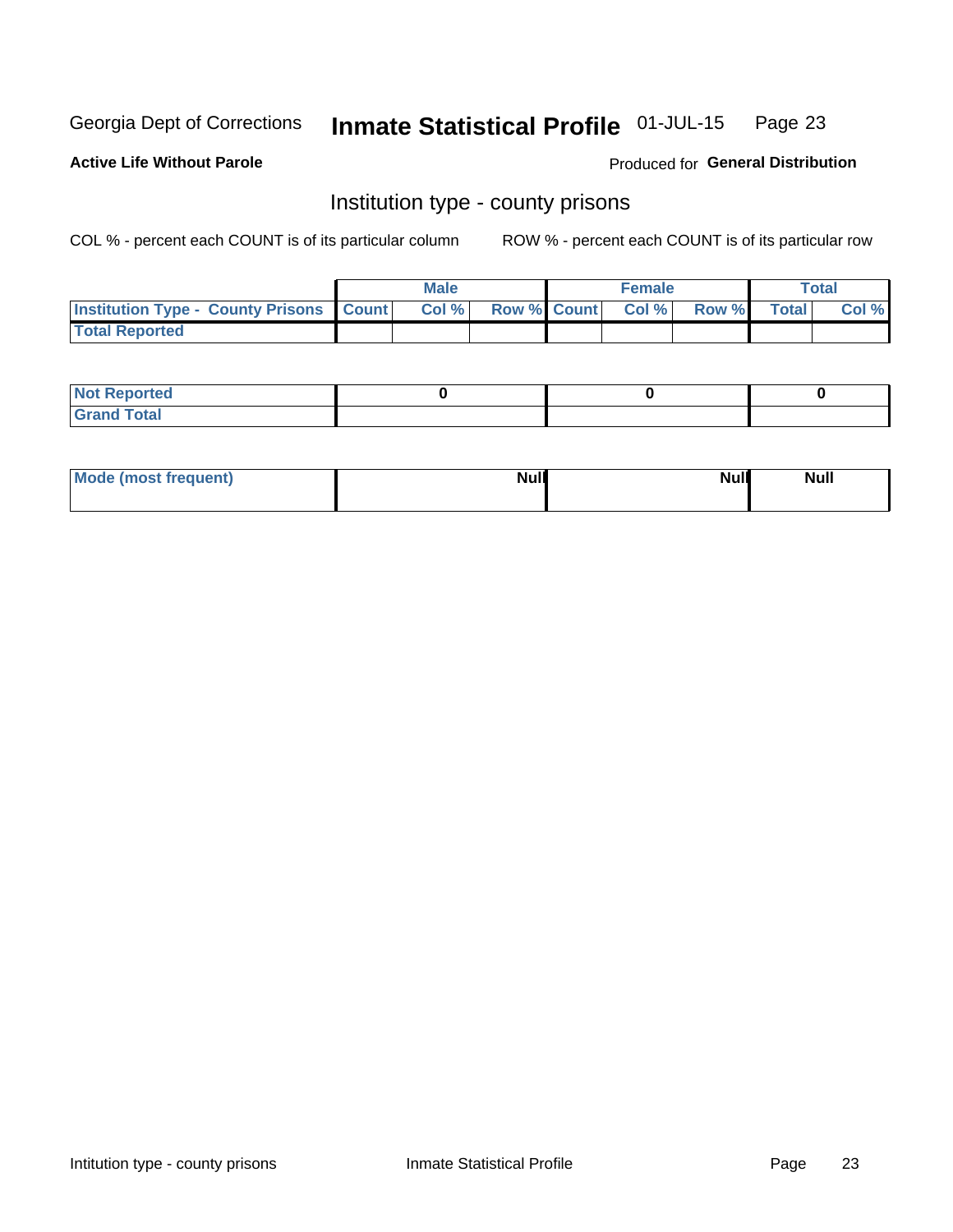#### Inmate Statistical Profile 01-JUL-15 Page 24

### **Active Life Without Parole**

### Produced for General Distribution

# Institution type - state prisons

COL % - percent each COUNT is of its particular column

|                                         |                | <b>Male</b>               |         |                 | <b>Female</b>                 |         | <b>Total</b>                        |          |
|-----------------------------------------|----------------|---------------------------|---------|-----------------|-------------------------------|---------|-------------------------------------|----------|
| <b>Institution Type - State Prisons</b> | <b>Count</b>   | Col %                     | Row %   | <b>Count</b>    | Col %                         | Row %   | <b>Total</b>                        | Col %    |
| <b>Arrendale State Prison</b>           |                |                           |         | 17              | 53.13%                        | 100.00% | 17                                  | 1.54%    |
| <b>Augusta State Med. Prison</b>        | 65             | 6.05%                     | 100.00% |                 |                               |         | 65                                  | 5.87%    |
| <b>Baldwin State Prison</b>             | 29             | 2.70%                     | 100.00% |                 |                               |         | 29                                  | 2.62%    |
| <b>Burruss Correctional Training</b>    | 1              | .09%                      | 100.00% |                 |                               |         | 1                                   | .09%     |
| Ctr                                     |                |                           |         |                 |                               |         |                                     |          |
| <b>Calhoun State Prison</b>             | 1              | .09%                      | 100.00% |                 |                               |         | 1                                   | .09%     |
| <b>Central State Prison</b>             | 3              | .28%                      | 100.00% |                 |                               |         | 3                                   | .27%     |
| <b>Coastal State Prison</b>             | $\overline{2}$ | .19%                      | 100.00% |                 |                               |         | $\overline{2}$                      | .18%     |
| <b>Dooly State Prison</b>               | 5              | .47%                      | 100.00% |                 |                               |         | 5                                   | .45%     |
| <b>Ga Diag Class Prison</b>             | 71             | 6.60%                     | 100.00% |                 |                               |         | 71                                  | 6.41%    |
| <b>Ga State Prison</b>                  | 26             | 2.42%                     | 100.00% |                 |                               |         | 26                                  | 2.35%    |
| <b>Hancock State Prison</b>             | 99             | 9.21%                     | 100.00% |                 |                               |         | 99                                  | 8.94%    |
| <b>Hays State Prison</b>                | 120            | 11.16%                    | 100.00% |                 |                               |         | 120                                 | 10.84%   |
| <b>Macon State Prison</b>               | 183            | 17.02%                    | 100.00% |                 |                               |         | 183                                 | 16.53%   |
| <b>Phillips State Prison</b>            | 18             | 1.67%                     | 100.00% |                 |                               |         | 18                                  | 1.63%    |
| <b>Pulaski State Prison</b>             |                |                           |         | 15              | 46.88%                        | 100.00% | 15                                  | 1.36%    |
| <b>Smith State Prison</b>               | 136            | 12.65%                    | 100.00% |                 |                               |         | 136                                 | 12.29%   |
| <b>Telfair State Prison</b>             | 131            | 12.19%                    | 100.00% |                 |                               |         | 131                                 | 11.83%   |
| <b>Valdosta State Prison</b>            | 94             | 8.74%                     | 100.00% |                 |                               |         | 94                                  | 8.49%    |
| <b>Ware State Prison</b>                | 90             | 8.37%                     | 100.00% |                 |                               |         | 90                                  | 8.13%    |
| <b>Wilcox State Prison</b>              |                | .09%                      | 100.00% |                 |                               |         |                                     | .09%     |
| <b>Total Reported</b>                   | 1,075          | 100%                      | 97.11%  | 32              | 100%                          | 2.89%   | 1,107                               | 100%     |
|                                         |                | 0                         |         |                 |                               |         |                                     | $\bf{0}$ |
| <b>Not Reported</b>                     |                |                           |         | 0               |                               |         |                                     |          |
| <b>Grand Total</b>                      |                | 1,075                     |         | $\overline{32}$ |                               |         |                                     | 1,107    |
| <b>Mode (most frequent)</b>             |                | <b>Macon State Prison</b> |         |                 | <b>Arrendale State Prison</b> |         | <b>Macon State</b><br><b>Prison</b> |          |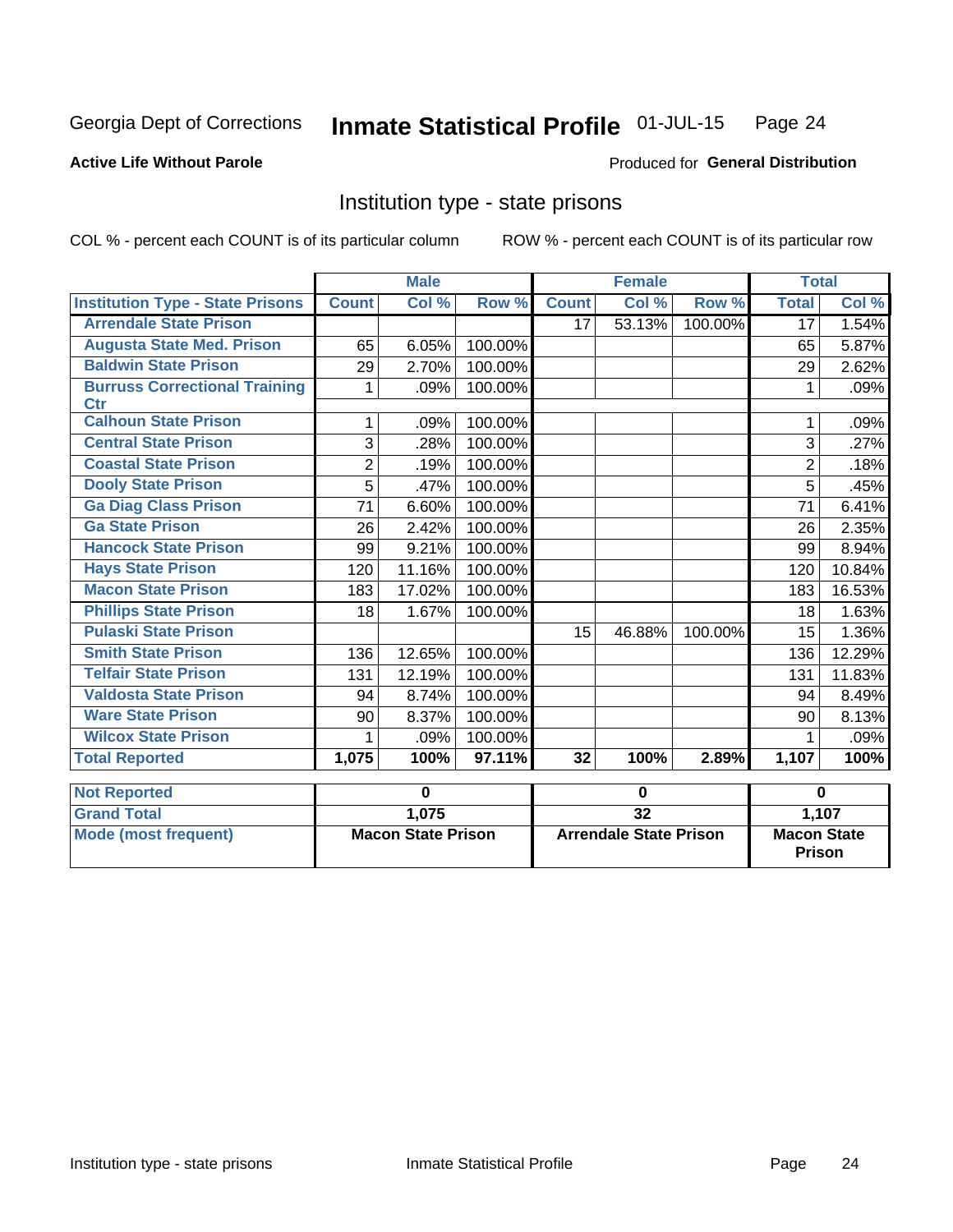#### Inmate Statistical Profile 01-JUL-15 Page 25

**Active Life Without Parole** 

Produced for General Distribution

# Institution type - private prisons

COL % - percent each COUNT is of its particular column

|                                                     | <b>Male</b> |                    | <b>Female</b> |             | Total |
|-----------------------------------------------------|-------------|--------------------|---------------|-------------|-------|
| <b>Institution Type - Private Prisons   Count  </b> | Col%        | <b>Row % Count</b> | Col %         | Row % Total | Col % |
| <b>Total Reported</b>                               |             |                    |               |             |       |

| Not Reported          |  |  |
|-----------------------|--|--|
| <b>Cotal</b><br>_____ |  |  |

| <b>Mo</b><br><b><i>Channel Market</i></b><br>ו זונים | N I I I<br><b>Null</b> | <b>Null</b> | . .<br>_____ |
|------------------------------------------------------|------------------------|-------------|--------------|
|                                                      |                        |             |              |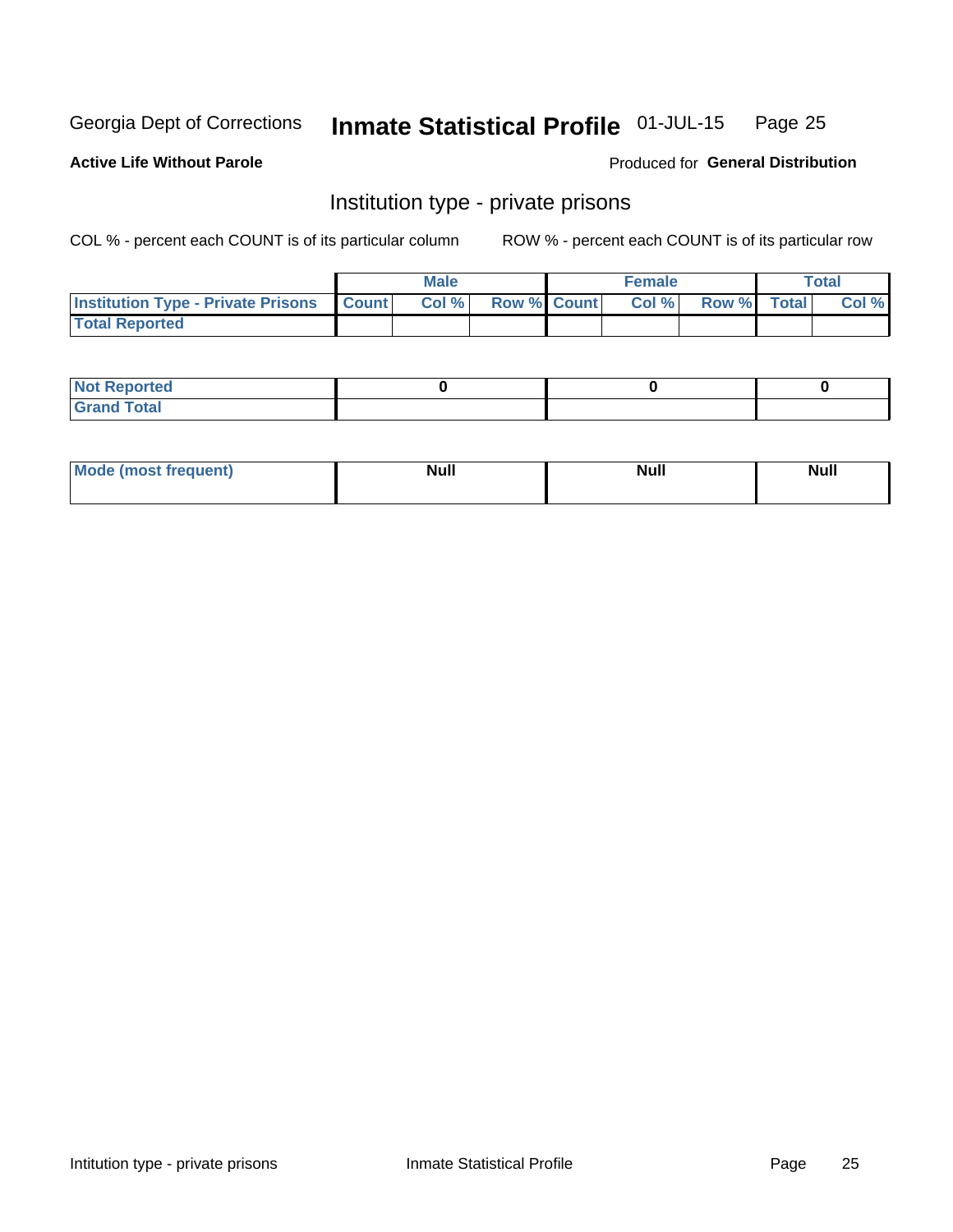#### Inmate Statistical Profile 01-JUL-15 Page 26

### **Active Life Without Parole**

### Produced for General Distribution

# Institution type - inmate boot camp

COL % - percent each COUNT is of its particular column

|                                      |              | <b>Male</b> |             | <b>Female</b> |             | Total |
|--------------------------------------|--------------|-------------|-------------|---------------|-------------|-------|
| <b>Institution Type - Boot Camps</b> | <b>Count</b> | Col %       | Row % Count | Col%          | Row % Total | Col % |
| <b>Total Rported</b>                 |              |             |             |               |             |       |

| <b>Not Reported</b>                   |  |  |
|---------------------------------------|--|--|
| <b>Total</b><br><b>C HAM</b><br>_____ |  |  |

| Mod<br>uamo | Nul.<br>$- - - - - -$ | <b>Null</b> | . .<br>uu.<br>------ |
|-------------|-----------------------|-------------|----------------------|
|             |                       |             |                      |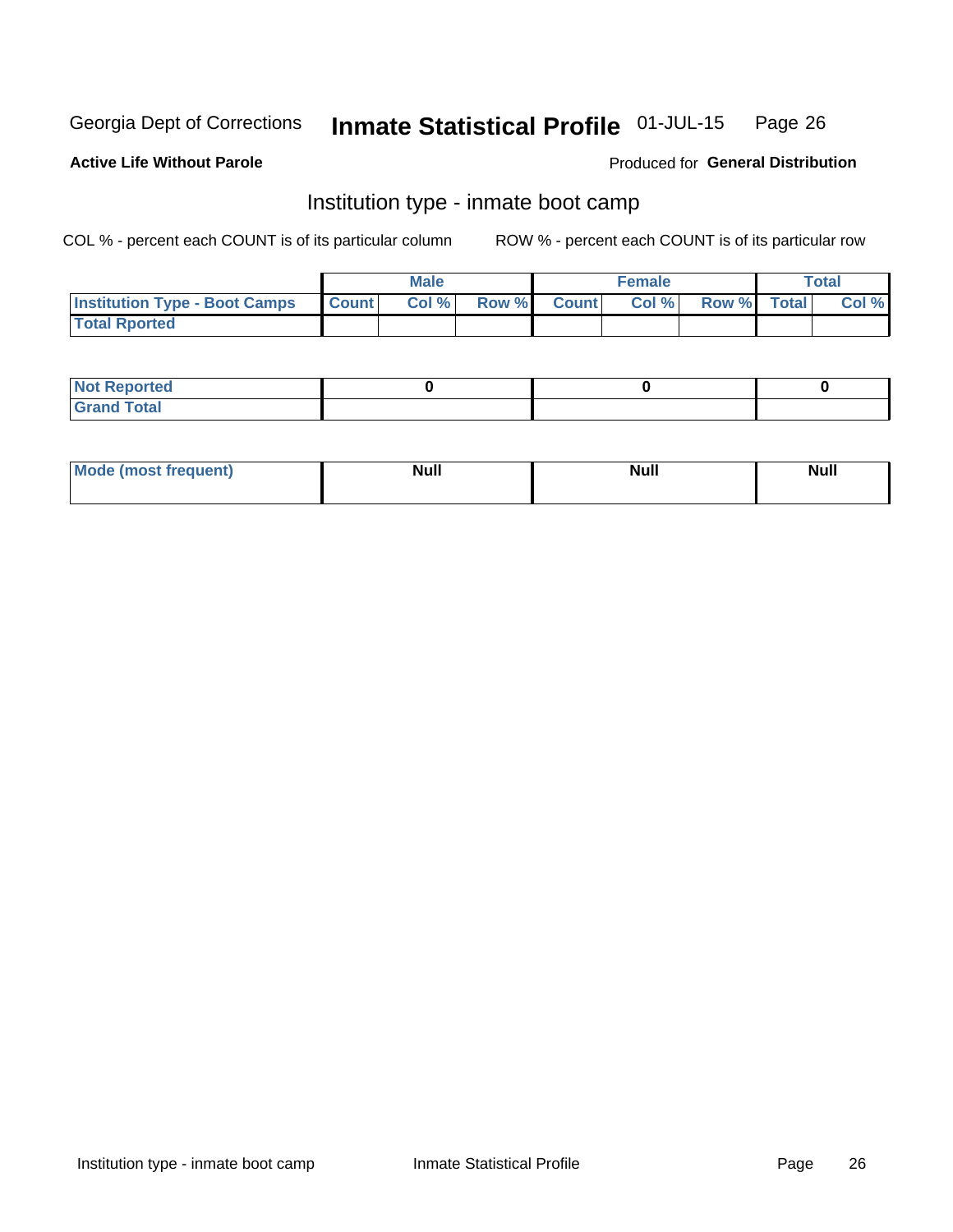#### Inmate Statistical Profile 01-JUL-15 Page 27

### **Active Life Without Parole**

# Produced for General Distribution

# Number of disciplinary reports

COL % - percent each COUNT is of its particular column

|                                       |                 | <b>Male</b> |         |              | <b>Female</b> |          |              | <b>Total</b> |
|---------------------------------------|-----------------|-------------|---------|--------------|---------------|----------|--------------|--------------|
| <b>Number of Disciplinary Reports</b> | <b>Count</b>    | Col %       | Row %   | <b>Count</b> | Col %         | Row %    | <b>Total</b> | Col %        |
|                                       | 269             | 25.00%      | 95.39%  | 13           | 40.63%        | 4.61%    | 282          | 25.45%       |
|                                       | 154             | 14.31%      | 96.86%  | 5            | 15.63%        | 3.14%    | 159          | 14.35%       |
| 2                                     | 96              | $8.92\%$    | 95.05%  | 5            | 15.63%        | 4.95%    | 101          | 9.12%        |
| 3                                     | 80 <sub>1</sub> | 7.43%       | 96.39%  | 3            | 9.38%         | $3.61\%$ | 83           | 7.49%        |
|                                       | 59              | 5.48%       | 100.00% |              |               |          | 59           | 5.32%        |
| 5                                     | 54              | 5.02%       | 100.00% |              |               |          | 54           | 4.87%        |
| <b>More Than 5</b>                    | 364             | 33.83%      | 98.38%  | 6            | 18.75%        | 1.62%    | 370          | 33.39%       |
| <b>Total Reported</b>                 | 1,076           | 100%        | 97.11%  | 32           | 100.0%        | 2.89%    | 1,108        | 100%         |

| 'ted |      |          |     |
|------|------|----------|-----|
|      | .076 | ^^<br>JД | 108 |

| Mean (average)       | 7.61 | 4.84 | 7.53 |
|----------------------|------|------|------|
| Median (middle)      |      |      |      |
| Mode (most frequent) |      |      |      |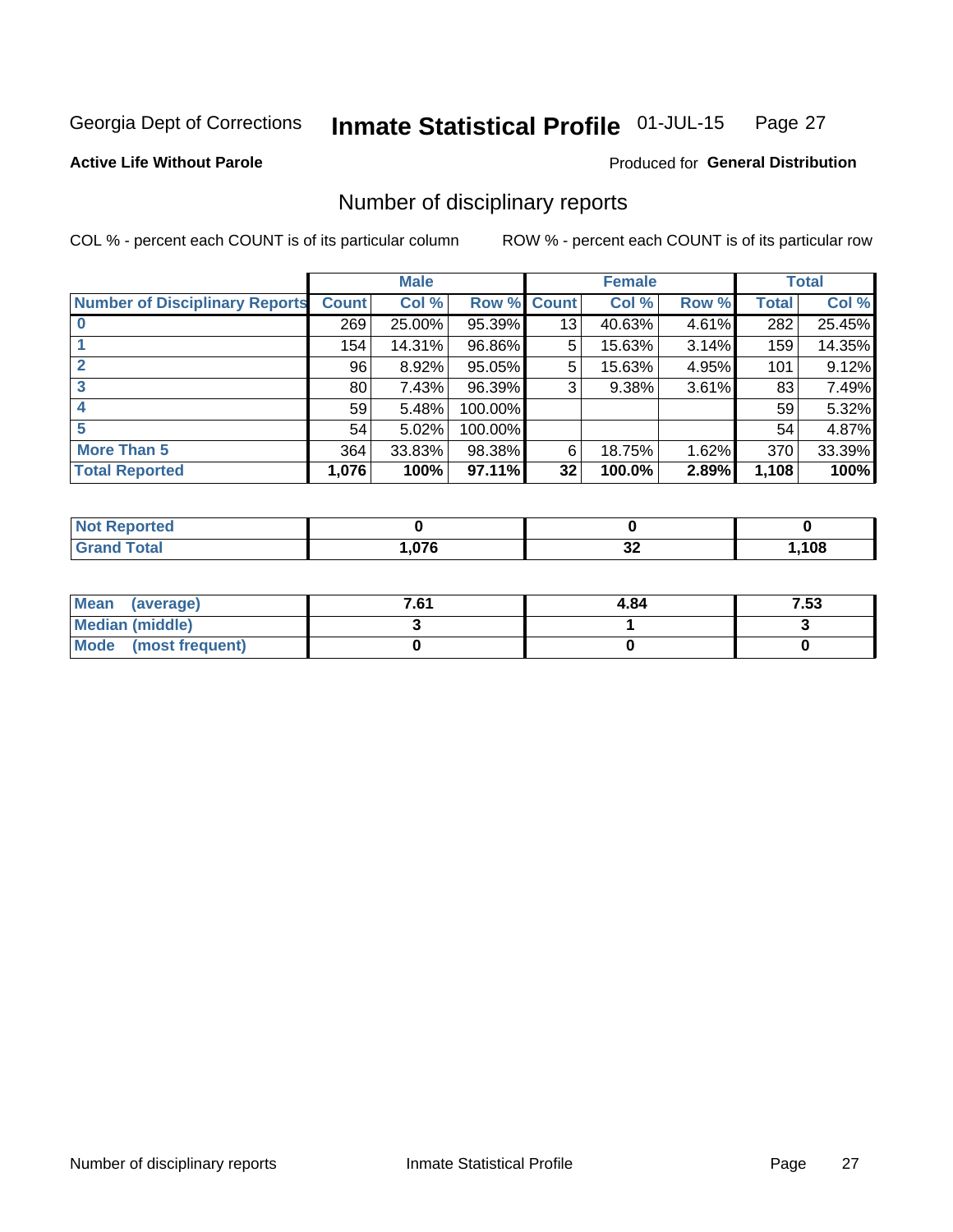#### Inmate Statistical Profile 01-JUL-15 Page 28

**Active Life Without Parole** 

**Produced for General Distribution** 

# Number of transfers

COL % - percent each COUNT is of its particular column

|                            |                 | <b>Male</b> |         |              | <b>Female</b> |        |              | <b>Total</b> |
|----------------------------|-----------------|-------------|---------|--------------|---------------|--------|--------------|--------------|
| <b>Number of Transfers</b> | Count l         | Col %       | Row %   | <b>Count</b> | Col %         | Row %  | <b>Total</b> | Col %        |
|                            | 47              | 4.37%       | 88.68%  | 6            | 18.75%        | 11.32% | 53           | 4.78%        |
|                            | 13 <sup>1</sup> | 1.21%       | 100.00% |              |               |        | 13           | 1.17%        |
|                            | 263             | 24.44%      | 94.27%  | 16           | 50.00%        | 5.73%  | 279          | 25.18%       |
| 3                          | 61              | 5.67%       | 100.00% |              |               |        | 61           | 5.51%        |
|                            | 145             | 13.48%      | 97.97%  | 3            | 9.38%         | 2.03%  | 148          | 13.36%       |
| 5                          | 55              | 5.11%       | 98.21%  |              | 3.13%         | 1.79%  | 56           | 5.05%        |
| <b>More Than 5</b>         | 492             | 45.72%      | 98.80%  | 6            | 18.75%        | 1.20%  | 498          | 44.95%       |
| <b>Total Reported</b>      | 1,076           | 100%        | 97.11%  | 32           | 100.0%        | 2.89%  | 1,108        | 100%         |

| <u>orteo</u><br>NOT |      |          |      |
|---------------------|------|----------|------|
| <b>otal</b>         | .076 | ^^<br>◡▵ | ,108 |

| Mean (average)       | 7.50 | 7 27<br>، ت. ۱ |
|----------------------|------|----------------|
| Median (middle)      |      | 4.3            |
| Mode (most frequent) |      |                |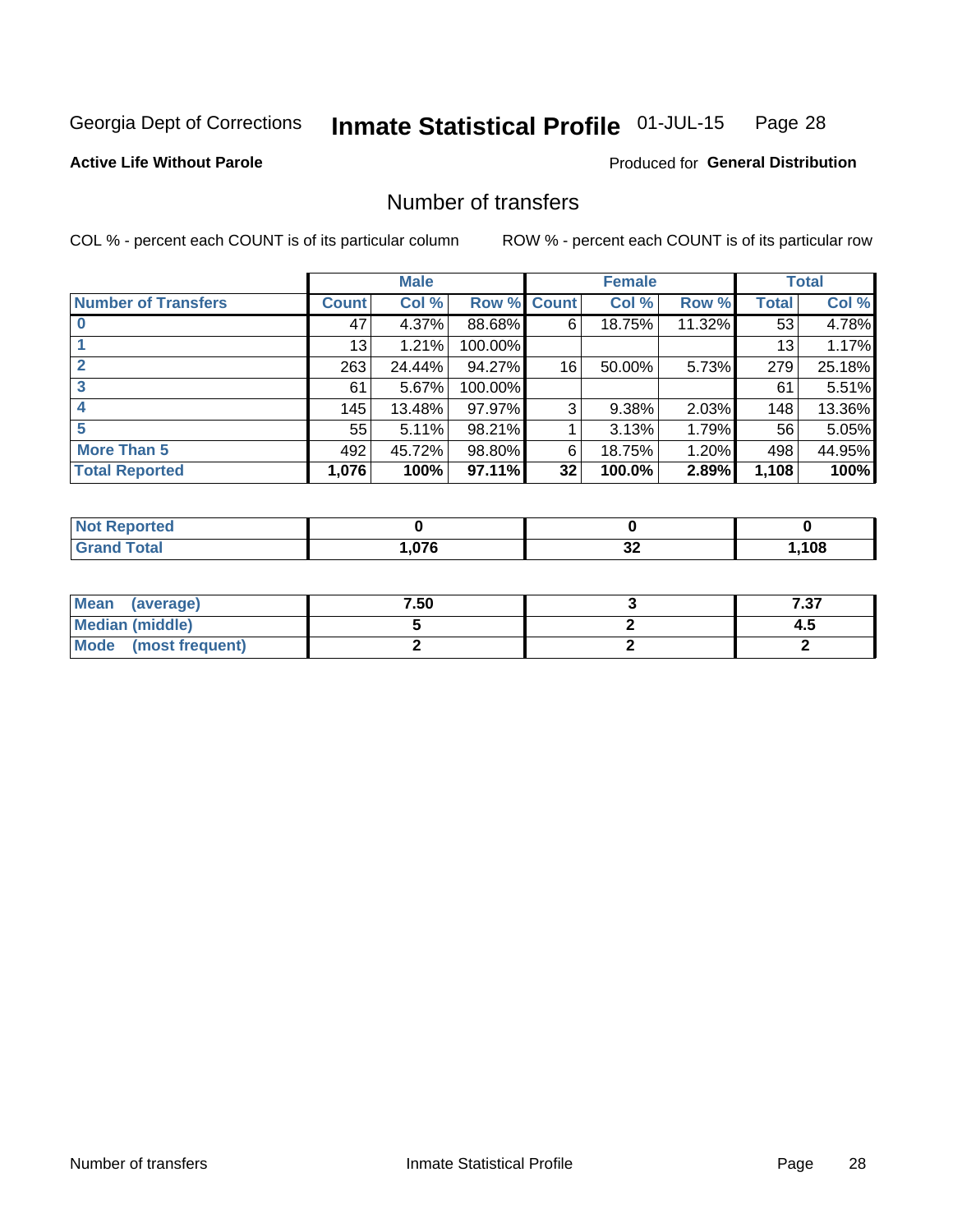#### Inmate Statistical Profile 01-JUL-15 Page 29

### **Active Life Without Parole**

Produced for General Distribution

# Number of escapes

COL % - percent each COUNT is of its particular column

|                          |              | <b>Male</b> |                    |                 | <b>Female</b> |       |       | Total  |
|--------------------------|--------------|-------------|--------------------|-----------------|---------------|-------|-------|--------|
| <b>Number of Escapes</b> | <b>Count</b> | Col %       | <b>Row % Count</b> |                 | Col %         | Row % | Total | Col %  |
|                          | .071         | $99.54\%$   | 97.10%             | 32 <sub>1</sub> | $100.00\%$    | 2.90% | 1,103 | 99.55% |
|                          |              | 0.28%       | 100.00%            |                 |               |       |       | 0.27%  |
|                          |              | 0.19%       | 100.00%            |                 |               |       |       | 0.18%  |
| <b>Total Reported</b>    | 1,076        | 100%        | $97.11\%$          | 32              | 100%          | 2.89% | 1.108 | 100%   |

| <b>Reported</b><br>NOT |      |    |      |
|------------------------|------|----|------|
| Total                  | .076 | ◡▵ | ,108 |

| Mean (average)       |  | .01 |
|----------------------|--|-----|
| Median (middle)      |  |     |
| Mode (most frequent) |  |     |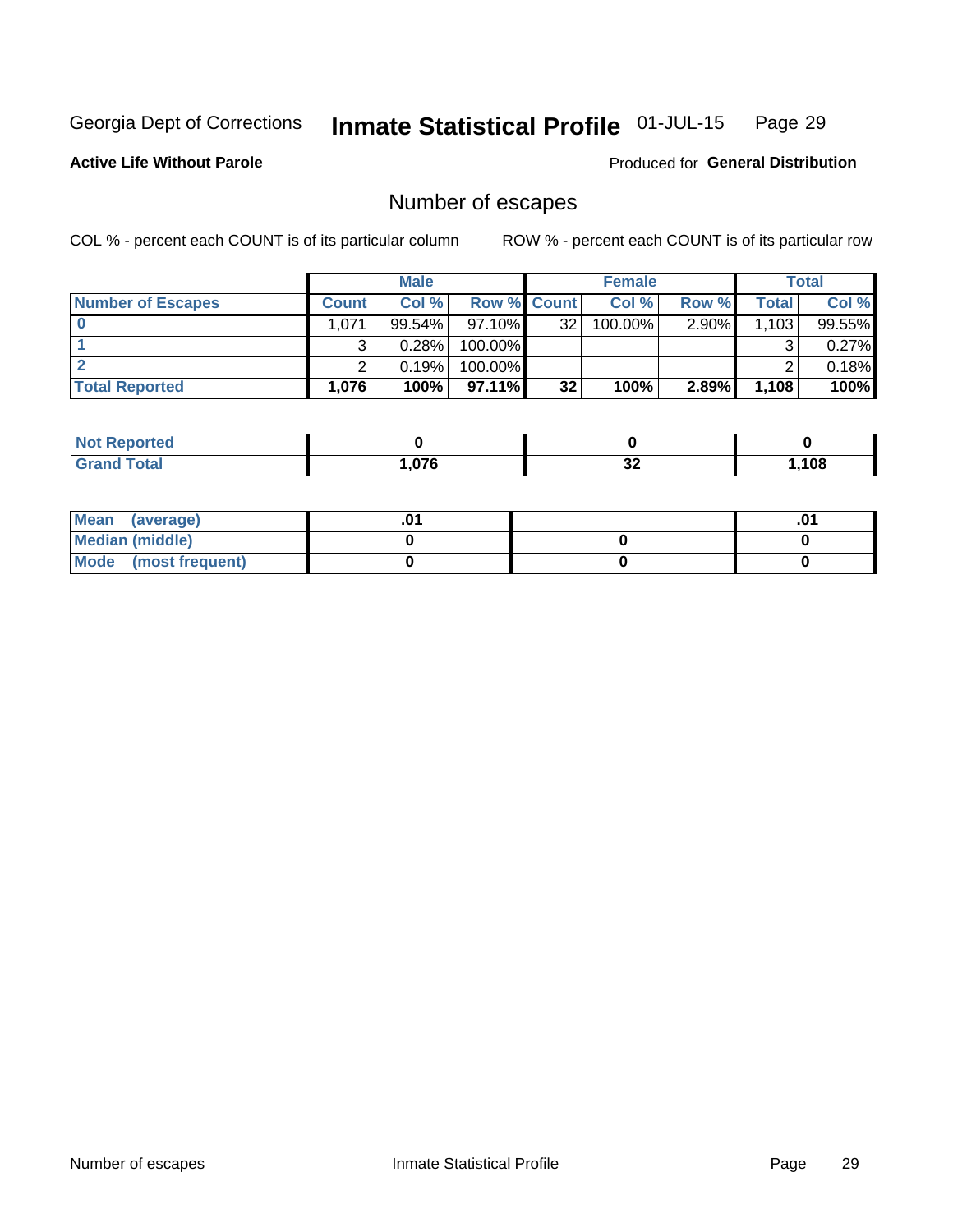# **Active Life Without Parole**

### Produced for General Distribution

# Time served in current (or last) institution

COL % - percent each COUNT is of its particular column

|                            |              | <b>Male</b> |         |                | <b>Female</b> |       |              | <b>Total</b> |
|----------------------------|--------------|-------------|---------|----------------|---------------|-------|--------------|--------------|
| <b>Time In Institution</b> | <b>Count</b> | Col %       | Row %   | <b>Count</b>   | Col %         | Row % | <b>Total</b> | Col %        |
| 0 to 3 months              | 124          | 11.52%      | 97.64%  | 3              | 9.38%         | 2.36% | 127          | 11.46%       |
| <b>3.01 to 6 months</b>    | 86           | 7.99%       | 96.63%  | 3              | 9.38%         | 3.37% | 89           | 8.03%        |
| 6.01 to 9 months           | 69           | 6.41%       | 98.57%  | 1              | 3.13%         | 1.43% | 70           | 6.32%        |
| 9.01 to 12 months          | 80           | 7.43%       | 97.56%  | $\overline{2}$ | 6.25%         | 2.44% | 82           | 7.40%        |
| 12.01 to 18 months         | 117          | 10.87%      | 98.32%  | $\overline{2}$ | 6.25%         | 1.68% | 119          | 10.74%       |
| <b>18.01 to 24 months</b>  | 73           | 6.78%       | 93.59%  | 5              | 15.63%        | 6.41% | 78           | 7.04%        |
| $2.01$ to 3 years          | 170          | 15.80%      | 97.70%  | 4              | 12.50%        | 2.30% | 174          | 15.70%       |
| $3.01$ to 4 years          | 89           | 8.27%       | 97.80%  | $\overline{2}$ | 6.25%         | 2.20% | 91           | 8.21%        |
| $4.01$ to 5 years          | 73           | 6.78%       | 90.12%  | 8              | 25.00%        | 9.88% | 81           | 7.31%        |
| 5.01 to 6 years            | 46           | 4.28%       | 100.00% |                |               |       | 46           | 4.15%        |
| 6.01 to 7 years            | 40           | 3.72%       | 100.00% |                |               |       | 40           | 3.61%        |
| 7.01 to 8 years            | 23           | 2.14%       | 100.00% |                |               |       | 23           | 2.08%        |
| 8.01 to 9 years            | 17           | 1.58%       | 100.00% |                |               |       | 17           | 1.53%        |
| 9.01 to 10 years           | 23           | 2.14%       | 100.00% |                |               |       | 23           | 2.08%        |
| Over 10 years              | 46           | 4.28%       | 95.83%  | 2              | 6.25%         | 4.17% | 48           | 4.33%        |
| <b>Total Reported</b>      | 1,076        | 100%        | 97.11%  | 32             | 100%          | 2.89% | 1,108        | 100%         |

| <b>Not Reported</b> |                  |          |      |
|---------------------|------------------|----------|------|
| Total               | 07C<br>. . v / c | ^^<br>νĿ | ,108 |

| <b>Mean</b><br>(average) | 35 months | 32 months | 35 months |
|--------------------------|-----------|-----------|-----------|
| Median (middle)          | 24 months | 25 months | 24 months |
| Mode (most frequent)     | 9 months  | 2 months  | 1 months  |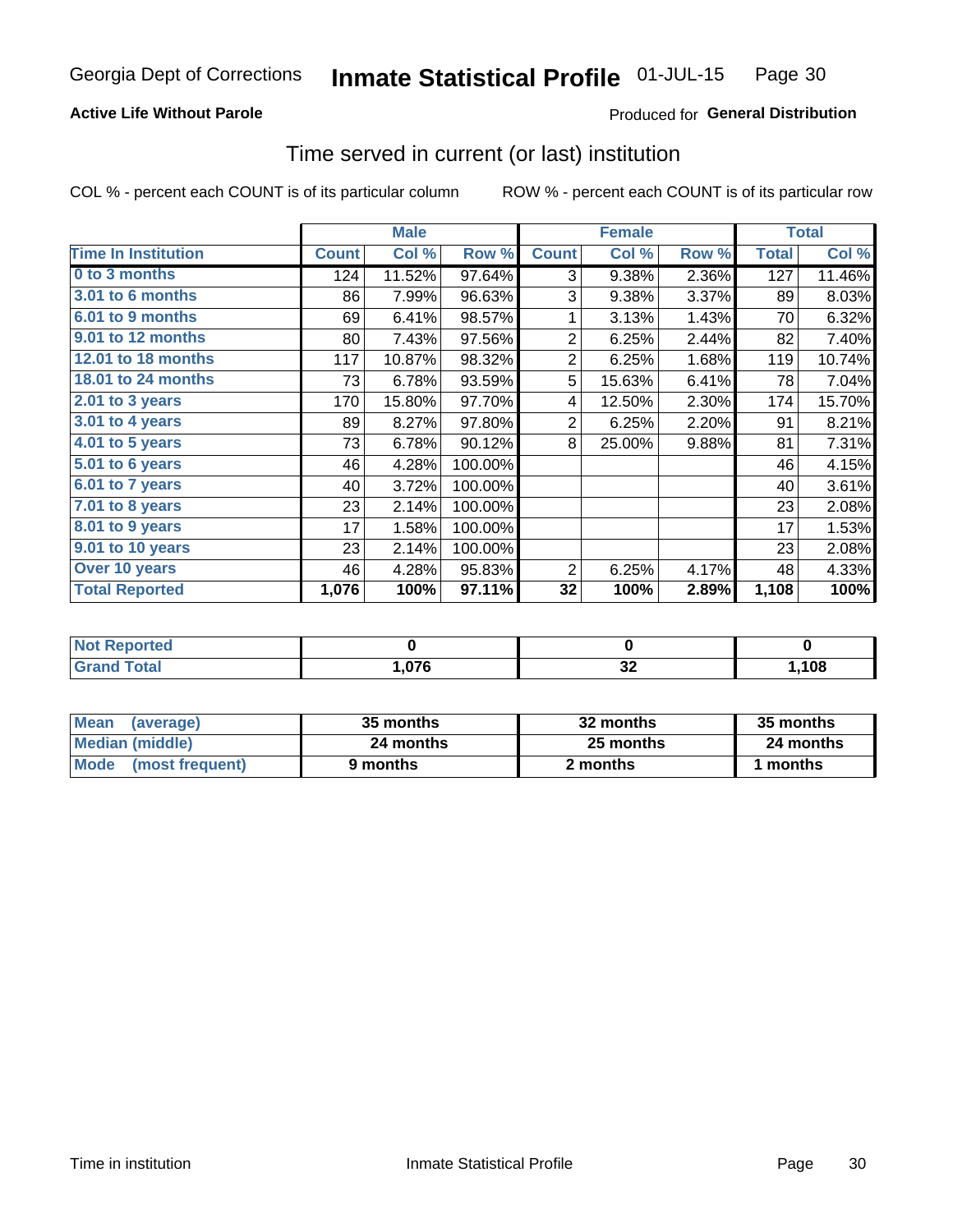### **Active Life Without Parole**

### Produced for General Distribution

# Highest grade level attained

COL % - percent each COUNT is of its particular column

|                              |                | <b>Male</b> |         |                | <b>Female</b>             |        |                         | <b>Total</b> |
|------------------------------|----------------|-------------|---------|----------------|---------------------------|--------|-------------------------|--------------|
| <b>Grade Level</b>           | <b>Count</b>   | Col %       | Row %   | <b>Count</b>   | $\overline{\text{Col}}$ % | Row %  | <b>Total</b>            | Col %        |
| No school at all             | 2              | 0.23%       | 100.00% |                |                           |        | 2                       | 0.23%        |
| Grade 1                      | 1              | 0.11%       | 100.00% |                |                           |        | 1                       | 0.11%        |
| Grade 2                      | 1              | 0.11%       | 100.00% |                |                           |        | 1                       | 0.11%        |
| Grade 3                      | 3              | 0.34%       | 100.00% |                |                           |        | 3                       | 0.34%        |
| <b>Grade 4</b>               | 5              | 0.57%       | 100.00% |                |                           |        | 5                       | 0.56%        |
| Grade 5                      | 1              | 0.11%       | 100.00% |                |                           |        | 1                       | 0.11%        |
| Grade 6                      | 8              | 0.92%       | 100.00% |                |                           |        | 8                       | 0.90%        |
| <b>Grade 7</b>               | 30             | 3.45%       | 100.00% |                |                           |        | 30                      | 3.38%        |
| Grade 8                      | 67             | 7.70%       | 100.00% |                |                           |        | 67                      | 7.55%        |
| Grade 9                      | 116            | 13.33%      | 98.31%  | $\overline{c}$ | 11.11%                    | 1.69%  | 118                     | 13.29%       |
| Grade 10                     | 173            | 19.89%      | 97.19%  | 5              | 27.78%                    | 2.81%  | 178                     | 20.05%       |
| Grade 11                     | 142            | 16.32%      | 98.61%  | $\overline{c}$ | 11.11%                    | 1.39%  | 144                     | 16.22%       |
| <b>Grade 12 or GED</b>       | 194            | 22.30%      | 97.00%  | 6              | 33.33%                    | 3.00%  | 200                     | 22.52%       |
| Some tech school             | 13             | 1.49%       | 92.86%  | 1              | 5.56%                     | 7.14%  | 14                      | 1.58%        |
| <b>Completed tech school</b> | 14             | 1.61%       | 100.00% |                |                           |        | 14                      | 1.58%        |
| College, 1 year              | 30             | 3.45%       | 100.00% |                |                           |        | 30                      | 3.38%        |
| College, 2 year              | 32             | 3.68%       | 96.97%  | 1              | 5.56%                     | 3.03%  | 33                      | 3.72%        |
| College, 3 year              | 14             | 1.61%       | 100.00% |                |                           |        | 14                      | 1.58%        |
| <b>Bachelor's degree</b>     | 16             | 1.84%       | 100.00% |                |                           |        | 16                      | 1.80%        |
| <b>Master's degree</b>       | 4              | 0.46%       | 100.00% |                |                           |        | $\overline{\mathbf{4}}$ | 0.45%        |
| Ph.D. degree                 | 1              | 0.11%       | 50.00%  | 1              | 5.56%                     | 50.00% | $\overline{c}$          | 0.23%        |
| Law degree                   | $\overline{2}$ | 0.23%       | 100.00% |                |                           |        | $\overline{2}$          | 0.23%        |
| <b>Medical degree</b>        |                | 0.11%       | 100.00% |                |                           |        | 1                       | 0.11%        |
| <b>Total Reported</b>        | 870            | 100%        | 97.97%  | 18             | 100.0%                    | 2.03%  | 888                     | 100.0%       |

| rreo | 206  | ▝            | つつの<br>ZZU |
|------|------|--------------|------------|
|      | .076 | $\sim$<br>◡▵ | ,108       |

| Mean<br>(average)              | 10.71           | 11.61           | 10.73             |  |  |
|--------------------------------|-----------------|-----------------|-------------------|--|--|
| Median (middle)                | Grade 11        | Other           | Grade 11          |  |  |
| <b>Mode</b><br>(most frequent) | Grade 12 or GED | Grade 12 or GED | I Grade 12 or GED |  |  |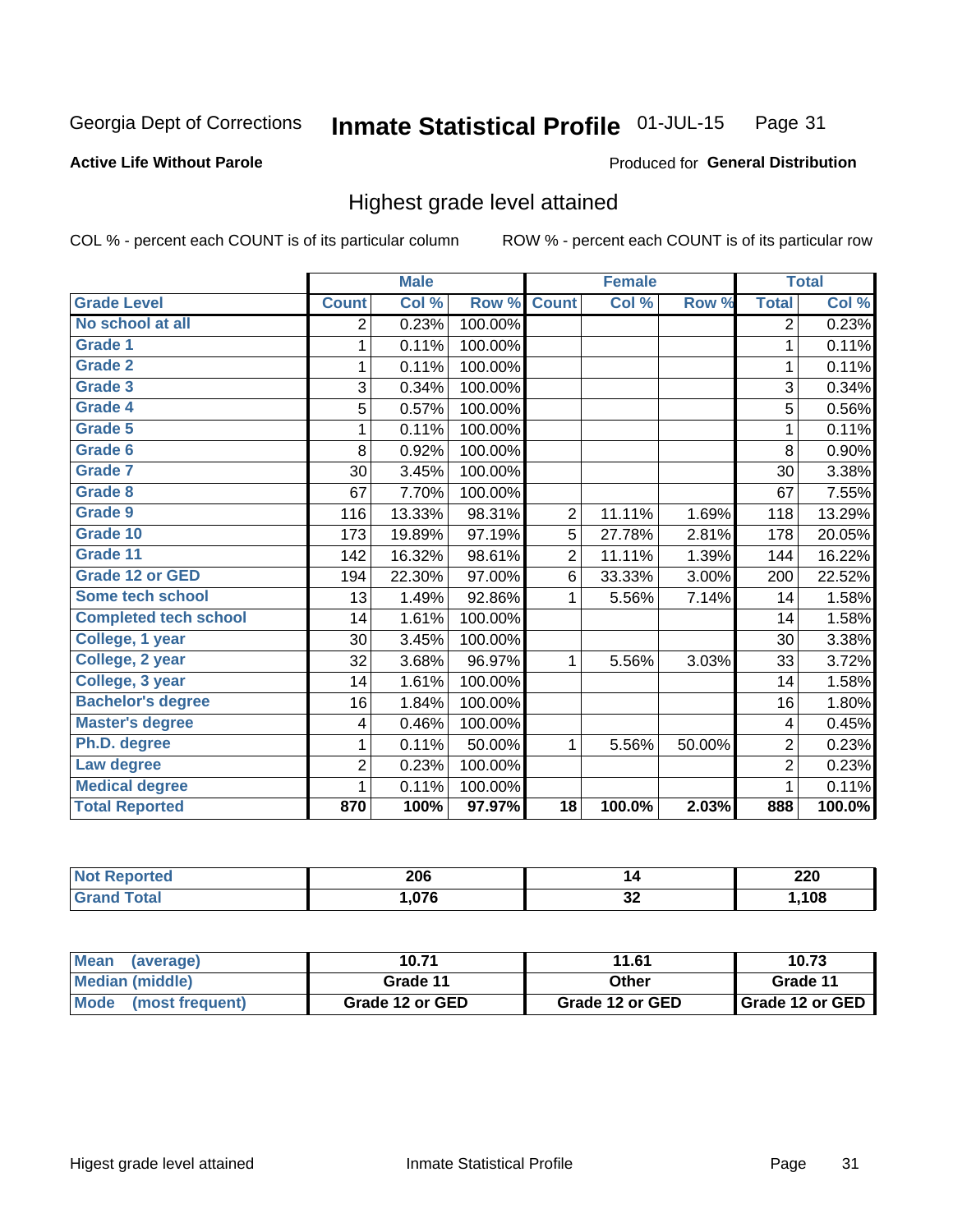#### Inmate Statistical Profile 01-JUL-15 Page 32

### **Active Life Without Parole**

### Produced for General Distribution

# Culture fair IQ scores

COL % - percent each COUNT is of its particular column

|                       |              | <b>Male</b> |                    |    | <b>Female</b> |          |              | <b>Total</b> |
|-----------------------|--------------|-------------|--------------------|----|---------------|----------|--------------|--------------|
| <b>IQ Scores</b>      | <b>Count</b> | Col %       | <b>Row % Count</b> |    | Col %         | Row %    | <b>Total</b> | Col %        |
| $60 - 69$             | 34           | 3.53%       | 100.00%            |    |               |          | 34           | 3.43%        |
| $70 - 79$             | 72           | 7.47%       | 98.63%             |    | 3.70%         | 1.37%    | 73           | 7.37%        |
| $80 - 89$             | 129          | 13.38%      | 94.85%             | 7  | 25.93%        | 5.15%    | 136          | 13.72%       |
| $90 - 99$             | 237          | 24.59%      | 96.34%             | 9  | 33.33%        | $3.66\%$ | 246          | 24.82%       |
| $100 - 109$           | 269          | 27.90%      | 98.53%             | 4  | 14.81%        | 1.47%    | 273          | 27.55%       |
| $110 - 119$           | 185          | 19.19%      | 98.40%             | 3  | 11.11%        | 1.60%    | 188          | 18.97%       |
| $120 - 129$           | 38           | 3.94%       | 92.68%             | 3  | 11.11%        | 7.32%    | 41           | 4.14%        |
| <b>Total Reported</b> | 964          | 100%        | 97.28%             | 27 | 100%          | 2.72%    | 991          | 100%         |

| <b>Not Reported</b>         | 101    |          | 103   |
|-----------------------------|--------|----------|-------|
| <b>Not Valid (under 60)</b> |        |          | 14    |
| <b>Grand Total</b>          | 076. ا | າາ<br>⊿ت | 1,108 |

| Mean<br>(average)       | 98  | 99  | 98  |
|-------------------------|-----|-----|-----|
| <b>Median (middle)</b>  | 100 | 96  | 100 |
| Mode<br>(most frequent) | 99  | 102 | 99  |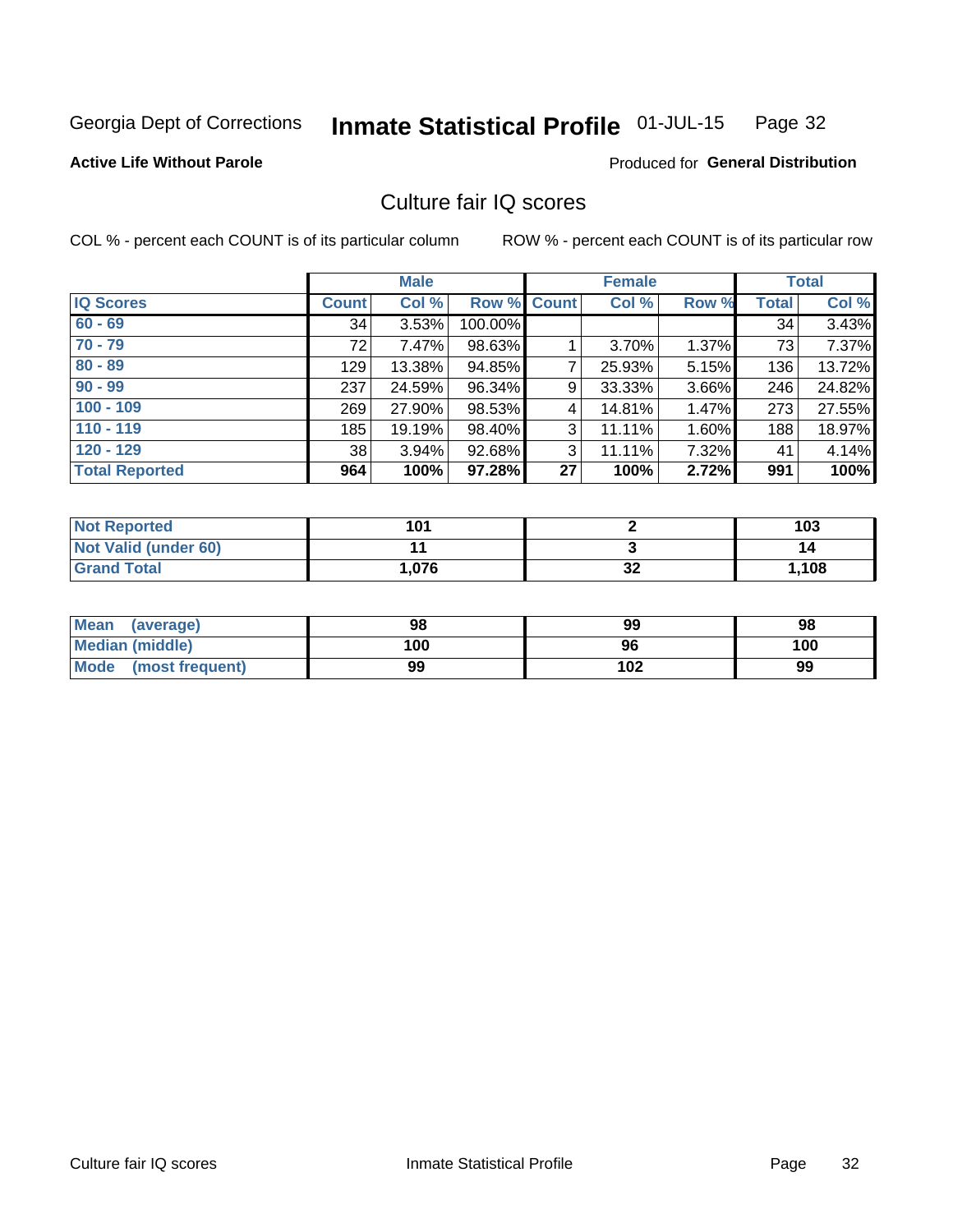#### Inmate Statistical Profile 01-JUL-15 Page 33

**Active Life Without Parole** 

### Produced for General Distribution

# Wide Range Achievement Test (WRAT) reading score

COL % - percent each COUNT is of its particular column

|                                  |              | <b>Male</b>   |         |                | <b>Female</b> |       |              | <b>Total</b> |
|----------------------------------|--------------|---------------|---------|----------------|---------------|-------|--------------|--------------|
| <b>WRAT Reading Score</b>        | <b>Count</b> | Col %         | Row %   | <b>Count</b>   | Col %         | Row % | <b>Total</b> | Col %        |
| $0.1$ to $0.9$                   | 21           | 2.14%         | 100.00% |                |               |       | 21           | 2.08%        |
| 1.0 to 1.9                       | 15           | 1.53%         | 100.00% |                |               |       | 15           | 1.48%        |
| 2.0 to 2.9                       | 38           | 3.87%         | 97.44%  | 1              | 3.33%         | 2.56% | 39           | 3.85%        |
| 3.0 to 3.9                       | 61           | 6.21%         | 95.31%  | 3              | 10.00%        | 4.69% | 64           | 6.32%        |
| 4.0 to 4.9                       | 83           | 8.45%         | 96.51%  | 3              | 10.00%        | 3.49% | 86           | 8.50%        |
| 5.0 to 5.9                       | 88           | 8.96%         | 97.78%  | $\overline{2}$ | 6.67%         | 2.22% | 90           | 8.89%        |
| 6.0 to 6.9                       | 94           | 9.57%         | 98.95%  | 1              | 3.33%         | 1.05% | 95           | 9.39%        |
| 7.0 to 7.9                       | 29           | 2.95%         | 100.00% |                |               |       | 29           | 2.87%        |
| 8.0 to 8.9                       | 77           | 7.84%         | 98.72%  | 1              | 3.33%         | 1.28% | 78           | 7.71%        |
| 9.0 to 9.9                       | 67           | 6.82%         | 98.53%  | 1              | 3.33%         | 1.47% | 68           | 6.72%        |
| 10.0 to 10.9                     | 43           | 4.38%         | 97.73%  | 1              | 3.33%         | 2.27% | 44           | 4.35%        |
| 11.0 to 11.9                     | 91           | 9.27%         | 94.79%  | 5              | 16.67%        | 5.21% | 96           | 9.49%        |
| 12.0 to 12.9                     | 219          | 22.30%        | 96.05%  | 9              | 30.00%        | 3.95% | 228          | 22.53%       |
| 13                               | 56           | 5.70%         | 94.92%  | $\mathbf{3}$   | 10.00%        | 5.08% | 59           | 5.83%        |
| <b>Total Reported</b>            | 982          | 100%          | 97.04%  | 30             | 100%          | 2.96% | 1,012        | 100.0%       |
|                                  |              |               |         |                |               |       |              |              |
| <b>All and Photos and Call 1</b> |              | $\sim$ $\sim$ |         |                | $\sim$        |       |              | $\sim$       |

| ortea<br>$\cdots$ |     |           | সং   |
|-------------------|-----|-----------|------|
| otal<br>$\sim$    | በ76 | . .<br>◡▵ | ,108 |

| <b>Mean</b><br>(average)       | 8.47 | 9.42      | 8.50 |
|--------------------------------|------|-----------|------|
| <b>Median (middle)</b>         | 8.9  | 44<br>1.4 | 8.9  |
| <b>Mode</b><br>(most frequent) | 12.9 | 12.9      | 12.9 |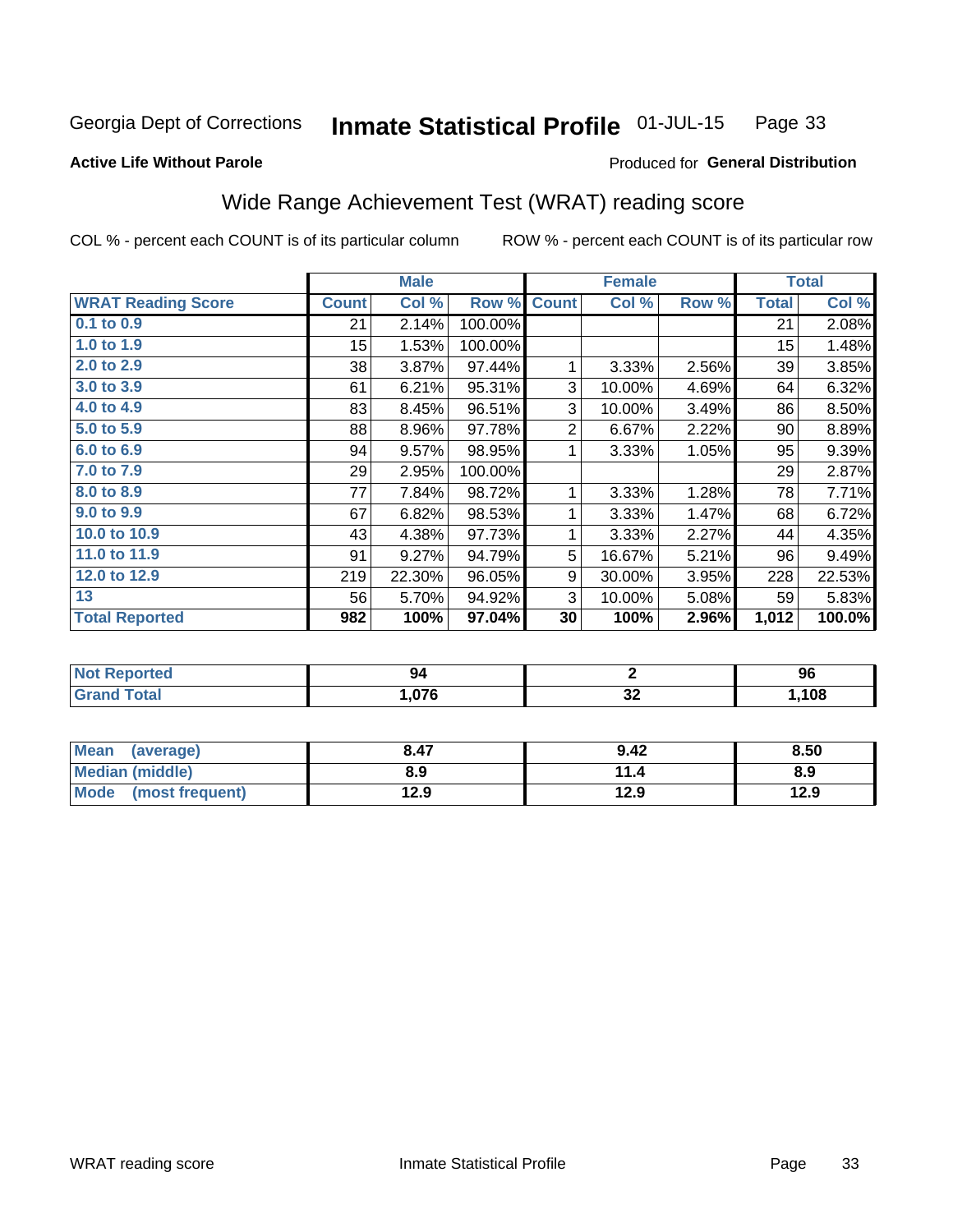#### Inmate Statistical Profile 01-JUL-15 Page 34

### **Active Life Without Parole**

# Produced for General Distribution

# Wide Range Achievement Test (WRAT) math score

COL % - percent each COUNT is of its particular column

|                                     |              | <b>Male</b>   |         |                | <b>Female</b> |        |                | <b>Total</b> |
|-------------------------------------|--------------|---------------|---------|----------------|---------------|--------|----------------|--------------|
| <b>WRAT Mathematic Score</b>        | <b>Count</b> | Col %         | Row %   | <b>Count</b>   | Col %         | Row %  | <b>Total</b>   | Col %        |
| $0.1$ to $0.9$                      | 2            | 0.20%         | 100.00% |                |               |        | $\overline{2}$ | 0.20%        |
| 1.0 to 1.9                          | 7            | 0.71%         | 100.00% |                |               |        | 7              | 0.69%        |
| 2.0 to 2.9                          | 23           | 2.34%         | 95.83%  | 1              | 3.33%         | 4.17%  | 24             | 2.37%        |
| 3.0 to 3.9                          | 52           | 5.30%         | 96.30%  | $\overline{2}$ | 6.67%         | 3.70%  | 54             | 5.34%        |
| 4.0 to 4.9                          | 112          | 11.41%        | 97.39%  | 3              | 10.00%        | 2.61%  | 115            | 11.36%       |
| 5.0 to 5.9                          | 125          | 12.73%        | 98.43%  | $\overline{2}$ | 6.67%         | 1.57%  | 127            | 12.55%       |
| 6.0 to 6.9                          | 222          | 22.61%        | 97.80%  | 5              | 16.67%        | 2.20%  | 227            | 22.43%       |
| 7.0 to 7.9                          | 103          | 10.49%        | 97.17%  | 3              | 10.00%        | 2.83%  | 106            | 10.47%       |
| 8.0 to 8.9                          | 91           | 9.27%         | 97.85%  | $\overline{2}$ | 6.67%         | 2.15%  | 93             | 9.19%        |
| 9.0 to 9.9                          | 74           | 7.54%         | 96.10%  | 3              | 10.00%        | 3.90%  | 77             | 7.61%        |
| 10.0 to 10.9                        | 26           | 2.65%         | 100.00% |                |               |        | 26             | 2.57%        |
| 11.0 to 11.9                        | 33           | 3.36%         | 100.00% |                |               |        | 33             | 3.26%        |
| 12.0 to 12.9                        | 103          | 10.49%        | 92.79%  | 8              | 26.67%        | 7.21%  | 111            | 10.97%       |
| 13                                  | 9            | 0.92%         | 90.00%  | 1              | 3.33%         | 10.00% | 10             | 0.99%        |
| <b>Total Reported</b>               | 982          | 100%          | 97.04%  | 30             | 100.0%        | 2.96%  | 1,012          | 100%         |
| <b>All and Photographs and Call</b> |              | $\sim$ $\sim$ |         |                | $\sim$        |        |                | $\sim$       |

| -N/<br>eporteg<br>. |            |     | ^'<br>সং |
|---------------------|------------|-----|----------|
|                     | <b>076</b> | IJΔ | ,108     |

| Mean<br>(average)      | 7.35 | 8.29 | 7.38 |
|------------------------|------|------|------|
| <b>Median (middle)</b> | 6.9  | 7. U | 6.9  |
| Mode (most frequent)   | 12.9 | 12.9 | 12.9 |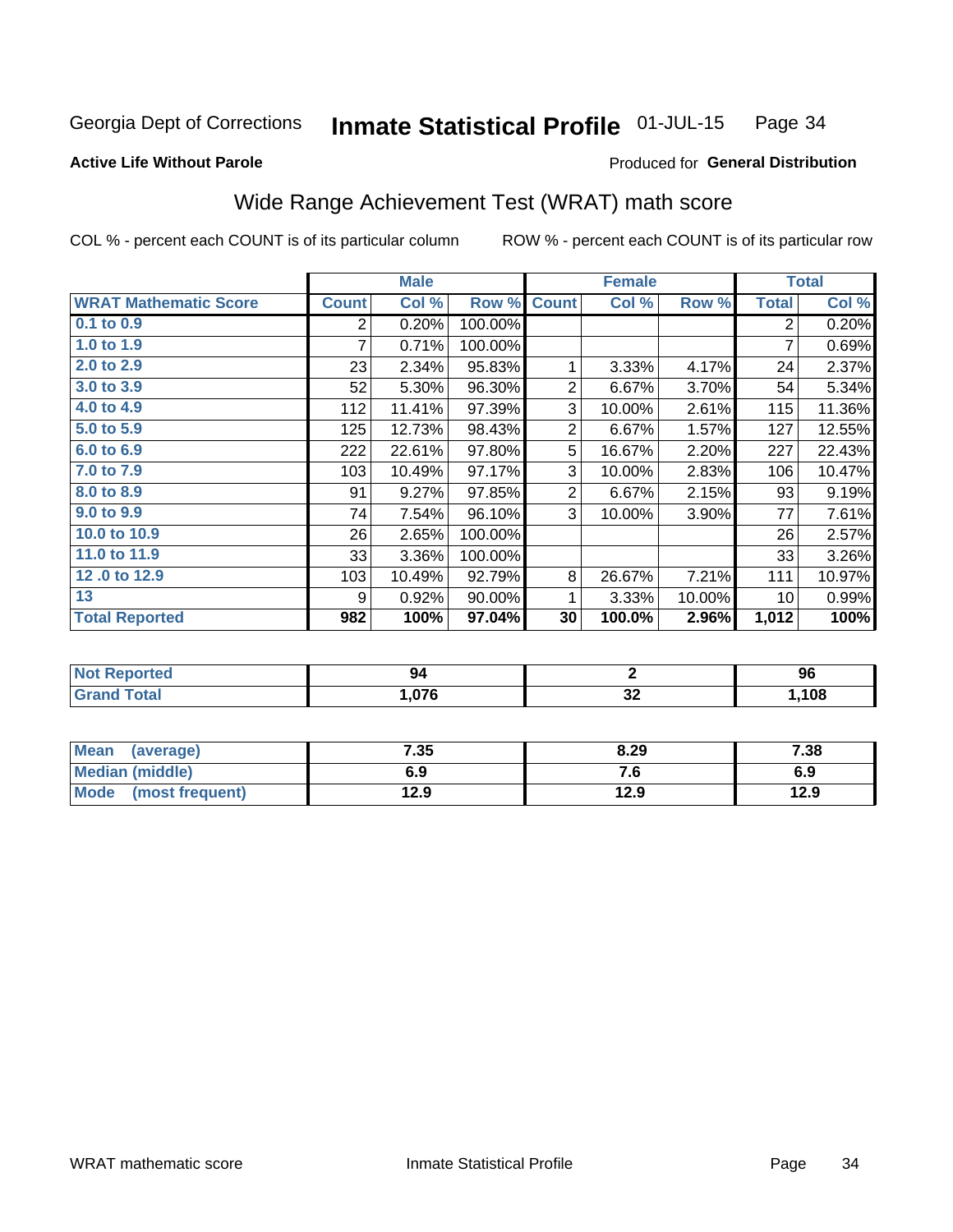#### **Inmate Statistical Profile 01-JUL-15** Page 35

### **Active Life Without Parole**

### Produced for General Distribution

# Wide Range Achievement Test (WRAT) spelling score

COL % - percent each COUNT is of its particular column

|                            |              | <b>Male</b> |         |                | <b>Female</b> |       |              | <b>Total</b> |
|----------------------------|--------------|-------------|---------|----------------|---------------|-------|--------------|--------------|
| <b>WRAT Spelling Score</b> | <b>Count</b> | Col %       | Row %   | <b>Count</b>   | Col %         | Row % | <b>Total</b> | Col %        |
| $0.1$ to $0.9$             | 15           | 1.53%       | 100.00% |                |               |       | 15           | 1.49%        |
| 1.0 to 1.9                 | 28           | 2.86%       | 100.00% |                |               |       | 28           | 2.77%        |
| 2.0 to 2.9                 | 46           | 4.69%       | 97.87%  | 1              | 3.33%         | 2.13% | 47           | 4.65%        |
| 3.0 to 3.9                 | 60           | 6.12%       | 96.77%  | $\overline{2}$ | 6.67%         | 3.23% | 62           | 6.14%        |
| 4.0 to 4.9                 | 66           | 6.73%       | 98.51%  | 1              | 3.33%         | 1.49% | 67           | 6.63%        |
| 5.0 to 5.9                 | 115          | 11.73%      | 100.00% |                |               |       | 115          | 11.39%       |
| 6.0 to 6.9                 | 99           | 10.10%      | 99.00%  | 1              | 3.33%         | 1.00% | 100          | 9.90%        |
| 7.0 to 7.9                 | 89           | 9.08%       | 95.70%  | 4              | 13.33%        | 4.30% | 93           | 9.21%        |
| 8.0 to 8.9                 | 86           | 8.78%       | 98.85%  | 1              | 3.33%         | 1.15% | 87           | 8.61%        |
| 9.0 to 9.9                 | 53           | 5.41%       | 100.00% |                |               |       | 53           | 5.25%        |
| 10.0 to 10.9               | 51           | 5.20%       | 100.00% |                |               |       | 51           | 5.05%        |
| 11.0 to 11.9               | 62           | 6.33%       | 93.94%  | 4              | 13.33%        | 6.06% | 66           | 6.53%        |
| 12.0 to 12.9               | 182          | 18.57%      | 92.39%  | 15             | 50.00%        | 7.61% | 197          | 19.50%       |
| 13                         | 28           | 2.86%       | 96.55%  | 1              | 3.33%         | 3.45% | 29           | 2.87%        |
| <b>Total Reported</b>      | 980          | 100%        | 97.03%  | 30             | 100%          | 2.97% | 1,010        | 100%         |
|                            |              |             |         |                |               |       |              |              |
|                            |              |             |         |                |               |       |              |              |

| <b>Not</b><br>Reported | 96   |             | 98   |
|------------------------|------|-------------|------|
| <b>cotal</b>           | .076 | $\sim$<br>ᅆ | ,108 |

| <b>Mean</b><br>(average)       | 7.93 | 10.26 | 8.00 |
|--------------------------------|------|-------|------|
| Median (middle)                | . .  | 12.3  |      |
| <b>Mode</b><br>(most frequent) | 12.9 | 12.9  | 12.9 |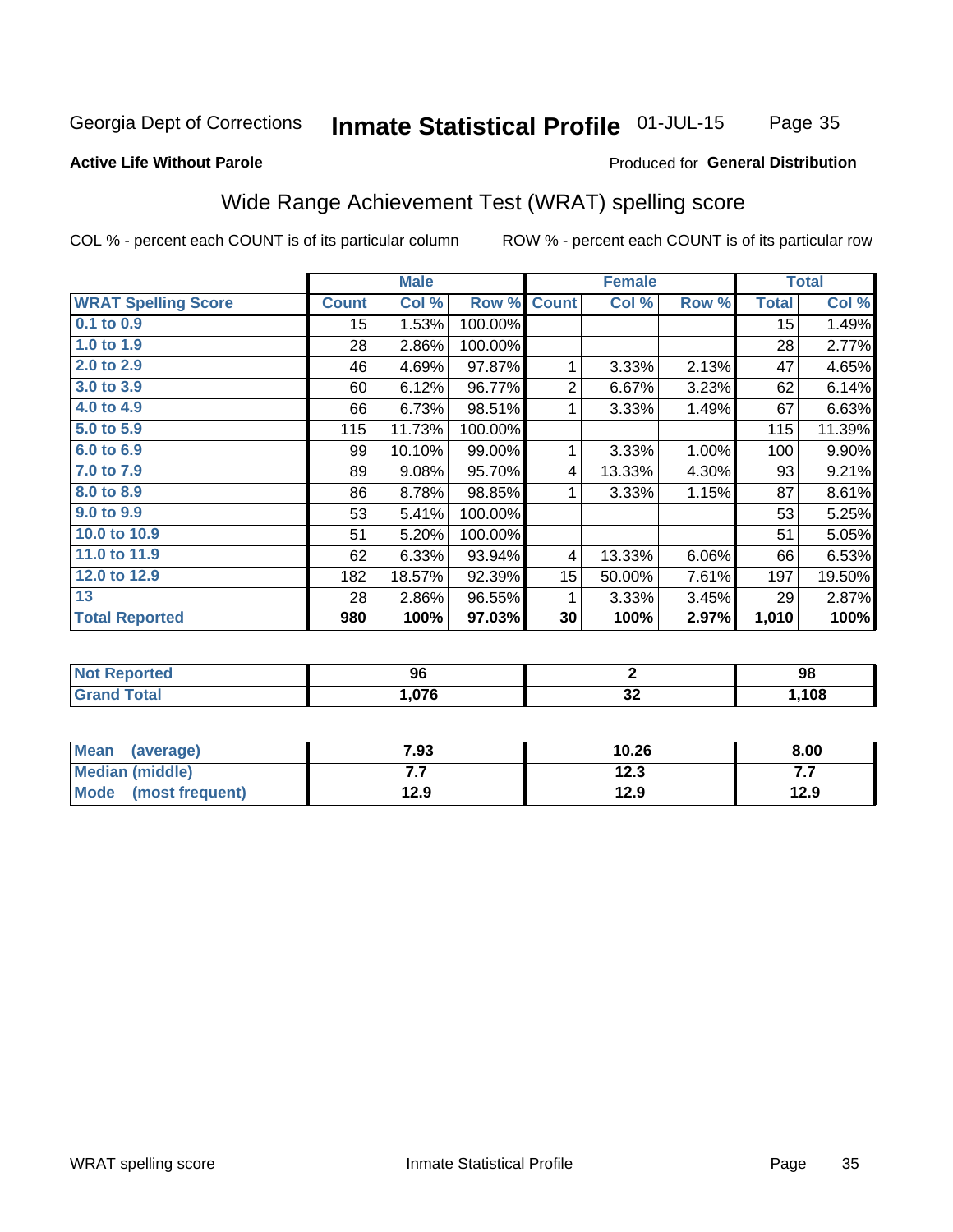#### Inmate Statistical Profile 01-JUL-15 Page 36

### **Active Life Without Parole**

# **Produced for General Distribution**

# Current / last mental health treatment level

COL % - percent each COUNT is of its particular column

|                                    |              | <b>Male</b> |         |              | <b>Female</b> |       |              | <b>Total</b> |
|------------------------------------|--------------|-------------|---------|--------------|---------------|-------|--------------|--------------|
| <b>Mental Health Treatment Lev</b> | <b>Count</b> | Col %       | Row %   | <b>Count</b> | Col %         | Row % | <b>Total</b> | Col %        |
| 1 No problem at current time       | 204          | 42.41%      | 97.61%  | 5            | 18.52%        | 2.39% | 209          | 41.14%       |
| 2 Receiving outpatient             | 203          | 42.20%      | 91.44%  | 19           | 70.37%        | 8.56% | 222          | 43.70%       |
| <b>Treatment</b>                   |              |             |         |              |               |       |              |              |
| 3 Inpatient, moderate              | 59           | 12.27%      | 95.16%  | 3            | 11.11%        | 4.84% | 62           | 12.20%       |
| Treatment                          |              |             |         |              |               |       |              |              |
| 4 Inpatient, intensive             | 14           | 2.91%       | 100.00% |              |               |       | 14           | 2.76%        |
| Treatment                          |              |             |         |              |               |       |              |              |
| <b>5 Undergoing crisis</b>         |              | 0.21%       | 100.00% |              |               |       |              | 0.20%        |
| <b>stabilization</b>               |              |             |         |              |               |       |              |              |
| <b>Total Evaluated</b>             | 481          | 100%        | 94.69%  | 27           | 100%          | 5.31% | 508          | 100%         |

| evaluation<br>Never had MI | 595          |     | 600  |
|----------------------------|--------------|-----|------|
| int                        | በ7ፎ<br>. . U | IJΔ | ,108 |

| Median (middle)                | <b>Receiving outpatient</b><br>treatment | <b>Receiving outpatient</b><br>treatment | <b>Receiving</b><br>outpatient<br>treatment |  |
|--------------------------------|------------------------------------------|------------------------------------------|---------------------------------------------|--|
| <b>Mode</b><br>(most frequent) | No problem at current time               | <b>Receiving outpatient</b><br>treatment | <b>Receiving</b><br>outpatient<br>treatment |  |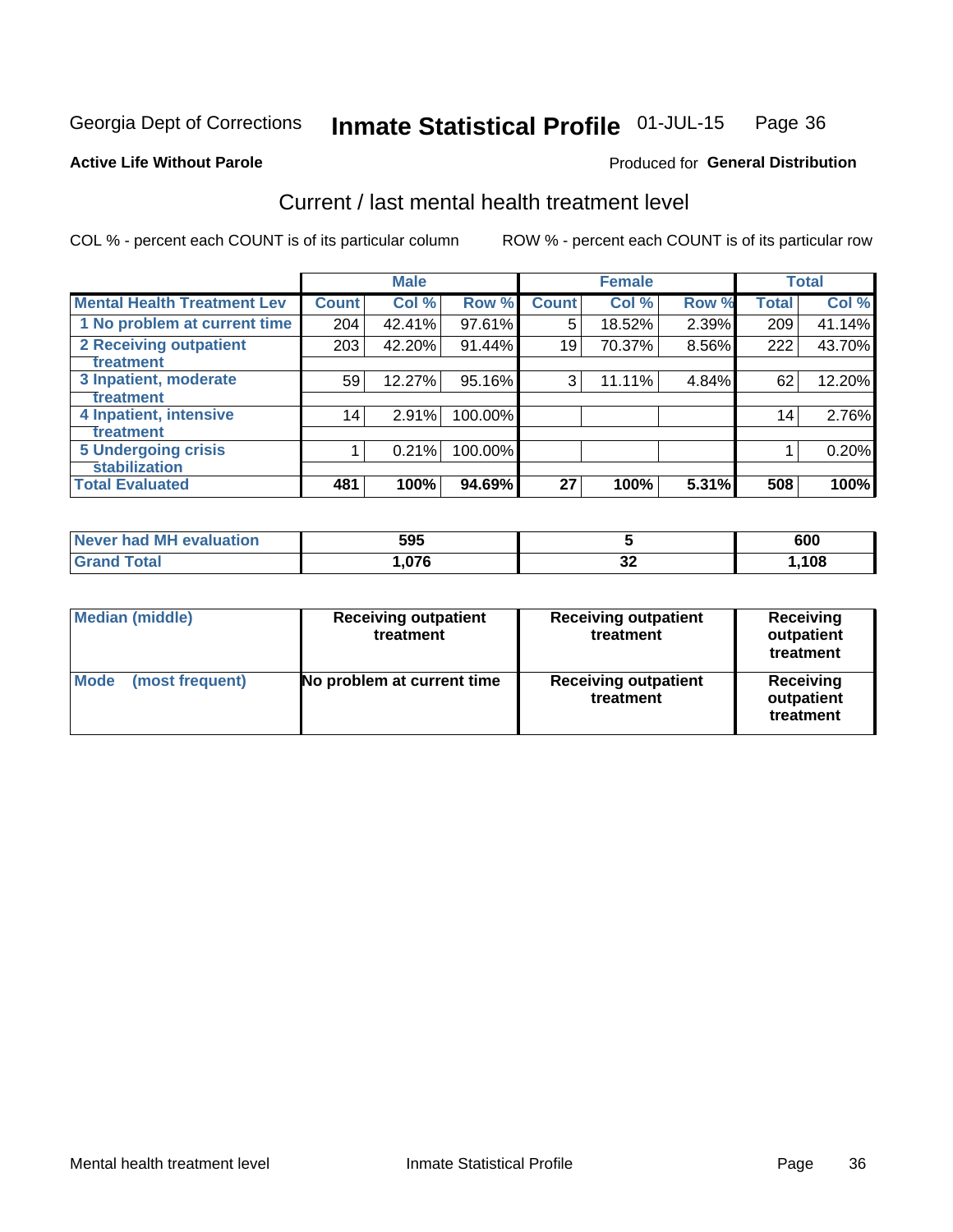#### Inmate Statistical Profile 01-JUL-15 Page 37

## **Active Life Without Parole**

### Produced for General Distribution

# PULHESDWIT medical scale - 'P' overall condition ('P'hysical)

COL % - percent each COUNT is of its particular column

|                                  |                | <b>Male</b> |         |             | <b>Female</b> |       |              | <b>Total</b> |
|----------------------------------|----------------|-------------|---------|-------------|---------------|-------|--------------|--------------|
| 'P' Overall Condition            | <b>Count</b>   | Col %       |         | Row % Count | Col %         | Row % | <b>Total</b> | Col %        |
| 1 No medical illness             | 711            | 72.40%      | 98.34%  | 12          | 38.71%        | 1.66% | 723          | 71.37%       |
| 2 Well-controlled chronic        | 246            | 25.05%      | 92.83%  | 19          | 61.29%        | 7.17% | 265          | 26.16%       |
| <b>illness</b>                   |                |             |         |             |               |       |              |              |
| 3 Poorly-controlled chronic      | 23             | $2.34\%$    | 100.00% |             |               |       | 23           | 2.27%        |
| <b>illness</b>                   |                |             |         |             |               |       |              |              |
| 4 Significant problems requiring | 2 <sub>1</sub> | 0.20%       | 100.00% |             |               |       | 2            | 0.20%        |
| special housing                  |                |             |         |             |               |       |              |              |
| <b>Total Reported</b>            | 982            | 100%        | 96.94%  | 31          | 100%          | 3.06% | 1,013        | 100%         |

| 94     |                                          | - -<br>O.<br>Ju |
|--------|------------------------------------------|-----------------|
| $\sim$ | $\overline{\phantom{a}}$<br>◡▵<br>$\sim$ | 100             |

| <b>Mode</b> | (most frequent) | 1 No medical illness | 2 Well-controlled chronic<br>illness | 1 No medical<br>illness |
|-------------|-----------------|----------------------|--------------------------------------|-------------------------|
|-------------|-----------------|----------------------|--------------------------------------|-------------------------|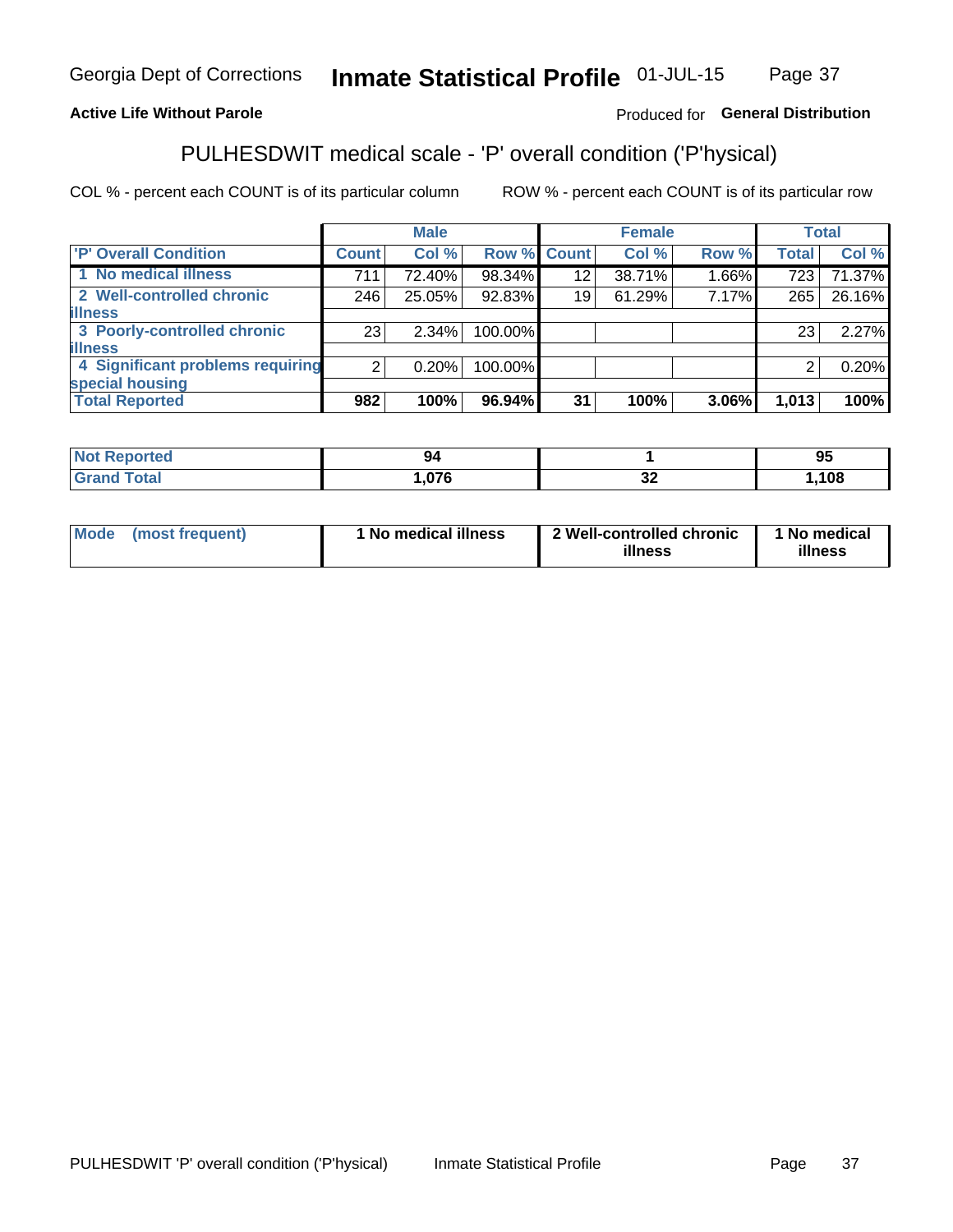### **Active Life Without Parole**

# Produced for General Distribution

# PULHESDWIT medical scale - 'U' upper body

COL % - percent each COUNT is of its particular column

|                                    | <b>Male</b> |              | <b>Female</b>                                             |       |              | <b>Total</b>            |
|------------------------------------|-------------|--------------|-----------------------------------------------------------|-------|--------------|-------------------------|
| <b>Count</b>                       | Col %       | <b>Count</b> | Col %                                                     |       | <b>Total</b> | Col %                   |
| 922                                | 94.18%      | 29           | 93.55%                                                    |       | 951          | 94.16%                  |
|                                    |             |              |                                                           |       |              |                         |
| 2 One or both arms minimally<br>47 | 4.80%       | 2            | 6.45%                                                     |       | 49           | 4.85%                   |
|                                    |             |              |                                                           |       |              |                         |
| 9                                  | 0.92%       |              |                                                           |       | 9            | 0.89%                   |
|                                    |             |              |                                                           |       |              |                         |
|                                    | 0.10%       |              |                                                           |       |              | 0.10%                   |
|                                    |             |              |                                                           |       |              |                         |
| 979                                | 100%        | 31           | 100%                                                      | 3.07% | 1,010        | 100%                    |
|                                    |             |              | Row %<br>96.95%<br>95.92%<br>100.00%<br>100.00%<br>96.93% |       |              | Row %<br>3.05%<br>4.08% |

| <b>prted</b><br>$\cdot$ NO. . |              |     | 98   |
|-------------------------------|--------------|-----|------|
| <b>Total</b>                  | 07C<br>ט וע. | IJΖ | ,108 |

| Mode | (most frequent) | 1 Upper bones, joints,<br>muscles all OK | 1 Upper bones, joints,<br>muscles all OK | 1 Upper bones,<br>ljoints, muscles all<br>OK |
|------|-----------------|------------------------------------------|------------------------------------------|----------------------------------------------|
|------|-----------------|------------------------------------------|------------------------------------------|----------------------------------------------|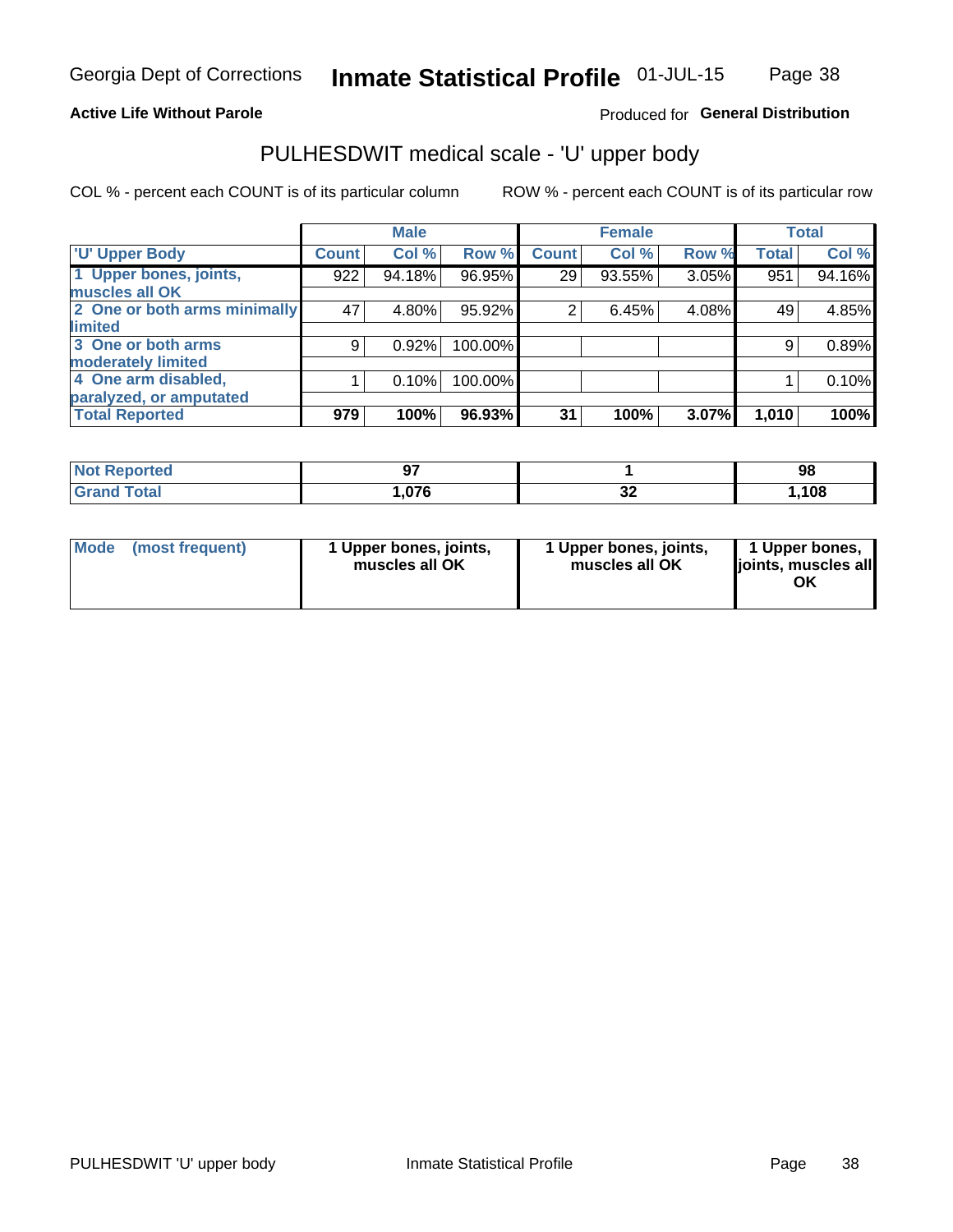### **Active Life Without Parole**

# Produced for General Distribution

# PULHESDWIT medical scale - 'L' lower body

COL % - percent each COUNT is of its particular column

|                                     | <b>Male</b> |              | <b>Female</b>                                             |       |              | <b>Total</b> |
|-------------------------------------|-------------|--------------|-----------------------------------------------------------|-------|--------------|--------------|
| <b>Count</b>                        | Col%        | <b>Count</b> | Col %                                                     | Row % | <b>Total</b> | Col %        |
| 850                                 | 86.91%      | 28           | 90.32%                                                    |       | 878          | 87.02%       |
|                                     |             |              |                                                           |       |              |              |
| 2 One or both legs minimally<br>113 | 11.55%      | 3            | 9.68%                                                     | 2.59% | 116          | 11.50%       |
|                                     |             |              |                                                           |       |              |              |
| 14 <sub>1</sub>                     | 1.43%       |              |                                                           |       | 14           | 1.39%        |
|                                     |             |              |                                                           |       |              |              |
| 4 One leg disabled, paralyzed,      | 0.10%       |              |                                                           |       |              | 0.10%        |
|                                     |             |              |                                                           |       |              |              |
| 978                                 | 100%        | 31           | 100%                                                      | 3.07% | 1,009        | 100.0%       |
|                                     |             |              | Row %<br>96.81%<br>97.41%<br>100.00%<br>100.00%<br>96.93% |       |              | 3.19%        |

| <b>Not Reported</b> | 98   |          | 99   |
|---------------------|------|----------|------|
| <b>Total</b>        | .076 | ~~<br>◡▵ | ,108 |

| Mode | (most frequent) | 1 Lower bones, joints,<br>muscles all OK | 1 Lower bones, joints,<br>muscles all OK | 1 Lower bones,<br>ljoints, muscles all<br>ΟK |
|------|-----------------|------------------------------------------|------------------------------------------|----------------------------------------------|
|------|-----------------|------------------------------------------|------------------------------------------|----------------------------------------------|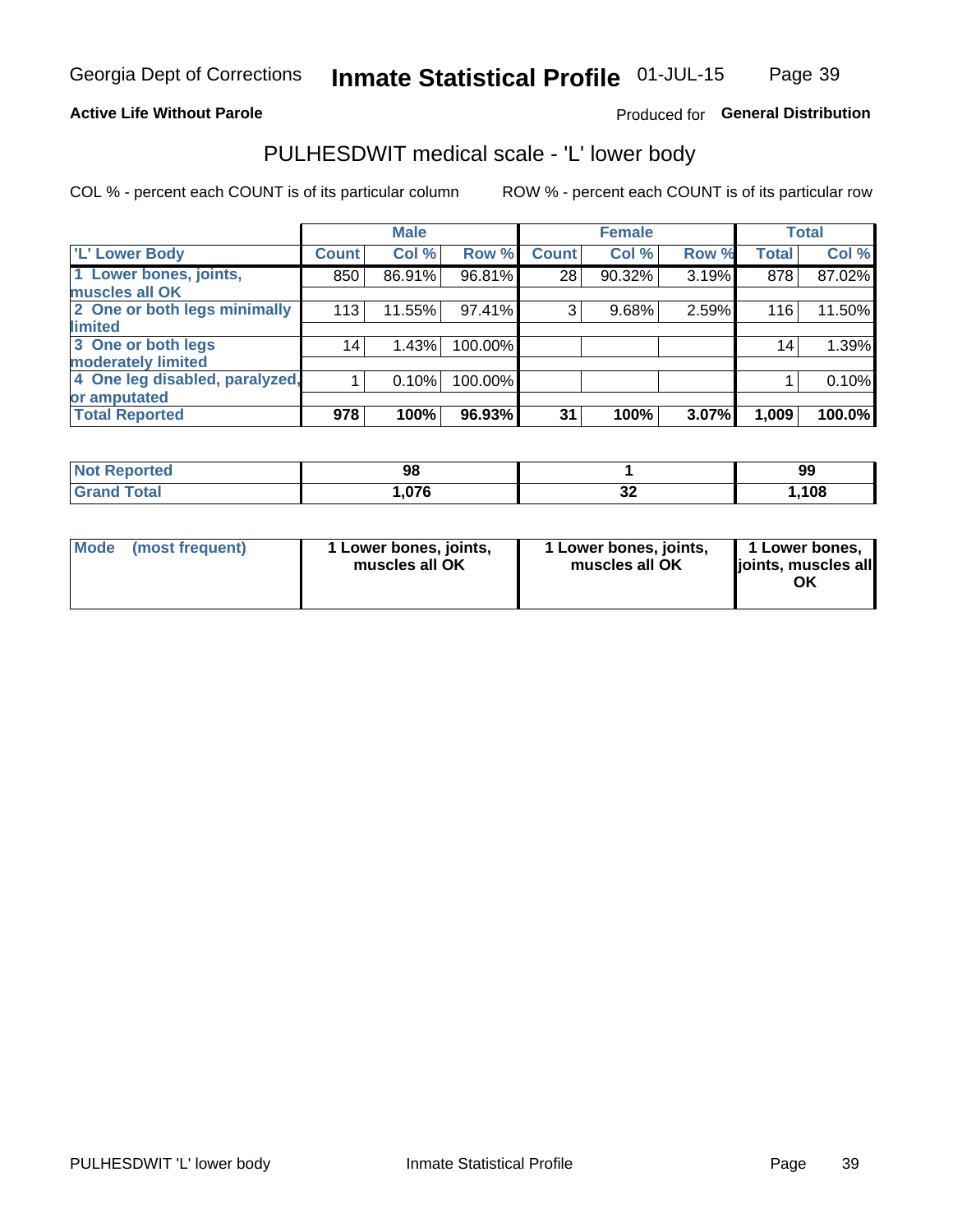### **Active Life Without Parole**

# Produced for General Distribution

# PULHESDWIT medical scale - 'H' hearing

COL % - percent each COUNT is of its particular column

|                                                               |                 | <b>Male</b> |             |    | <b>Female</b> |       | <b>Total</b> |        |
|---------------------------------------------------------------|-----------------|-------------|-------------|----|---------------|-------|--------------|--------|
| <b>H'</b> Hearing                                             | <b>Count</b>    | Col %       | Row % Count |    | Col%          | Row % | <b>Total</b> | Col %  |
| 1 Normal hearing both ears                                    | 962             | 98.57%      | 96.88%      | 31 | 100.00%       | 3.12% | 993          | 98.61% |
| 2 Some loss in one ear with<br>other OK, or mild loss in both | 12 <sub>1</sub> | 1.23%       | 100.00%     |    |               |       | 12           | 1.19%  |
| 3 Total loss in one ear with<br>mild loss in other            | 2               | 0.20%       | 100.00%     |    |               |       |              | 0.20%  |
| <b>Total Reported</b>                                         | 976             | 100%        | 96.92%      | 31 | 100%          | 3.08% | 1,007        | 100%   |

| Reported<br><b>Not</b> | 100    |          | 1 N 1<br>IVI. |
|------------------------|--------|----------|---------------|
| <b>otal</b>            | $\sim$ | ^'<br>◡▵ | ,108          |

| Mode (most frequent) | 1 Normal hearing both ears 1 Normal hearing both ears 1 Normal hearing | both ears |
|----------------------|------------------------------------------------------------------------|-----------|
|----------------------|------------------------------------------------------------------------|-----------|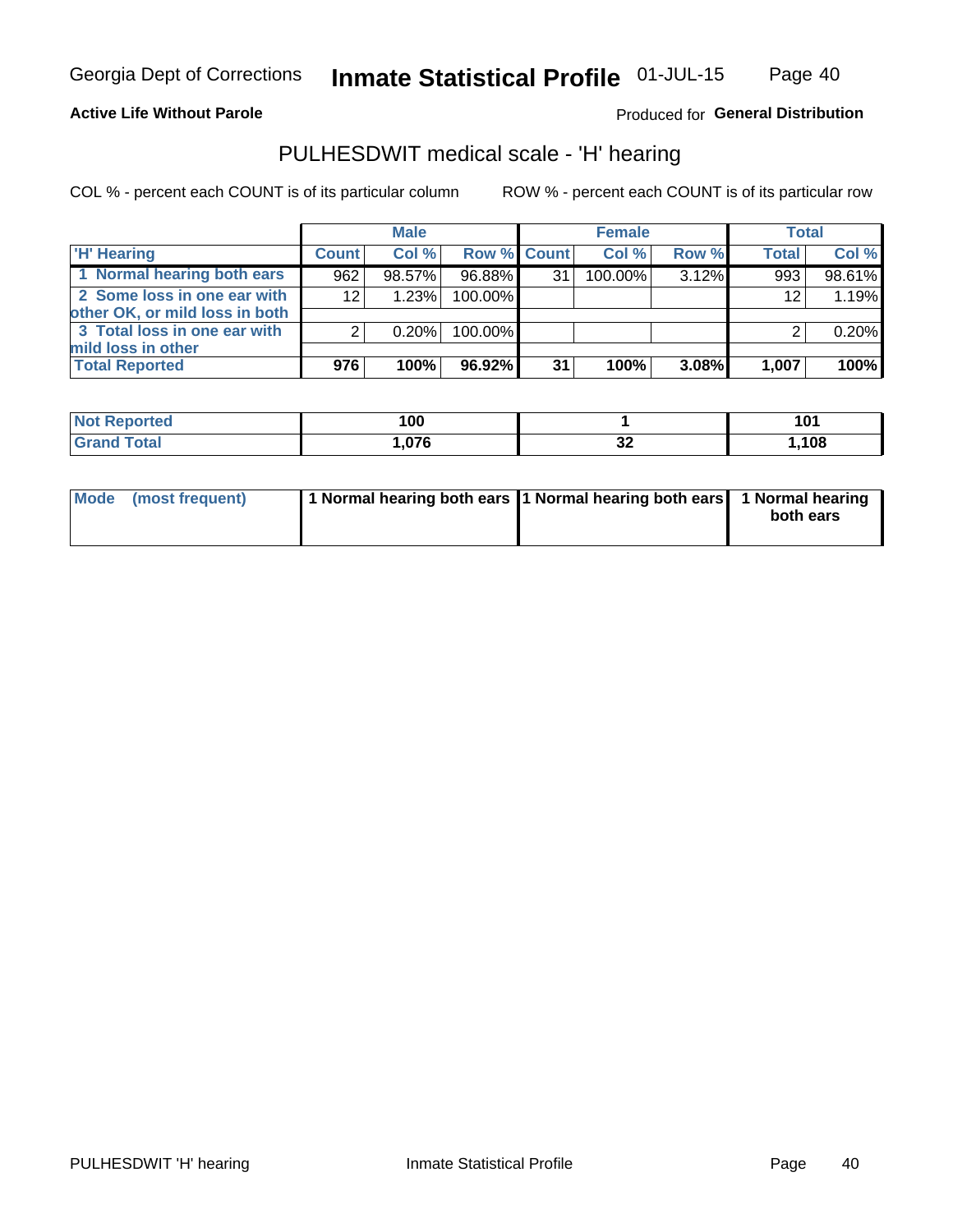### **Active Life Without Parole**

# Produced for General Distribution

# PULHESDWIT medical scale - 'E' vision

COL % - percent each COUNT is of its particular column

|                                |              | <b>Male</b> |        |             | <b>Female</b> |        |              | <b>Total</b> |
|--------------------------------|--------------|-------------|--------|-------------|---------------|--------|--------------|--------------|
| <b>E' Vision</b>               | <b>Count</b> | Col %       |        | Row % Count | Col %         | Row %  | <b>Total</b> | Col %        |
| 1 Correctable to 20/40 in both | 717          | 76.85%      | 98.49% | 11          | 36.67%        | 1.51%  | 728          | 75.60%       |
| eyes                           |              |             |        |             |               |        |              |              |
| 2 Correctable to 20/70 in one  | 191          | 20.47%      | 92.72% | 15          | 50.00%        | 7.28%  | 206          | 21.39%       |
| eye, may be blind in other     |              |             |        |             |               |        |              |              |
| 3 Correctable to 20/200 in one | 22           | 2.36%       | 88.00% | 3           | 10.00%        | 12.00% | 25           | 2.60%        |
| eye, may be blind in other     |              |             |        |             |               |        |              |              |
| 4 One eye not correctable to   | 3            | 0.32%       | 75.00% |             | 3.33%         | 25.00% | 4            | 0.42%        |
| 20/200, other may be blind     |              |             |        |             |               |        |              |              |
| <b>Total Reported</b>          | 933          | 100%        | 96.88% | 30          | 100%          | 3.12%  | 963          | $100.0\%$    |

| ortea<br>NO | $\overline{1}$<br>- - |          | 145  |
|-------------|-----------------------|----------|------|
| Total       | ,076                  | ^^<br>◡▵ | ,108 |

| Mode (most frequent) | 1 Correctable to 20/40 in both 2 Correctable to 20/70 in one 1 Correctable to<br>eves | eye, may be blind in other 20/40 in both eyes |  |
|----------------------|---------------------------------------------------------------------------------------|-----------------------------------------------|--|
|                      |                                                                                       |                                               |  |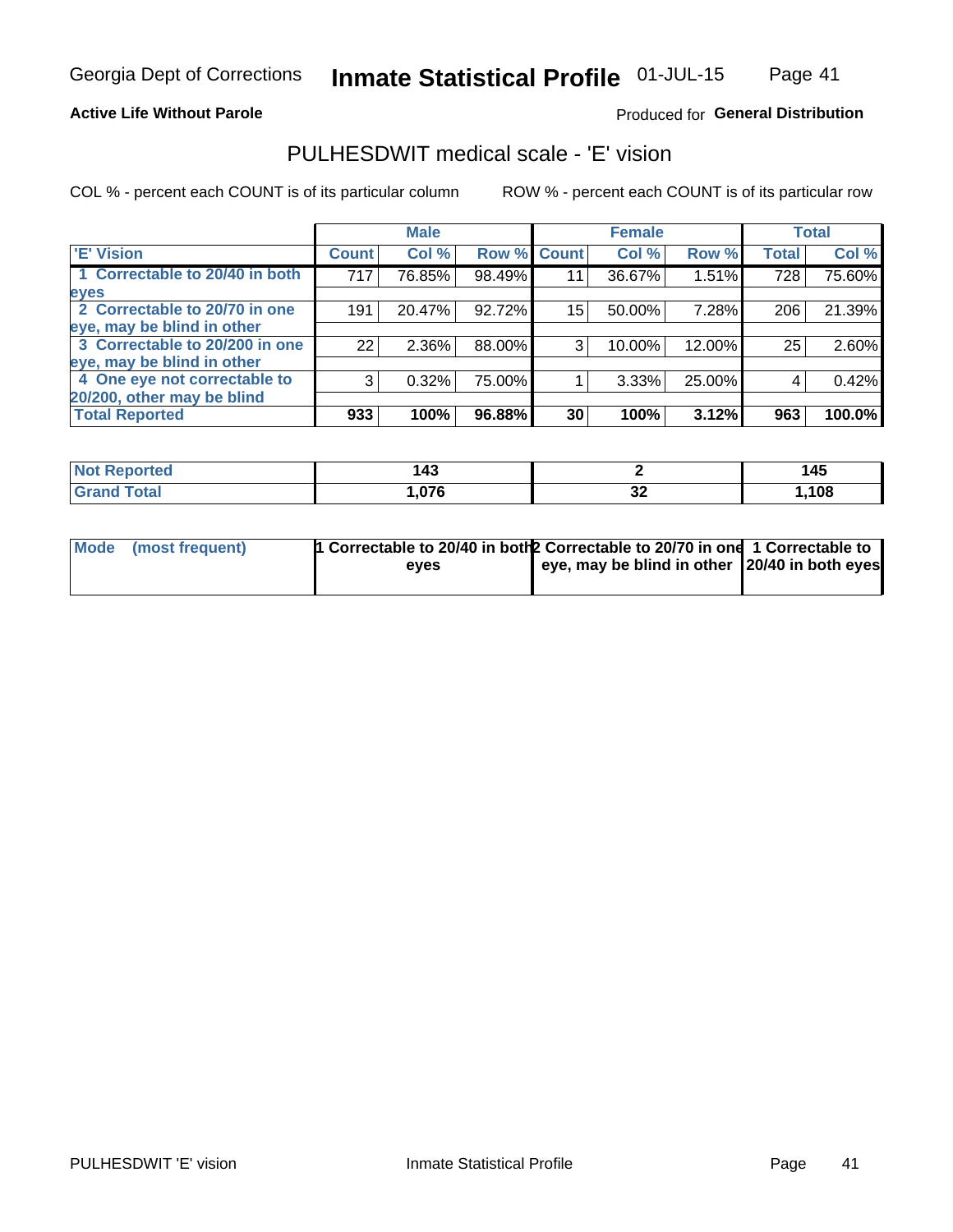### **Active Life Without Parole**

# Produced for General Distribution

# PULHESDWIT medical scale - 'S' pSychiatric

COL % - percent each COUNT is of its particular column

|                                        |              | <b>Male</b> |         |             | <b>Female</b> |       |              | <b>Total</b> |
|----------------------------------------|--------------|-------------|---------|-------------|---------------|-------|--------------|--------------|
| 'S' pSychiatric                        | <b>Count</b> | Col %       |         | Row % Count | Col %         | Row % | <b>Total</b> | Col %        |
| 1 No impairment or disorders           | 796          | 80.81%      | 99.00%  | 8           | 38.10%        | 1.00% | 804          | 79.92%       |
| 2 Stable, or in remission, or          | 137          | 13.91%      | 91.95%  | 12          | 57.14%        | 8.05% | 149          | 14.81%       |
| mild impairment or retardation         |              |             |         |             |               |       |              |              |
| 3 Requires moderate inpatient          | 44           | 4.47%       | 97.78%  |             | 4.76%         | 2.22% | 45           | 4.47%        |
| treatment                              |              |             |         |             |               |       |              |              |
| 4 Requires intensive inpatient         |              | 0.71%       | 100.00% |             |               |       |              | 0.70%        |
| treatment                              |              |             |         |             |               |       |              |              |
| <b>5 Requires Crisis Stabilization</b> |              | 0.10%       | 100.00% |             |               |       |              | 0.10%        |
| Unit (CSU) inpatient care              |              |             |         |             |               |       |              |              |
| <b>Total Reported</b>                  | 985          | 100%        | 97.91%  | 21          | 100%          | 2.09% | 1,006        | 100%         |

| <b>Not Reported</b> | n,   |          | 102  |
|---------------------|------|----------|------|
| <b>Grand Total</b>  | .076 | ^^<br>◡∠ | ,108 |

| Mode (most frequent) | <b>1 No impairment or disorders</b> 2 Stable, or in remission, 11 No impairment or |                       |           |
|----------------------|------------------------------------------------------------------------------------|-----------------------|-----------|
|                      |                                                                                    | or mild impairment or | disorders |
|                      |                                                                                    | retardation           |           |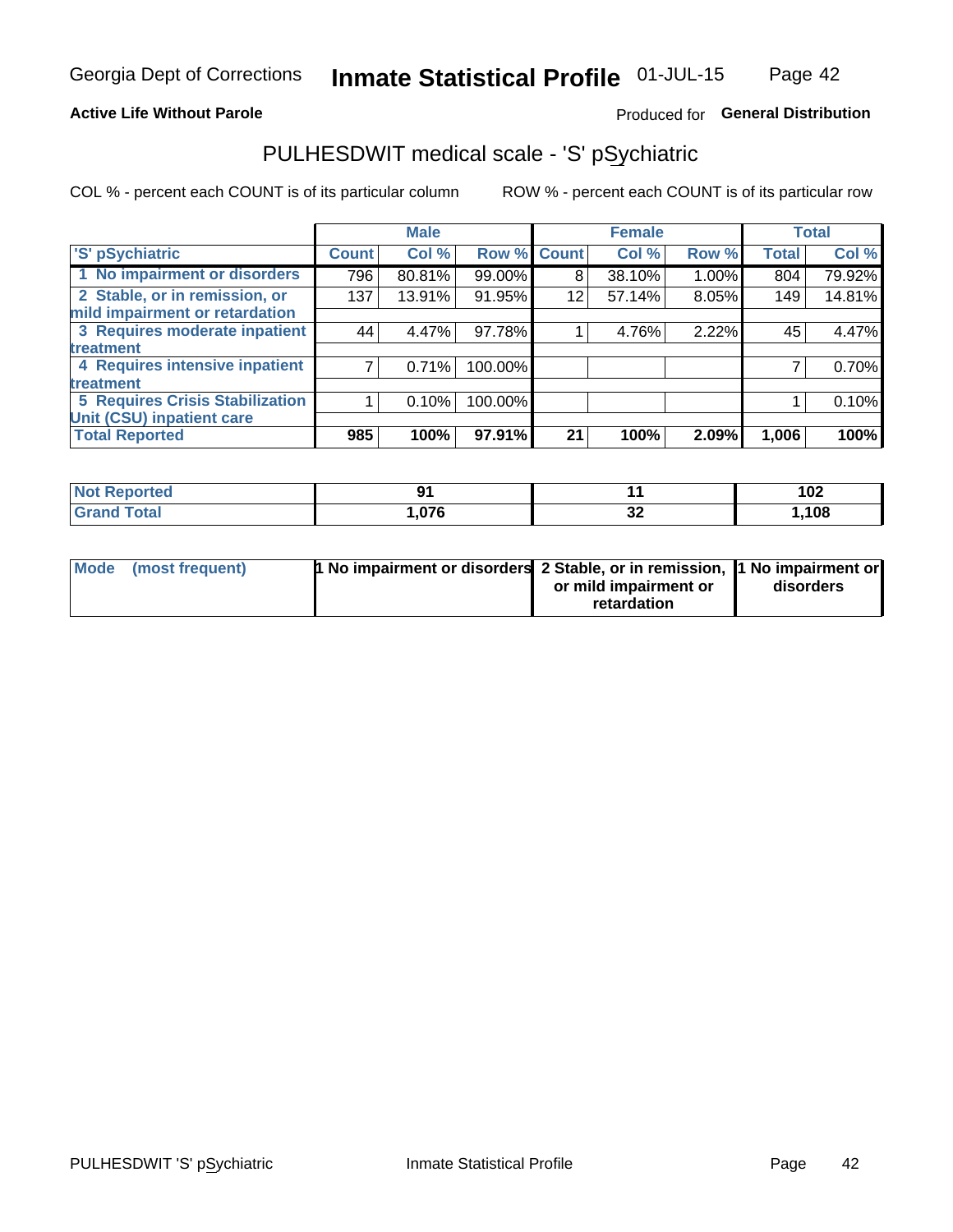### **Active Life Without Parole**

# Produced for General Distribution

# PULHESDWIT medical scale - 'D' dental

COL % - percent each COUNT is of its particular column

|                                 |              | <b>Male</b> |             |    | <b>Female</b> |       |              | <b>Total</b> |
|---------------------------------|--------------|-------------|-------------|----|---------------|-------|--------------|--------------|
| 'D' Dental                      | <b>Count</b> | Col %       | Row % Count |    | Col %         | Row % | <b>Total</b> | Col %        |
| 1 Minimal routine dental health | 684          | 74.92%      | 97.30%      | 19 | 82.61%        | 2.70% | 703          | 75.11%       |
| <b>needs</b>                    |              |             |             |    |               |       |              |              |
| 2 Moderate cavities and/or gum  | 197          | 21.58%      | 98.01%      |    | 17.39%        | 1.99% | 201          | 21.47%       |
| disease                         |              |             |             |    |               |       |              |              |
| 3 Extensive gum disease         | 32           | $3.50\%$    | 100.00%     |    |               |       | 32           | 3.42%        |
| and/or widespread decay         |              |             |             |    |               |       |              |              |
| <b>Total Reported</b>           | 913          | 100%        | 97.54%      | 23 | 100%          | 2.46% | 936          | 100%         |

| prtea<br><b>NOT</b><br> | 163       |          | .     |
|-------------------------|-----------|----------|-------|
| Гоtal                   | 07C<br>v. | n,<br>◡▵ | 108.، |

| <b>Mode</b>     | Minimal routine dental | 1 Minimal routine dental 1 Minimal routine | dental health |
|-----------------|------------------------|--------------------------------------------|---------------|
| (most frequent) | health needs           | health needs                               | needs         |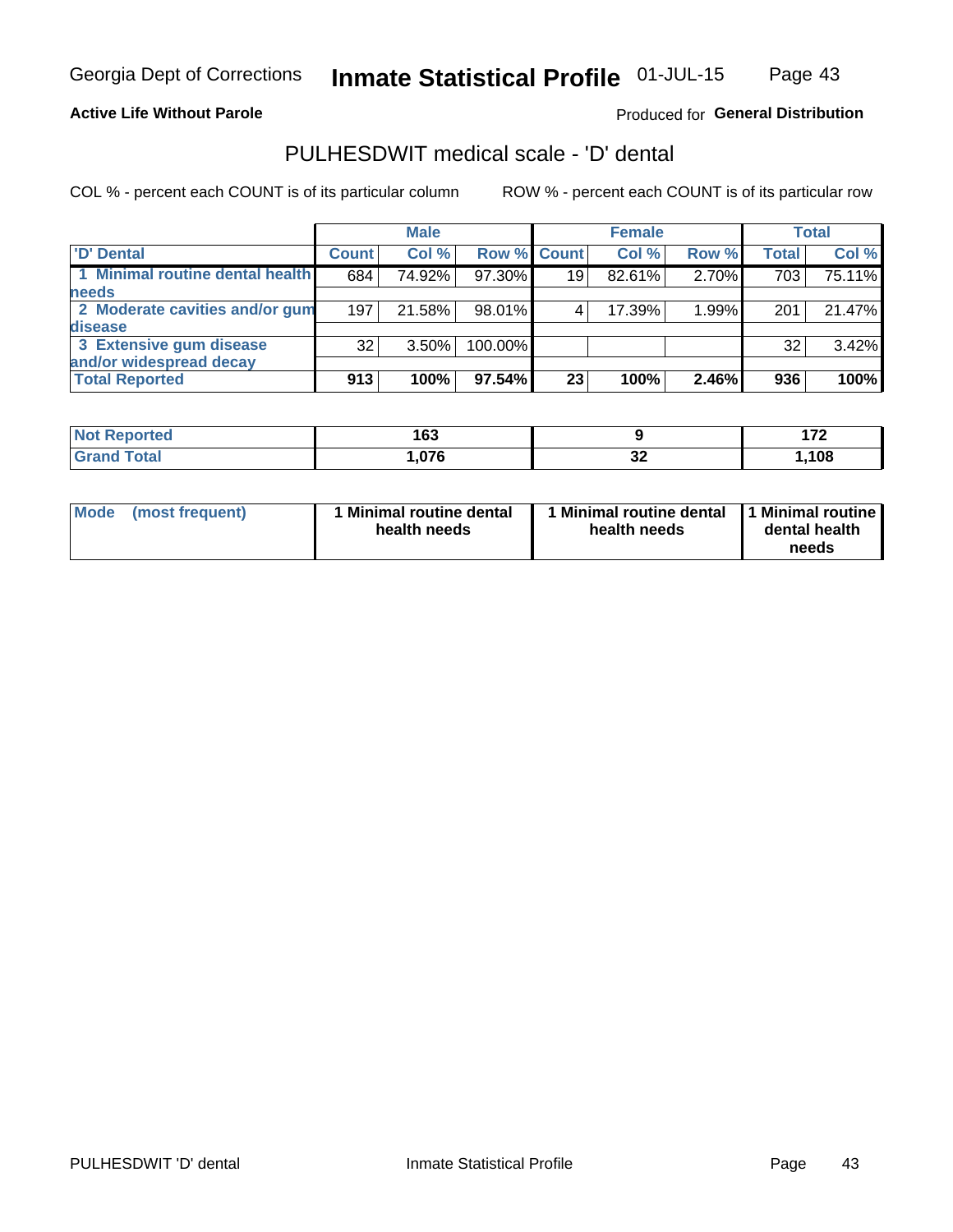### **Active Life Without Parole**

# Produced for General Distribution

# PULHESDWIT medical scale - 'W' work ability

COL % - percent each COUNT is of its particular column

|                                 |              | <b>Male</b> |         |             | <b>Female</b> |       |              | <b>Total</b> |
|---------------------------------|--------------|-------------|---------|-------------|---------------|-------|--------------|--------------|
| <b>W' work ability</b>          | <b>Count</b> | Col %       |         | Row % Count | Col %         | Row % | <b>Total</b> | Col %        |
| 1 Unrestricted work or activity | 803          | 82.02%      | 97.69%  | 19          | 61.29%        | 2.31% | 822          | 81.39%       |
| 2 Minor restrictions on type of | 135          | 13.79%      | 91.84%  | 12          | 38.71%        | 8.16% | 147          | 14.55%       |
| <b>work</b>                     |              |             |         |             |               |       |              |              |
| 3 Moderate restrictions on type | 30           | $3.06\%$    | 100.00% |             |               |       | 30           | 2.97%        |
| lof work                        |              |             |         |             |               |       |              |              |
| 4 Major restrictions on type of |              | 0.72%       | 100.00% |             |               |       |              | 0.69%        |
| <b>work</b>                     |              |             |         |             |               |       |              |              |
| 5 Cannot work under any         | 4            | 0.41%       | 100.00% |             |               |       | 4            | 0.40%        |
| <b>circumstances</b>            |              |             |         |             |               |       |              |              |
| <b>Total Reported</b>           | 979          | 100%        | 96.93%  | 31          | 100%          | 3.07% | 1,010        | 100%         |

| <b>Not Reported</b> | $\sim$ |          | 98   |
|---------------------|--------|----------|------|
| <b>Grand Total</b>  | 076,،  | ^^<br>◡▵ | ,108 |

| <b>Mode</b>     | 1 Unrestricted work or | 1 Unrestricted work or | 1 Unrestricted   |
|-----------------|------------------------|------------------------|------------------|
| (most frequent) | activity               | activity               | work or activity |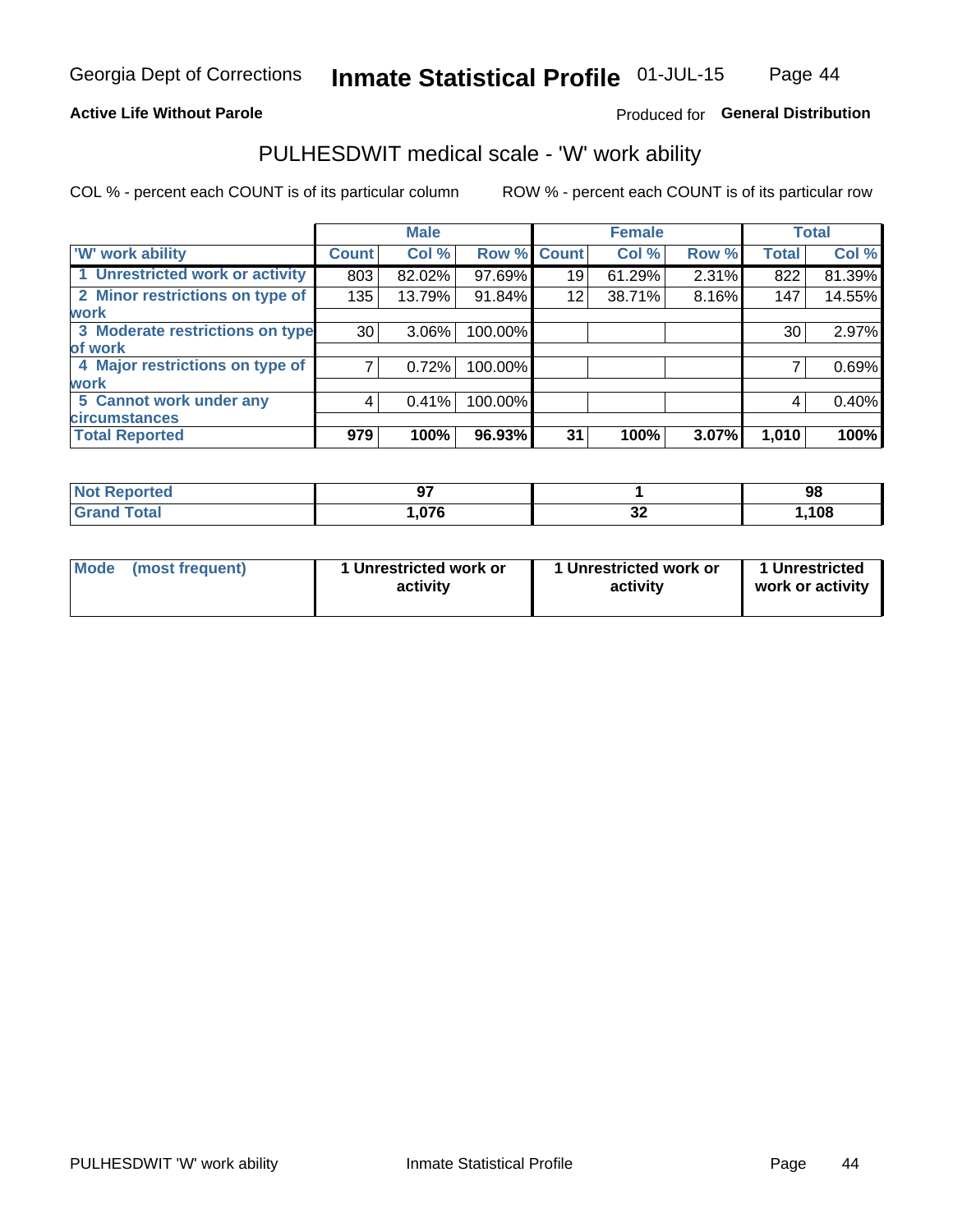### **Active Life Without Parole**

# Produced for General Distribution

# PULHESDWIT medical scale - 'I' impairment

COL % - percent each COUNT is of its particular column ROW % - percent each COUNT is of its particular row

|                                   |              | <b>Male</b> |             |    | <b>Female</b> |       |              | <b>Total</b> |
|-----------------------------------|--------------|-------------|-------------|----|---------------|-------|--------------|--------------|
| <b>T' Impairment</b>              | <b>Count</b> | Col %       | Row % Count |    | Col %         | Row % | <b>Total</b> | Col %        |
| 1 No impairments or               | 966          | 98.77%      | 96.89%      | 31 | 100.00%       | 3.11% | 997          | 98.81%       |
| disabilities                      |              |             |             |    |               |       |              |              |
| 2 Wheelchair-bound but            |              | 0.72%       | 100.00%     |    |               |       |              | 0.69%        |
| otherwise OK                      |              |             |             |    |               |       |              |              |
| <b>3 Needs low-level Assisted</b> |              | 0.10%       | 100.00%     |    |               |       |              | 0.10%        |
| Living (level I)                  |              |             |             |    |               |       |              |              |
| 4 Needs moderate Assisted         |              | 0.20%       | 100.00%     |    |               |       |              | 0.20%        |
| Living (level II)                 |              |             |             |    |               |       |              |              |
| <b>5 Needs maximal Assisted</b>   | 2            | 0.20%       | 100.00%     |    |               |       | 2            | 0.20%        |
| <b>Living (level III)</b>         |              |             |             |    |               |       |              |              |
| <b>Total Reported</b>             | 978          | 100%        | 96.93%      | 31 | 100%          | 3.07% | 1,009        | 100%         |

| meo         | 98  |     | 99   |
|-------------|-----|-----|------|
| $f$ oto $f$ | በ76 | IJΔ | ,108 |

| <b>Mode</b> | (most frequent) | <b>No impairments or</b><br>disabilities | 1 No impairments or<br>disabilities | 1 No impairments<br>or disabilities |
|-------------|-----------------|------------------------------------------|-------------------------------------|-------------------------------------|
|-------------|-----------------|------------------------------------------|-------------------------------------|-------------------------------------|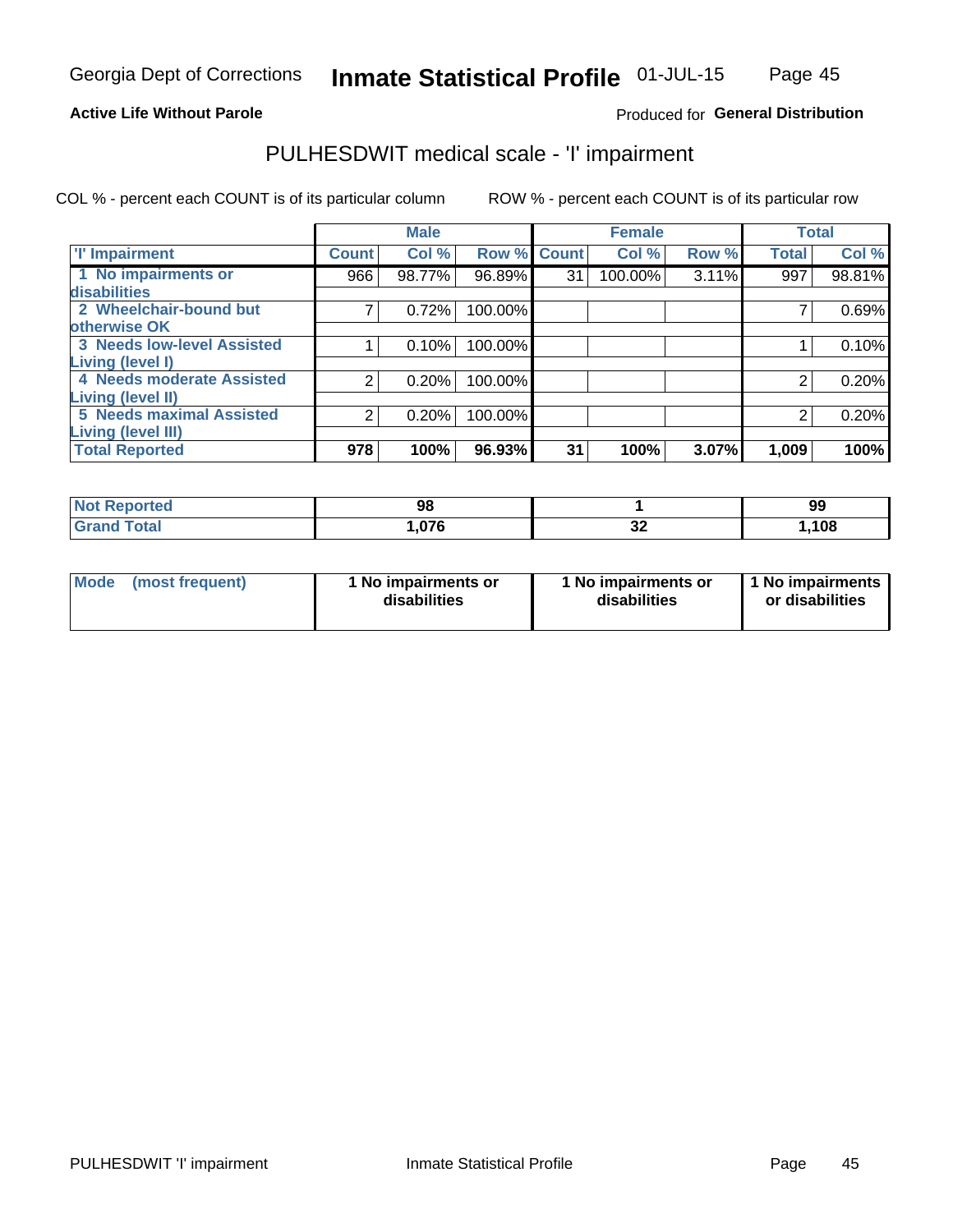### **Active Life Without Parole**

### Produced fo General Distribution

# PULHESDWIT medical scale - 'T' transportability

COL % - percent each COUNT is of its particular column

|                             |              | <b>Male</b> |             |    | <b>Female</b> |       |              | <b>Total</b> |
|-----------------------------|--------------|-------------|-------------|----|---------------|-------|--------------|--------------|
| <b>TT</b> Transportability  | <b>Count</b> | Col %       | Row % Count |    | Col %         | Row % | <b>Total</b> | Col %        |
| 1 Can be transported in any | 977          | 99.29%      | 96.92%      | 31 | 100.00%       | 3.08% | 1,008        | 99.31%       |
| ordinary approved vehicle   |              |             |             |    |               |       |              |              |
| 2 Wheelchair-bound, not     |              | 0.10%       | 100.00%     |    |               |       |              | 0.10%        |
| needing special vehicle     |              |             |             |    |               |       |              |              |
| 5 Requires ambulance        | ี            | 0.61%       | 100.00%     |    |               |       |              | 0.59%        |
| transport                   |              |             |             |    |               |       |              |              |
| <b>Total Reported</b>       | 984          | 100%        | 96.95%      | 31 | 100%          | 3.05% | 1,015        | 100%         |

| тео | JŁ     |    | . .<br><br>ັບ |
|-----|--------|----|---------------|
|     | $\sim$ | ◡▵ | ,108          |

| Mode | (most frequent) | 1 Can be transported in any 1 Can be transported in any | ordinary approved vehicle   ordinary approved vehicle   transported in any | 1 Can be<br>  ordinary approved<br>vehicle |
|------|-----------------|---------------------------------------------------------|----------------------------------------------------------------------------|--------------------------------------------|
|      |                 |                                                         |                                                                            |                                            |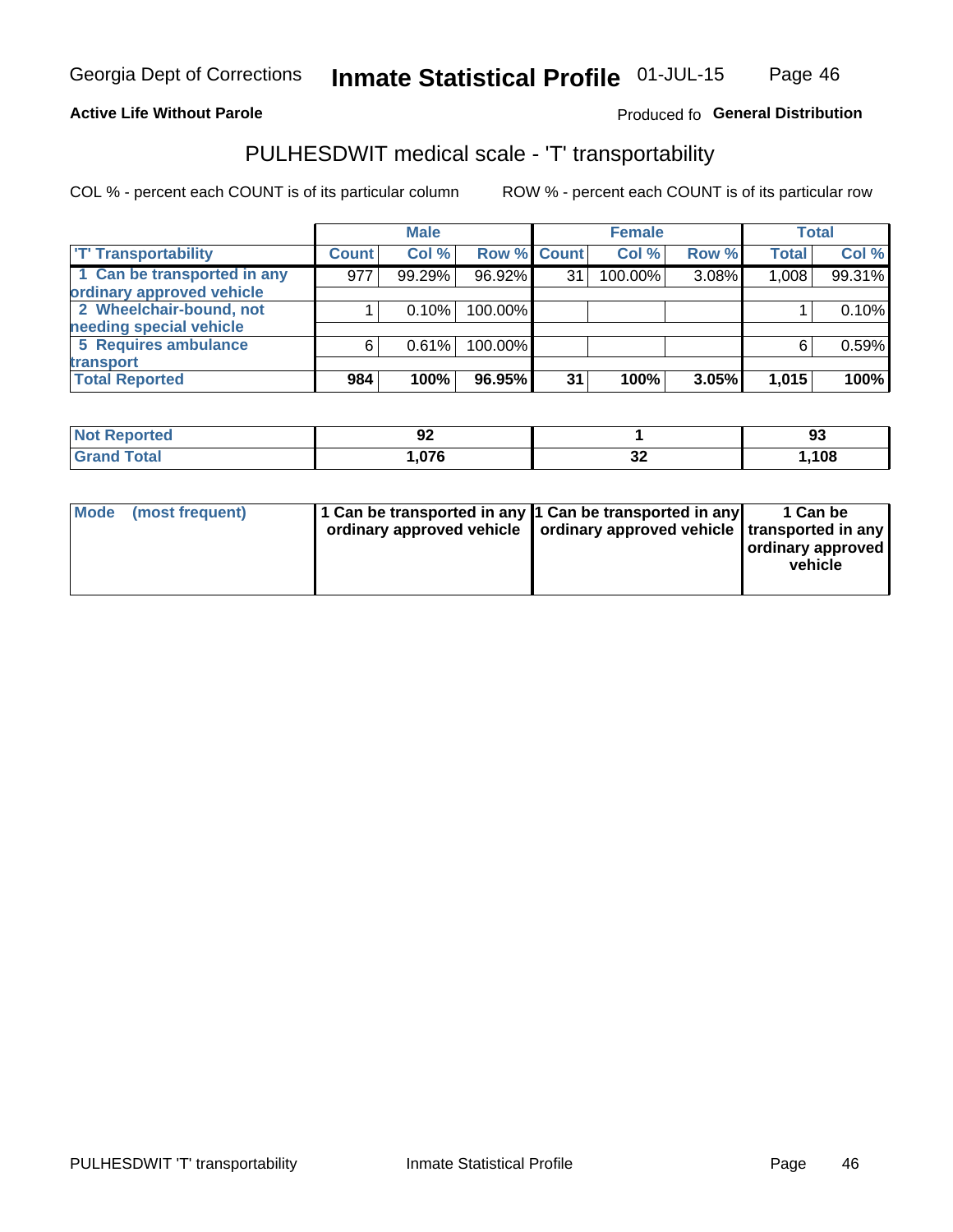#### Inmate Statistical Profile 01-JUL-15 Page 47

**Active Life Without Parole** 

### Produced for General Distribution

# Number of prior Georgia incarcerations

COL % - percent each COUNT is of its particular column

|                                       |       | <b>Male</b> |             |    | <b>Female</b> |       |       | <b>Total</b> |
|---------------------------------------|-------|-------------|-------------|----|---------------|-------|-------|--------------|
| <b>Num of Prior GA Incarcerations</b> | Count | Col %       | Row % Count |    | Col %         | Row % | Total | Col %        |
|                                       | 548   | 50.93%      | 95.64%      | 25 | 78.13%        | 4.36% | 573   | 51.71%       |
|                                       | 204   | 18.96%      | $99.03\%$   | 2  | 6.25%         | 0.97% | 206   | 18.59%       |
|                                       | 125   | 11.62%      | 98.43%      | 2  | 6.25%         | 1.57% | 127   | 11.46%       |
| 3                                     | 92    | 8.55%       | $97.87\%$   | 2  | 6.25%         | 2.13% | 94    | 8.48%        |
| 4                                     | 53    | 4.93%       | 100.00%     |    |               |       | 53    | 4.78%        |
| 5                                     | 33    | 3.07%       | 100.00%     |    |               |       | 33    | 2.98%        |
| <b>More Than 5</b>                    | 21    | 1.95%       | 95.45%      |    | 3.13%         | 4.55% | 22    | 1.99%        |
| <b>Total Reported</b>                 | 1,076 | 100%        | $97.11\%$   | 32 | 100.0%        | 2.89% | 1,108 | 100%         |

| orted<br>N                      |        |              |      |
|---------------------------------|--------|--------------|------|
| <b>otal</b><br>$\mathbf{v}$ and | $\sim$ | $\sim$<br>◡▵ | ,108 |

| Mean (average)       | 1.15 | .59 | 1.14 |
|----------------------|------|-----|------|
| Median (middle)      |      |     |      |
| Mode (most frequent) |      |     |      |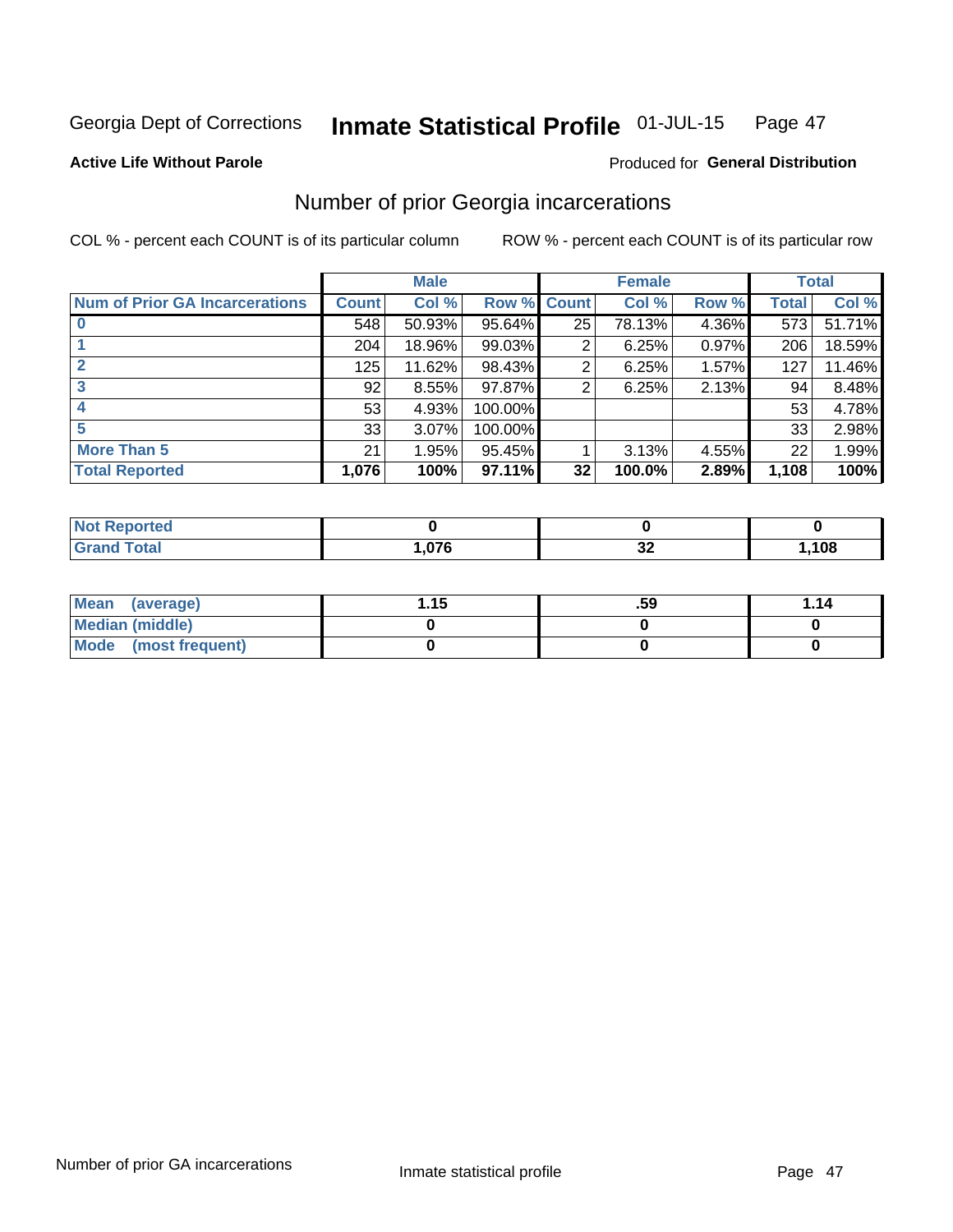#### Inmate Statistical Profile 01-JUL-15 Page 48

**Active Life Without Parole** 

Produced for General Distribution

# Prison sentence in years

COL % - percent each COUNT is of its particular column

ROW % - percent each COUNT is of its particular row

|                                 |              | <b>Male</b> |                    |                 | <b>Female</b> |          |                    | Total  |
|---------------------------------|--------------|-------------|--------------------|-----------------|---------------|----------|--------------------|--------|
| <b>Prison Sentence In Years</b> | <b>Count</b> | Col %       | <b>Row % Count</b> |                 | Col %         | Row %    | Total <sub>1</sub> | Col %  |
| <b>Life Without Parole</b>      | .068         | 99.26%      | $97.09\%$          | 32              | 100.00%       | $2.91\%$ | 1.100              | 99.28% |
| <b>Death</b>                    |              | 0.65%       | 100.00%            |                 |               |          |                    | 0.63%  |
| <b>Youthful Offenders</b>       |              | $0.09\%$    | 100.00%            |                 |               |          |                    | 0.09%  |
| <b>Total Reported</b>           | 1,076        | 100%        | 97.11%             | 32 <sub>2</sub> | 100%          | $2.89\%$ | 1.108              | 100%   |

| Not Reported |      |           |      |
|--------------|------|-----------|------|
| Total        | .076 | . .<br>◡▵ | .108 |

### **Determinate (numeric) sentences only**

**Mean** (average)

All sentences (including determinate), with life, life without parole, and death sentences figured at 45 years

| l Mea | --     | --     |  |
|-------|--------|--------|--|
| апе   | $\sim$ | $\sim$ |  |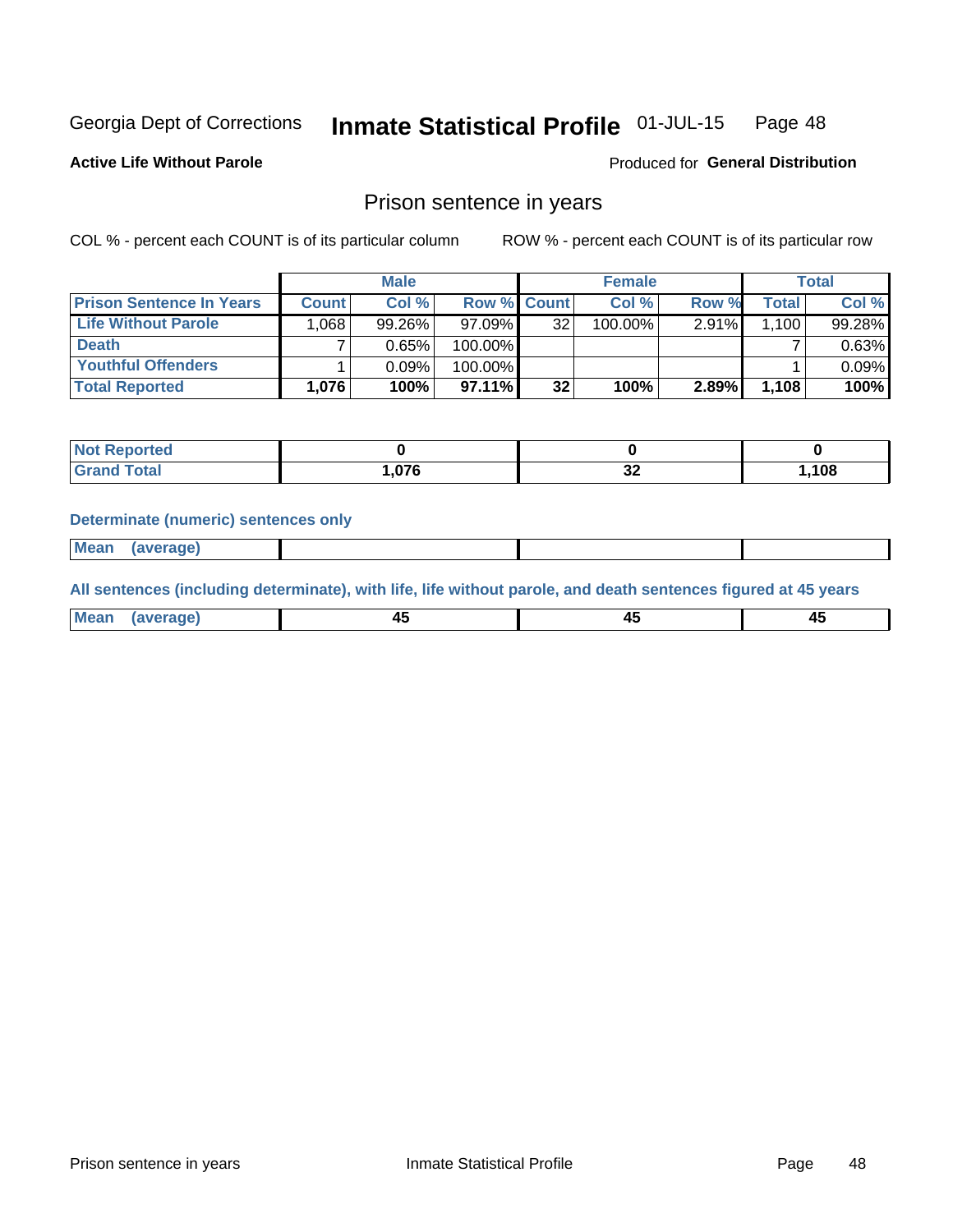#### Inmate Statistical Profile 01-JUL-15 Georgia Dept of Corrections Page 49

### **Active Life Without Parole**

### Produced for General Distribution

# Primary offense, broken out into felonies vs misdemeanors

COL % - percent each COUNT is of its particular column

|                                  |              | <b>Male</b> |                    |                 | <b>Female</b> |       |              | Total   |
|----------------------------------|--------------|-------------|--------------------|-----------------|---------------|-------|--------------|---------|
| <b>Felonies and Misdemeanors</b> | <b>Count</b> | Col%        | <b>Row % Count</b> |                 | Col%          | Row % | <b>Total</b> | Col %   |
| <b>Felonies</b>                  | .076         | $100.00\%$  | $97.11\%$          | 321             | 100.00%       | 2.89% | 1,108        | 100.00% |
| <b>Total Reported</b>            | .076         | 100%        | $97.11\%$          | 32 <sub>2</sub> | 100%          | 2.89% | 1,108        | 100%    |

| <b>Not Reported</b>       |                     |      |       |
|---------------------------|---------------------|------|-------|
| d Total<br><b>Grand 1</b> | <b>076</b><br>ט ויט | .076 | 108،، |

| $Mc$<br>equent)<br>нез<br>$\sim$<br>. | onies<br>. | <b>onies</b><br>. |
|---------------------------------------|------------|-------------------|
|---------------------------------------|------------|-------------------|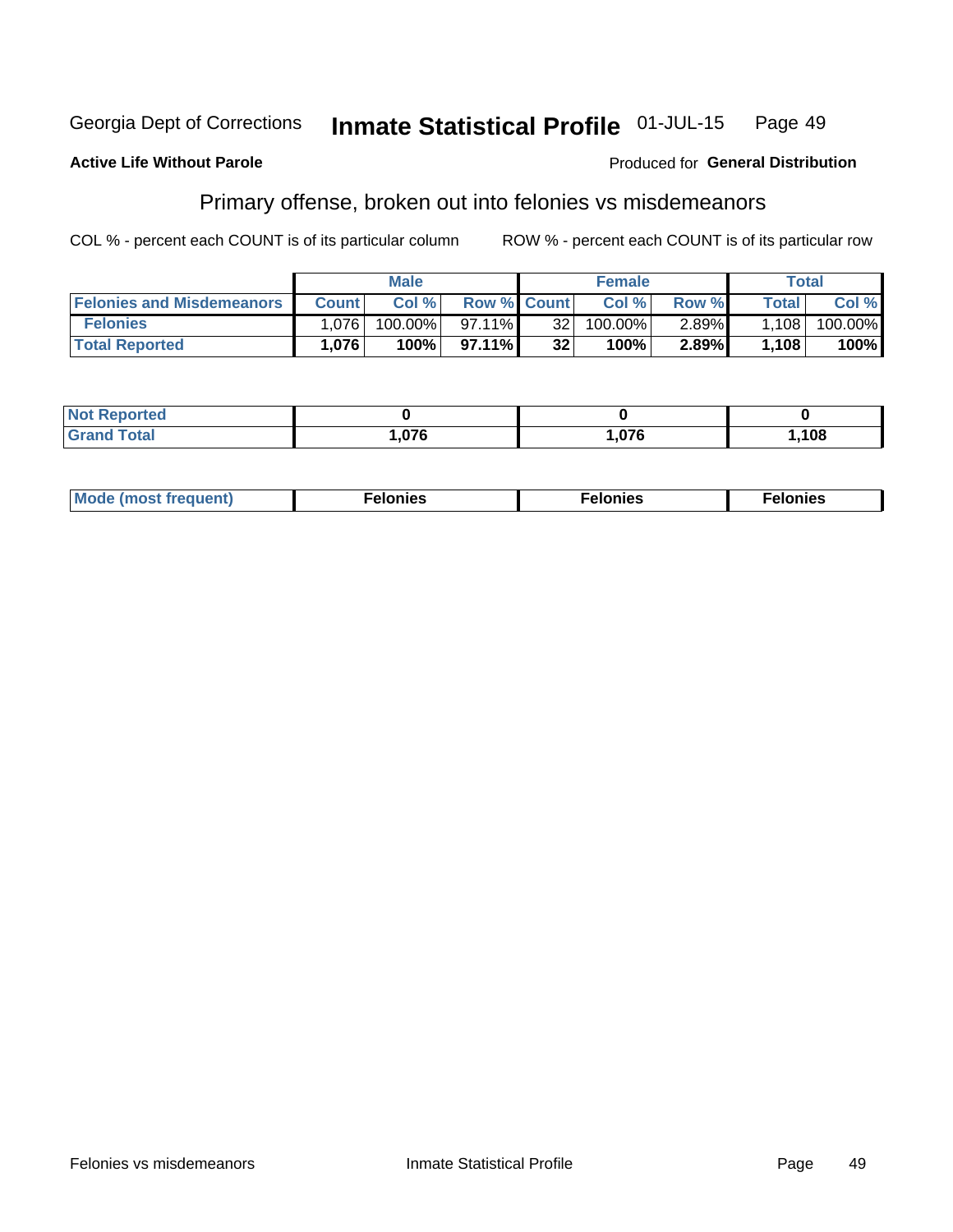#### Inmate Statistical Profile 01-JUL-15 Page 50

### **Active Life Without Parole**

### Produced for General Distribution

# Primary offense, broken out into six broad crime categories

COL % - percent each COUNT is of its particular column

|                         |                 | <b>Male</b> |           |                    | <b>Female</b> |       |                  | <b>Total</b> |
|-------------------------|-----------------|-------------|-----------|--------------------|---------------|-------|------------------|--------------|
| <b>Crime Categories</b> | <b>Count</b>    | Col %       |           | <b>Row % Count</b> | Col %         | Row % | <b>Total</b>     | Col %        |
| <b>Violent</b>          | 837             | 77.79%      | 96.76%    | 28                 | 87.50%        | 3.24% | 865              | 78.07%       |
| <b>Sex Crime</b>        | 135             | 12.55%      | 99.26%    |                    | 3.13%         | .74%  | 136 <sub>1</sub> | 12.27%       |
| 3<br><b>Property</b>    | 44              | 4.09%       | $95.65\%$ |                    | 6.25%         | 4.35% | 46               | 4.15%        |
| <b>Drug</b><br>4        | 40              | 3.72%       | $97.56\%$ |                    | 3.13%         | 2.44% | 41               | 3.70%        |
| <b>Other</b><br>6       | 20 <sub>1</sub> | $.86\%$     | 100.00%   |                    | .00%          |       | 20 <sub>1</sub>  | 1.81%        |
| <b>Total Reported</b>   | 1,076           | 100%        | $97.11\%$ | 32                 | 100%          | 2.89% | 1,108            | 100%         |

| <b>Not Reported</b> |      |          |      |
|---------------------|------|----------|------|
| <b>Grand Total</b>  | ,076 | ^^<br>◡▵ | ,108 |

| М | ,,, | - -- -<br>וחו | m |
|---|-----|---------------|---|
|   |     |               |   |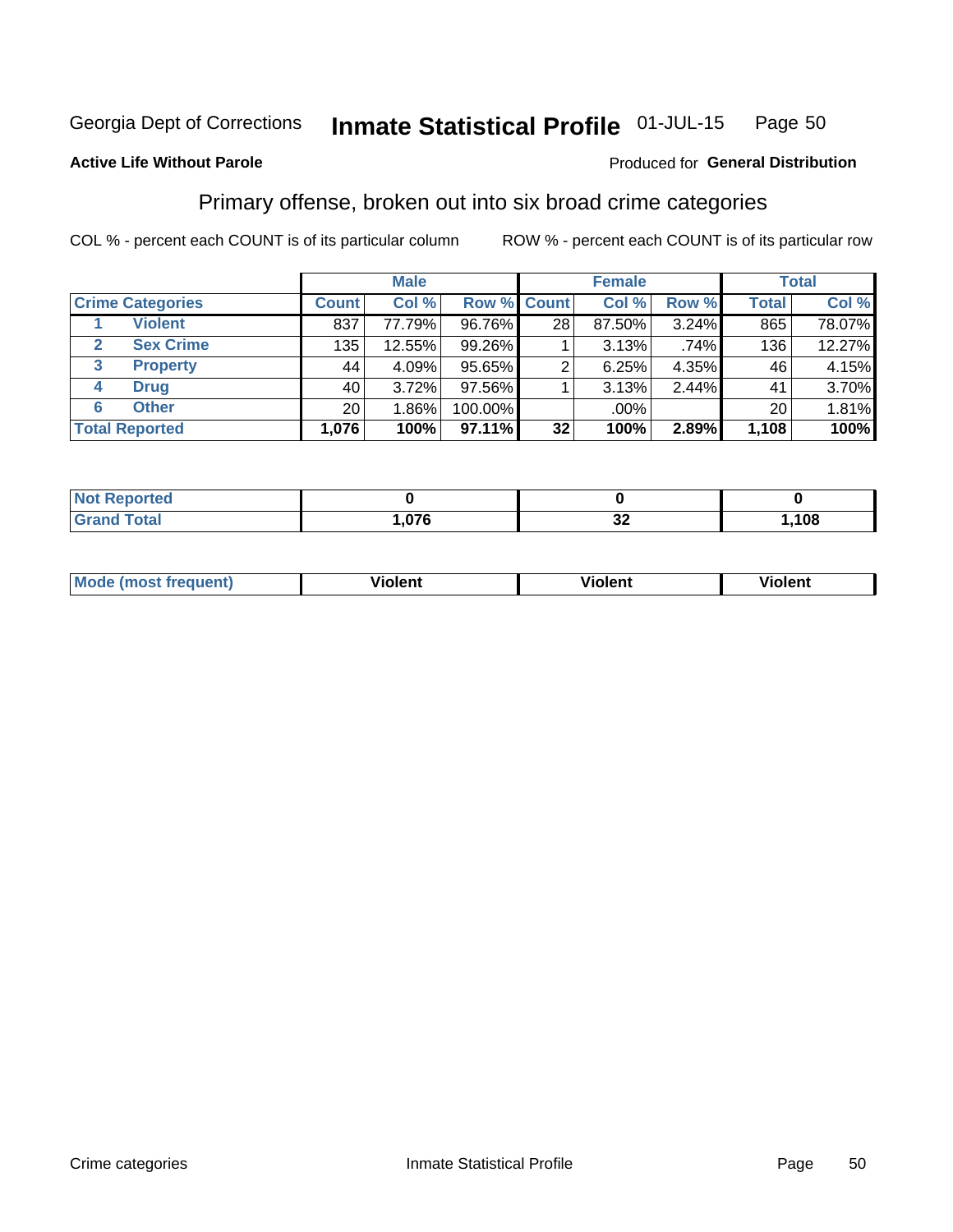#### Inmate Statistical Profile 01-JUL-15 Page 51

### **Active Life Without Parole**

### **Produced for General Distribution**

# Primary offense, detailed offense code

COL % - percent each COUNT is of its particular column

|                                            |                | <b>Male</b> |         | <b>Female</b> |        |        |                         | <b>Total</b> |
|--------------------------------------------|----------------|-------------|---------|---------------|--------|--------|-------------------------|--------------|
| <b>Primary Offense</b>                     | <b>Count</b>   | Col %       | Row %   | <b>Count</b>  | Col %  | Row %  | <b>Total</b>            | Col %        |
| <b>Abandonment Of Child (2852)</b>         | 1              | .09%        | 100.00% |               |        |        | 1                       | .09%         |
| <b>Aggrav Assault (1302)</b>               | 36             | 3.35%       | 100.00% |               |        |        | 36                      | 3.25%        |
| <b>Aggrav Battery (1305)</b>               | 5              | .46%        | 100.00% |               |        |        | 5                       | .45%         |
| <b>Aggrav Child Molestation (2021)</b>     | 22             | 2.04%       | 100.00% |               |        |        | 22                      | 1.99%        |
| <b>Aggrav Sexual Battery (2009)</b>        | 4              | .37%        | 100.00% |               |        |        | $\overline{\mathbf{4}}$ | .36%         |
| <b>Aggrav Sodomy (2003)</b>                | 8              | .74%        | 100.00% |               |        |        | 8                       | .72%         |
| <b>Aggrav Stalking (1321)</b>              | 1              | .09%        | 100.00% |               |        |        | $\mathbf{1}$            | .09%         |
| <b>Armed Robbery (1902)</b>                | 125            | 11.62%      | 99.21%  | 1             | 3.13%  | .79%   | 126                     | 11.37%       |
| Arson 1st Degree (1401)                    | 2              | .19%        | 100.00% |               |        |        | 2                       | .18%         |
| <b>Atmpt Armed Robbery (1992)</b>          | 1              | .09%        | 100.00% |               |        |        | $\mathbf{1}$            | .09%         |
| <b>Atmpt Escape (2590)</b>                 | 1              | .09%        | 100.00% |               |        |        | 1                       | .09%         |
| <b>Att/Consprcy Commt C/S/Of</b>           | 1              | .09%        | 100.00% |               |        |        | 1                       | .09%         |
| (4134)                                     |                |             |         |               |        |        |                         |              |
| <b>Burg Bef 7/1/12 (1601)</b>              | 20             | 1.86%       | 95.24%  | 1             | 3.13%  | 4.76%  | 21                      | 1.90%        |
| <b>Carry Weapon At School (2915)</b>       | 1              | .09%        | 100.00% |               |        |        | 1                       | .09%         |
| <b>Child Molestation (2019)</b>            | 5              | .46%        | 100.00% |               |        |        | 5                       | .45%         |
| <b>Crmnl Interfere Govt Prop (2613)</b>    | $\mathbf 1$    | .09%        | 100.00% |               |        |        | $\mathbf{1}$            | .09%         |
| <b>Cruelty To Children (2801)</b>          | 2              | .19%        | 100.00% |               |        |        | $\overline{2}$          | .18%         |
| <b>Escape (2501)</b>                       | 1              | .09%        | 100.00% |               |        |        | 1                       | .09%         |
| <b>False Imprisonment (1308)</b>           | 3              | .28%        | 100.00% |               |        |        | 3                       | .27%         |
| <b>False Statements Govt (2408)</b>        | 1              | .09%        | 100.00% |               |        |        | 1                       | .09%         |
| <b>Family Violence Battery (1301)</b>      | 1              | .09%        | 100.00% |               |        |        | 1                       | .09%         |
| Forg 1st Bef 7/1/12 (1701)                 | 8              | .74%        | 88.89%  | 1             | 3.13%  | 11.11% | 9                       | .81%         |
| <b>Gang Participation (9914)</b>           | 1              | .09%        | 100.00% |               |        |        | 1                       | .09%         |
| <b>Hijacking Motor Vehicle (1911)</b>      | 1              | .09%        | 100.00% |               |        |        | $\mathbf{1}$            | .09%         |
| <b>Incest (2006)</b>                       | 1              | .09%        | 100.00% |               |        |        | 1                       | .09%         |
| <b>Involuntary Manslaughter (1103)</b>     | 1              | .09%        | 100.00% |               |        |        | 1                       | .09%         |
| Kidnapping (1311)                          | 75             | 6.97%       | 100.00% |               |        |        | 75                      | 6.77%        |
| <b>Murder (1101)</b>                       | 567            | 52.70%      | 95.62%  | 26            | 81.25% | 4.38%  | 593                     | 53.52%       |
| <b>Obstr Of Law Enf Officer (2314)</b>     | 5              | .46%        | 100.00% |               |        |        | 5                       | .45%         |
| <b>Poss Dep Stim Cntrf Drugs</b><br>(4007) | 1              | .09%        | 100.00% |               |        |        | 1                       | .09%         |
| Poss Firearm 1st Offender (2913)           | $\mathbf{1}$   | .09%        | 100.00% |               |        |        | 1                       | .09%         |
| <b>Poss Firearm Convct Felon</b><br>(2914) | 6              | .56%        | 100.00% |               |        |        | 6                       | .54%         |
| Poss Methamphetamine (4031)                | $\overline{2}$ | .19%        | 100.00% |               |        |        | $\overline{2}$          | .18%         |
| <b>Poss Narcotics Opiates (4006)</b>       | $\mathbf 1$    | .09%        | 50.00%  | 1             | 3.13%  | 50.00% | $\overline{2}$          | .18%         |
| Poss Of Cocaine (4022)                     | 5              | .46%        | 100.00% |               |        |        | 5                       | .45%         |
| <b>Poss Of Firearm Dur Crime</b>           | $\overline{2}$ | .19%        | 100.00% |               |        |        | $\overline{2}$          | .18%         |
|                                            |                |             |         |               |        |        |                         |              |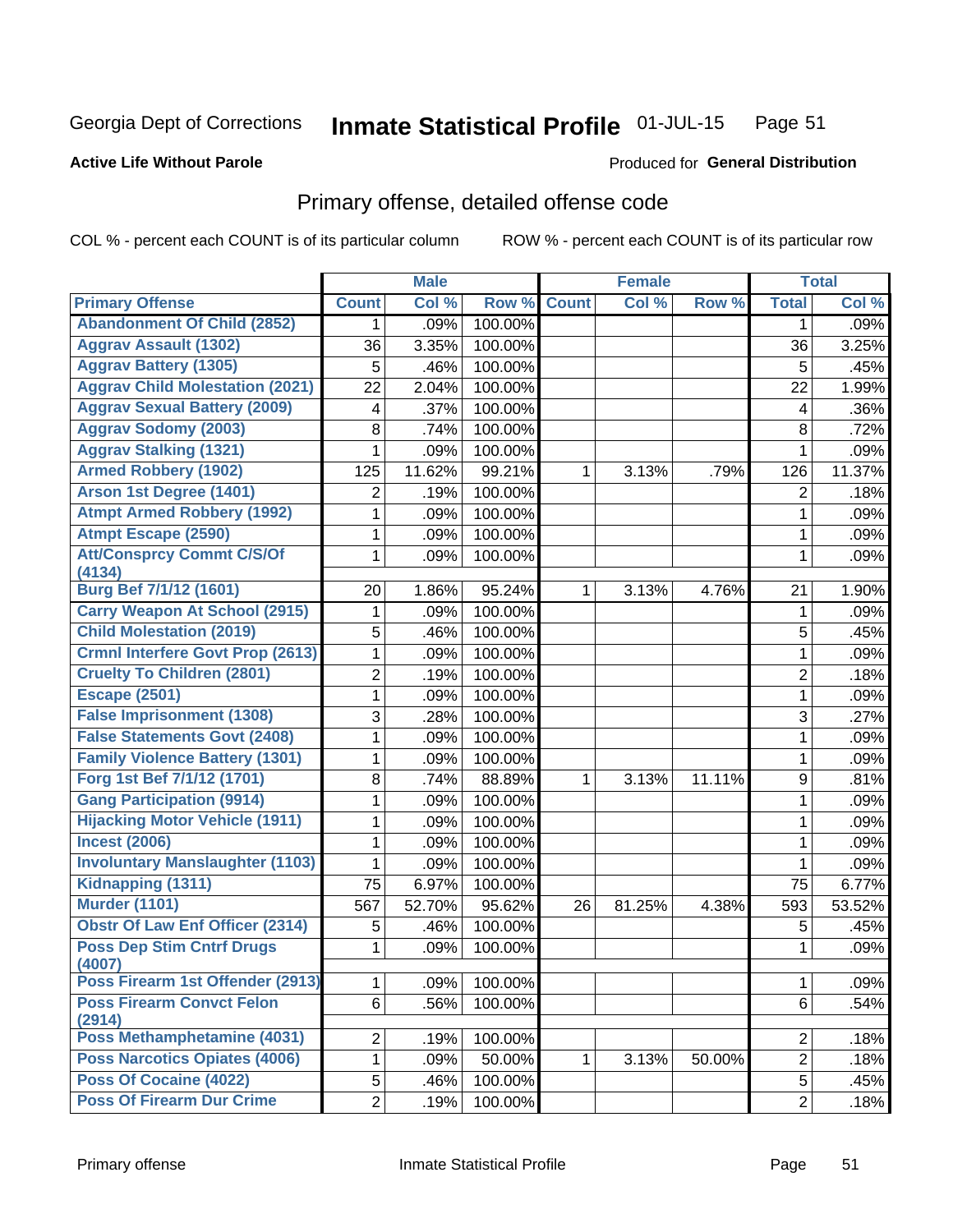#### Inmate Statistical Profile 01-JUL-15 Page 52

### **Active Life Without Parole**

## **Produced for General Distribution**

# Primary offense, detailed offense code

COL % - percent each COUNT is of its particular column

|                                            |                | <b>Male</b> |         | <b>Female</b>   |       |        | <b>Total</b>    |       |
|--------------------------------------------|----------------|-------------|---------|-----------------|-------|--------|-----------------|-------|
| <b>Primary Offense</b>                     | <b>Count</b>   | Col %       | Row %   | <b>Count</b>    | Col % | Row %  | <b>Total</b>    | Col % |
| (2910)                                     |                |             |         |                 |       |        |                 |       |
| Poss Of Marijuana (4009)                   | 5              | .46%        | 100.00% |                 |       |        | 5               | .45%  |
| Poss Tools Commit Crime (1602)             | 1              | .09%        | 100.00% |                 |       |        | 1               | .09%  |
| Poss W Int Dist Cocaine (4050)             | 5              | .46%        | 100.00% |                 |       |        | 5               | .45%  |
| <b>Rape (2001)</b>                         | 89             | 8.27%       | 98.89%  | 1               | 3.13% | 1.11%  | 90              | 8.12% |
| Robbery (1901)                             | 6              | .56%        | 100.00% |                 |       |        | $6\phantom{1}6$ | .54%  |
| <b>Robbery By Force (1903)</b>             | 4              | .37%        | 100.00% |                 |       |        | 4               | .36%  |
| <b>Robbery By Intimidation (1904)</b>      | 1              | .09%        | 100.00% |                 |       |        | 1               | .09%  |
| <b>Robbery By Sudden Snatch</b>            | 1              | .09%        | 100.00% |                 |       |        | 1               | .09%  |
| (1905)                                     |                |             |         |                 |       |        |                 |       |
| <b>S/D Cocaine (4021)</b>                  | 8              | .74%        | 100.00% |                 |       |        | 8               | .72%  |
| S/D Cont Sub Public (4017)                 | $\overline{2}$ | .19%        | 100.00% |                 |       |        | $\overline{2}$  | .18%  |
| S/D Cont Sub School (4018)                 | 1              | .09%        | 100.00% |                 |       |        | 1               | .09%  |
| S/D Of Marijuana (4004)                    | 2              | .19%        | 100.00% |                 |       |        | $\overline{2}$  | .18%  |
| <b>Statutory Rape (2018)</b>               | $6\phantom{1}$ | .56%        | 100.00% |                 |       |        | 6               | .54%  |
| <b>Terrorist Threats &amp; Acts (1307)</b> | $\overline{2}$ | .19%        | 66.67%  | 1               | 3.13% | 33.33% | 3               | .27%  |
| <b>Theft By Rec Stolen Prop (1806)</b>     | 8              | .74%        | 100.00% |                 |       |        | 8               | .72%  |
| <b>Theft By Shoplifting (1821)</b>         | 1              | .09%        | 100.00% |                 |       |        | 1               | .09%  |
| Theft By Taking (1802)                     | 4              | .37%        | 100.00% |                 |       |        | 4               | .36%  |
| <b>Traf Cocaine 401+ Gm (4103)</b>         | 1              | .09%        | 100.00% |                 |       |        | 1               | .09%  |
| <b>Traf Methamph 28-199 Gm</b><br>(4140)   | 1              | .09%        | 100.00% |                 |       |        | 1               | .09%  |
| <b>Unknown Offense (9999)</b>              | 1              | .09%        | 100.00% |                 |       |        | 1               | .09%  |
| <b>Viol Dngrous Drgs Act (4013)</b>        | 1              | .09%        | 100.00% |                 |       |        | 1               | .09%  |
| Viol Ga Cntrl Sbst Act (4012)              | 4              | .37%        | 100.00% |                 |       |        | 4               | .36%  |
| <b>Voluntary Manslaughter (1102)</b>       | 3              | .28%        | 100.00% |                 |       |        | 3               | .27%  |
| <b>Total Rported</b>                       | 1,076          | 100%        | 97.11%  | $\overline{32}$ | 100%  | 2.89%  | 1,108           | 100%  |

| portea<br>N     |     |         |      |
|-----------------|-----|---------|------|
| $\sim$<br>_____ | ^7^ | ົ<br>◡▵ | ,108 |

| Mode (most frequent) | 1101 Murder | 1101 Murder | 1101 Murder |
|----------------------|-------------|-------------|-------------|
|                      |             |             |             |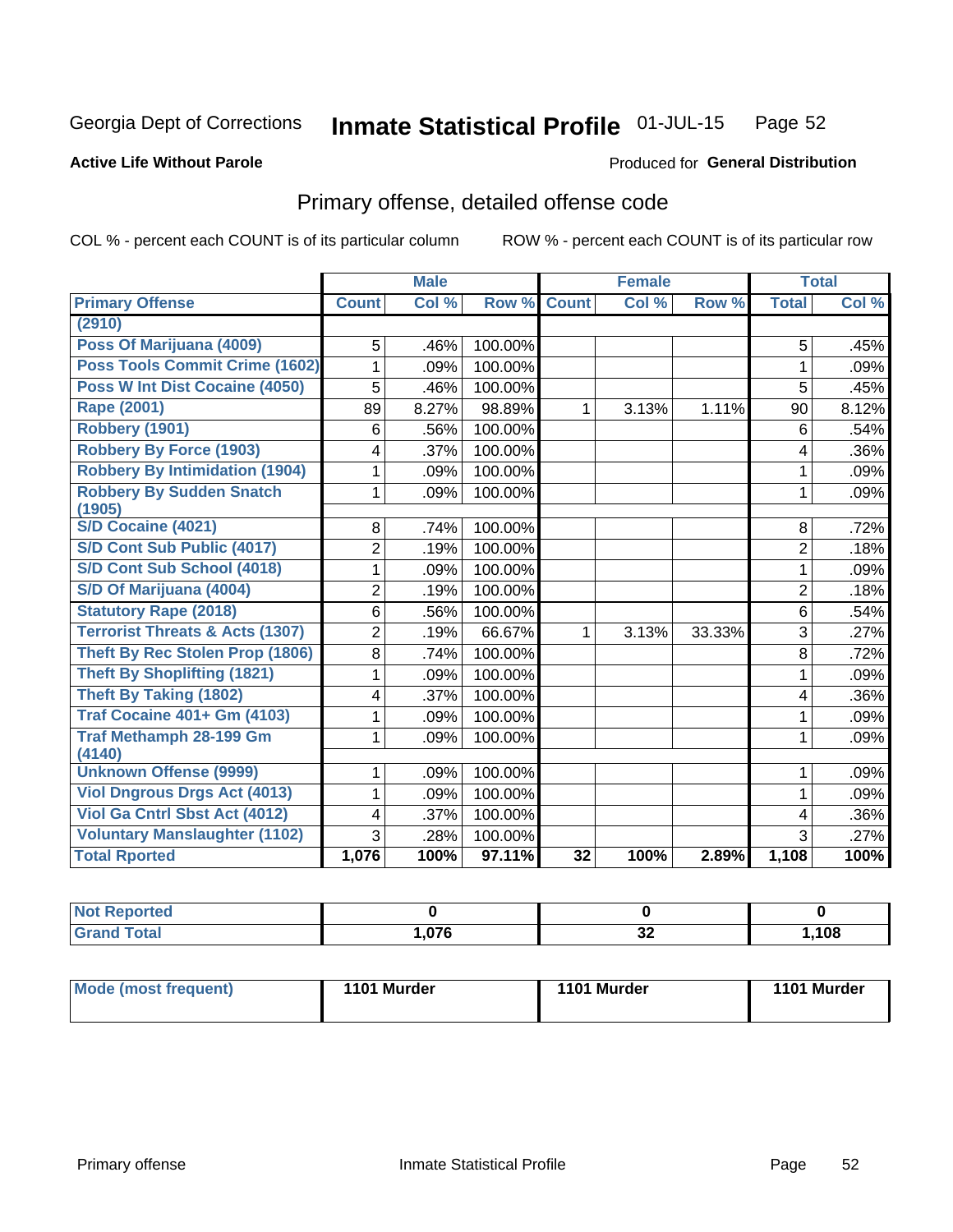#### Inmate Statistical Profile 01-JUL-15 Page 53

### **Active Life Without Parole**

### Produced for General Distribution

# County of conviction of primary offense

COL % - percent each COUNT is of its particular column

|                                |                | <b>Male</b> |         |                 | <b>Female</b> |        |                           | <b>Total</b> |
|--------------------------------|----------------|-------------|---------|-----------------|---------------|--------|---------------------------|--------------|
| <b>County of Conviction</b>    | <b>Count</b>   | Col %       | Row %   | <b>Count</b>    | Col %         | Row %  | <b>Total</b>              | Col %        |
| 000<br><b>Unknown</b>          | 470            | 43.68%      | 95.33%  | $\overline{23}$ | 71.88%        | 4.67%  | 493                       | 44.49%       |
| <b>Appling County</b><br>001   | 1              | .09%        | 100.00% |                 |               |        | 1                         | .09%         |
| <b>Atkinson County</b><br>002  | $\mathbf{1}$   | .09%        | 100.00% |                 |               |        | 1                         | .09%         |
| <b>Bacon County</b><br>003     | 3              | .28%        | 100.00% |                 |               |        | 3                         | .27%         |
| <b>Baldwin County</b><br>005   | 4              | .37%        | 100.00% |                 |               |        | 4                         | .36%         |
| <b>Banks County</b><br>006     | 1              | .09%        | 100.00% |                 |               |        | $\mathbf 1$               | .09%         |
| <b>Barrow County</b><br>007    | 5              | .46%        | 100.00% |                 |               |        | 5                         | .45%         |
| <b>Bartow County</b><br>008    | 4              | .37%        | 100.00% |                 |               |        | 4                         | .36%         |
| <b>Ben Hill County</b><br>009  | $\overline{2}$ | .19%        | 100.00% |                 |               |        | $\overline{2}$            | .18%         |
| <b>Bibb County</b><br>011      | 12             | 1.12%       | 100.00% |                 |               |        | 12                        | 1.08%        |
| <b>Bleckley County</b><br>012  | 1              | .09%        | 100.00% |                 |               |        | 1                         | .09%         |
| <b>Brantley County</b><br>013  | $\mathbf{1}$   | .09%        | 100.00% |                 |               |        | $\mathbf 1$               | .09%         |
| <b>Brooks County</b><br>014    | $\mathbf{1}$   | .09%        | 100.00% |                 |               |        | $\mathbf 1$               | .09%         |
| <b>Bulloch County</b><br>016   | 7              | .65%        | 100.00% |                 |               |        | 7                         | .63%         |
| <b>Burke County</b><br>017     | 6              | .56%        | 100.00% |                 |               |        | 6                         | .54%         |
| <b>Butts County</b><br>018     | 3              | .28%        | 100.00% |                 |               |        | 3                         | .27%         |
| <b>Camden County</b><br>020    | $\overline{2}$ | .19%        | 100.00% |                 |               |        | $\overline{2}$            | .18%         |
| <b>Candler County</b><br>021   | 1              | .09%        | 100.00% |                 |               |        | 1                         | .09%         |
| <b>Carroll County</b><br>022   | $\overline{2}$ | .19%        | 100.00% |                 |               |        | $\overline{2}$            | .18%         |
| <b>Catoosa County</b><br>023   | 1              | .09%        | 100.00% |                 |               |        | 1                         | .09%         |
| <b>Charlton County</b><br>024  | $\mathbf{1}$   | .09%        | 100.00% |                 |               |        | 1                         | .09%         |
| <b>Chatham County</b><br>025   | 23             | 2.14%       | 100.00% |                 |               |        | 23                        | 2.08%        |
| <b>Chattooga County</b><br>027 | $\overline{c}$ | .19%        | 100.00% |                 |               |        | $\overline{2}$            | .18%         |
| <b>Cherokee County</b><br>028  | $\overline{3}$ | .28%        | 100.00% |                 |               |        | 3                         | .27%         |
| <b>Clarke County</b><br>029    | 15             | 1.39%       | 100.00% |                 |               |        | 15                        | 1.35%        |
| <b>Clayton County</b><br>031   | 27             | 2.51%       | 100.00% |                 |               |        | 27                        | 2.44%        |
| <b>Cobb County</b><br>033      | 21             | 1.95%       | 100.00% |                 |               |        | 21                        | 1.90%        |
| <b>Coffee County</b><br>034    | $\mathbf{3}$   | .28%        | 100.00% |                 |               |        | $\ensuremath{\mathsf{3}}$ | .27%         |
| <b>Colquitt County</b><br>035  | 4              | .37%        | 100.00% |                 |               |        | 4                         | .36%         |
| <b>Columbia County</b><br>036  | 3              | .28%        | 75.00%  | 1               | 3.13%         | 25.00% | 4                         | .36%         |
| <b>Cook County</b><br>037      | 4              | .37%        | 100.00% |                 |               |        | 4                         | .36%         |
| 038<br><b>Coweta County</b>    | 3              | .28%        | 100.00% |                 |               |        | 3                         | .27%         |
| <b>Crawford County</b><br>039  | 1              | .09%        | 100.00% |                 |               |        | $\mathbf{1}$              | .09%         |
| <b>Crisp County</b><br>040     | 3              | .28%        | 100.00% |                 |               |        | 3                         | .27%         |
| <b>Dade County</b><br>041      | 1              | .09%        | 100.00% |                 |               |        | $\mathbf{1}$              | .09%         |
| <b>Dawson County</b><br>042    | $\overline{c}$ | .19%        | 100.00% |                 |               |        | $\overline{c}$            | .18%         |
| <b>Decatur County</b><br>043   | $\mathbf{1}$   | .09%        | 100.00% |                 |               |        | 1                         | .09%         |
| <b>Dekalb County</b><br>044    | 48             | 4.46%       | 100.00% |                 |               |        | 48                        | 4.33%        |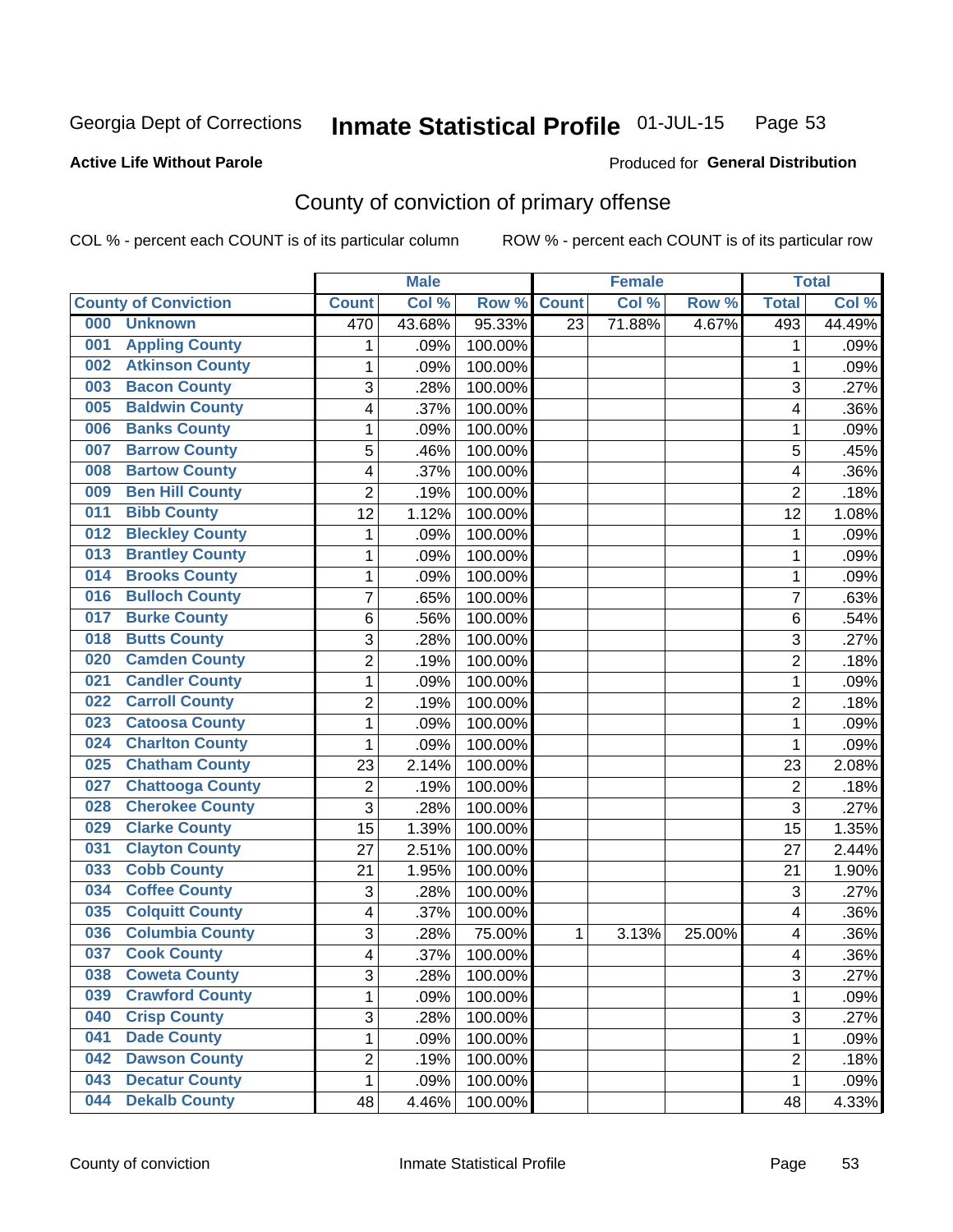#### Inmate Statistical Profile 01-JUL-15 Page 54

**Active Life Without Parole** 

**Produced for General Distribution** 

# County of conviction of primary offense

COL % - percent each COUNT is of its particular column

|                                |                | <b>Male</b> |         |              | <b>Female</b> |        |                | <b>Total</b> |
|--------------------------------|----------------|-------------|---------|--------------|---------------|--------|----------------|--------------|
| <b>County of Conviction</b>    | <b>Count</b>   | Col %       | Row %   | <b>Count</b> | Col %         | Row %  | <b>Total</b>   | Col %        |
| <b>Dodge County</b><br>045     | 1              | .09%        | 100.00% |              |               |        | 1              | .09%         |
| <b>Dooly County</b><br>046     | 1              | .09%        | 100.00% |              |               |        | $\mathbf{1}$   | .09%         |
| <b>Dougherty County</b><br>047 | 17             | 1.58%       | 100.00% |              |               |        | 17             | 1.53%        |
| <b>Douglas County</b><br>048   | 15             | 1.39%       | 93.75%  | 1            | 3.13%         | 6.25%  | 16             | 1.44%        |
| <b>Early County</b><br>049     | $\mathbf{1}$   | .09%        | 100.00% |              |               |        | $\mathbf{1}$   | .09%         |
| <b>Elbert County</b><br>052    | 3              | .28%        | 100.00% |              |               |        | 3              | .27%         |
| <b>Emanuel County</b><br>053   | $\overline{2}$ | .19%        | 100.00% |              |               |        | $\overline{2}$ | .18%         |
| <b>Fayette County</b><br>056   | 4              | .37%        | 100.00% |              |               |        | 4              | .36%         |
| <b>Floyd County</b><br>057     | 9              | .84%        | 100.00% |              |               |        | 9              | .81%         |
| <b>Franklin County</b><br>059  | 1              | .09%        | 100.00% |              |               |        | $\mathbf{1}$   | .09%         |
| <b>Fulton County</b><br>060    | 96             | 8.92%       | 96.97%  | 3            | 9.38%         | 3.03%  | 99             | 8.94%        |
| <b>Gilmer County</b><br>061    | 1              | .09%        | 100.00% |              |               |        | 1              | .09%         |
| <b>Glynn County</b><br>063     | 9              | .84%        | 90.00%  | 1            | 3.13%         | 10.00% | 10             | .90%         |
| <b>Gordon County</b><br>064    | 3              | .28%        | 100.00% |              |               |        | 3              | .27%         |
| <b>Grady County</b><br>065     | 1              | .09%        | 100.00% |              |               |        | $\mathbf{1}$   | .09%         |
| <b>Greene County</b><br>066    | 1              | .09%        | 100.00% |              |               |        | $\mathbf{1}$   | .09%         |
| <b>Gwinnett County</b><br>067  | 13             | 1.21%       | 100.00% |              |               |        | 13             | 1.17%        |
| <b>Habersham County</b><br>068 | 3              | .28%        | 100.00% |              |               |        | 3              | .27%         |
| <b>Hall County</b><br>069      | 11             | 1.02%       | 100.00% |              |               |        | 11             | .99%         |
| <b>Hancock County</b><br>070   | 1              | .09%        | 100.00% |              |               |        | 1              | .09%         |
| <b>Haralson County</b><br>071  | $\overline{2}$ | .19%        | 100.00% |              |               |        | $\overline{2}$ | .18%         |
| <b>Harris County</b><br>072    | 1              | .09%        | 100.00% |              |               |        | $\mathbf{1}$   | .09%         |
| <b>Hart County</b><br>073      | 3              | .28%        | 100.00% |              |               |        | 3              | .27%         |
| <b>Henry County</b><br>075     | $\overline{8}$ | .74%        | 100.00% |              |               |        | 8              | .72%         |
| <b>Houston County</b><br>076   | 10             | .93%        | 100.00% |              |               |        | 10             | .90%         |
| <b>Jackson County</b><br>078   | 4              | .37%        | 100.00% |              |               |        | 4              | .36%         |
| <b>Jasper County</b><br>079    | 1              | .09%        | 100.00% |              |               |        | 1              | .09%         |
| <b>Jefferson County</b><br>081 | 1              | .09%        | 100.00% |              |               |        | 1              | .09%         |
| <b>Jones County</b><br>084     | 1              | .09%        | 100.00% |              |               |        | $\mathbf{1}$   | .09%         |
| <b>Lamar County</b><br>085     | 1              | .09%        | 100.00% |              |               |        | 1              | .09%         |
| <b>Lanier County</b><br>086    | 1              | .09%        | 100.00% |              |               |        | 1              | .09%         |
| 087<br><b>Laurens County</b>   | 3              | .28%        | 100.00% |              |               |        | 3              | .27%         |
| <b>Lee County</b><br>088       | 1              | .09%        | 100.00% |              |               |        | $\mathbf{1}$   | .09%         |
| <b>Liberty County</b><br>089   | 5              | .46%        | 100.00% |              |               |        | 5              | .45%         |
| <b>Long County</b><br>091      | $\overline{3}$ | .28%        | 100.00% |              |               |        | $\overline{3}$ | .27%         |
| <b>Lowndes County</b><br>092   | 8              | .74%        | 100.00% |              |               |        | 8              | .72%         |
| <b>Madison County</b><br>095   | 1              | .09%        | 100.00% |              |               |        | $\mathbf{1}$   | .09%         |
| <b>Marion County</b><br>096    | 1              | .09%        | 100.00% |              |               |        | $\mathbf 1$    | .09%         |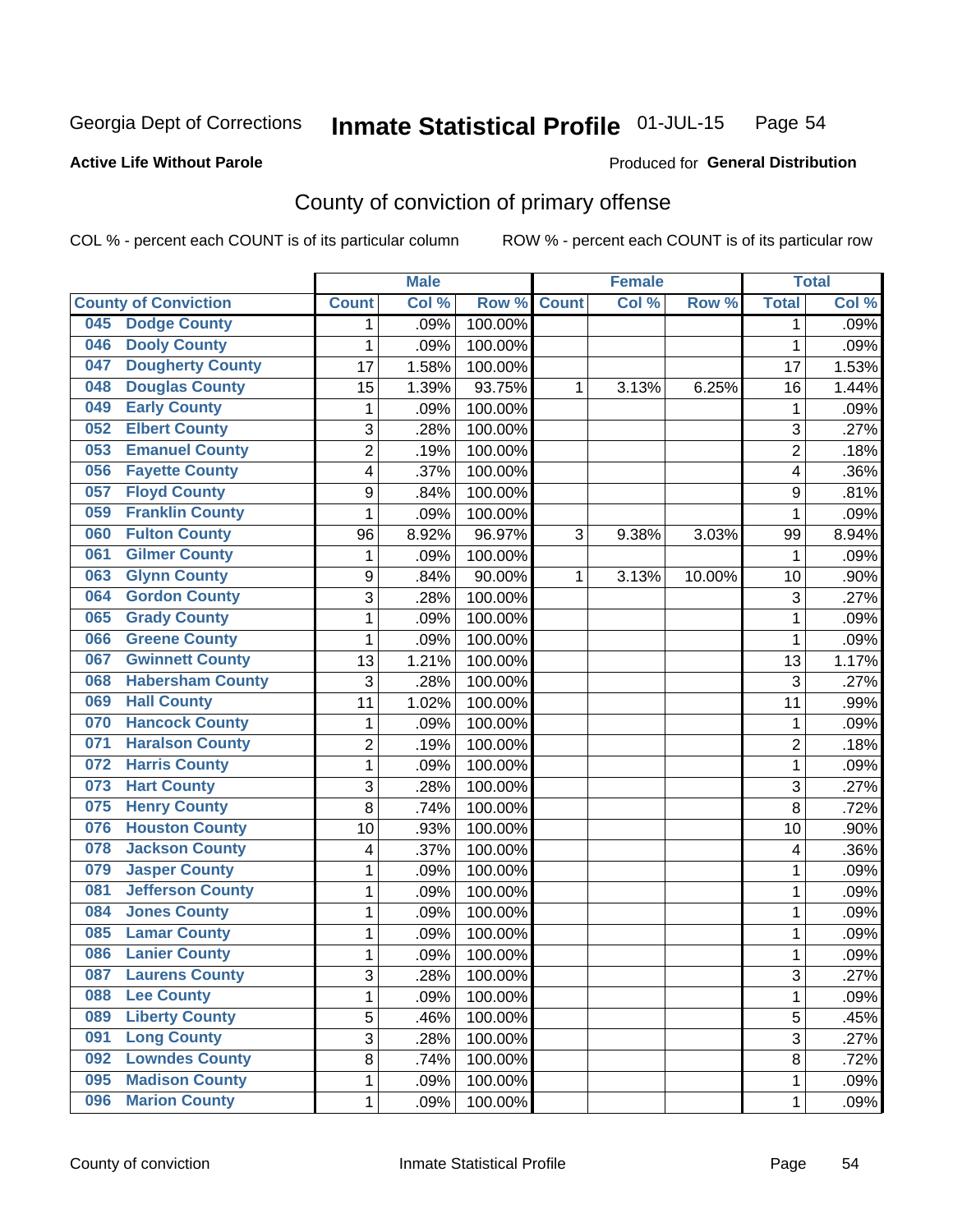#### Inmate Statistical Profile 01-JUL-15 Page 55

**Active Life Without Parole** 

Produced for General Distribution

# County of conviction of primary offense

COL % - percent each COUNT is of its particular column

|                                        |                | <b>Male</b> |         |              | <b>Female</b> |        | <b>Total</b>            |         |
|----------------------------------------|----------------|-------------|---------|--------------|---------------|--------|-------------------------|---------|
| <b>County of Conviction</b>            | <b>Count</b>   | Col %       | Row %   | <b>Count</b> | Col %         | Row %  | <b>Total</b>            | Col %   |
| <b>Mcintosh County</b><br>098          | 1              | .09%        | 100.00% |              |               |        | 1                       | .09%    |
| <b>Miller County</b><br>100            | 1              | .09%        | 100.00% |              |               |        | 1                       | .09%    |
| <b>Monroe County</b><br>102            | 4              | .37%        | 100.00% |              |               |        | 4                       | .36%    |
| <b>Murray County</b><br>105            | 1              | .09%        | 100.00% |              |               |        | 1                       | .09%    |
| <b>Muscogee County</b><br>106          | 21             | 1.95%       | 100.00% |              |               |        | 21                      | 1.90%   |
| <b>Newton County</b><br>107            | 5              | .46%        | 83.33%  | 1            | 3.13%         | 16.67% | 6                       | .54%    |
| <b>Oglethorpe County</b><br>109        | 1              | .09%        | 100.00% |              |               |        | $\mathbf 1$             | .09%    |
| <b>Paulding County</b><br>110          | 3              | .28%        | 100.00% |              |               |        | 3                       | .27%    |
| <b>Pierce County</b><br>113            | 1              | .09%        | 100.00% |              |               |        | $\mathbf 1$             | .09%    |
| <b>Pike County</b><br>$\overline{114}$ | 3              | .28%        | 100.00% |              |               |        | 3                       | .27%    |
| <b>Pulaski County</b><br>116           | 1              | .09%        | 100.00% |              |               |        | 1                       | .09%    |
| <b>Putnam County</b><br>117            | 4              | .37%        | 100.00% |              |               |        | 4                       | .36%    |
| <b>Randolph County</b><br>120          | 1              | .09%        | 100.00% |              |               |        | $\mathbf 1$             | .09%    |
| <b>Richmond County</b><br>121          | 21             | 1.95%       | 95.45%  | $\mathbf{1}$ | 3.13%         | 4.55%  | 22                      | 1.99%   |
| <b>Rockdale County</b><br>122          | $\,6\,$        | .56%        | 100.00% |              |               |        | 6                       | .54%    |
| <b>Screven County</b><br>124           | 1              | .09%        | 100.00% |              |               |        | 1                       | .09%    |
| <b>Spalding County</b><br>126          | 4              | .37%        | 100.00% |              |               |        | 4                       | .36%    |
| <b>Stephens County</b><br>127          | 1              | .09%        | 100.00% |              |               |        | 1                       | .09%    |
| <b>Sumter County</b><br>129            | 1              | .09%        | 100.00% |              |               |        | 1                       | .09%    |
| <b>Taliaferro County</b><br>131        | 1              | .09%        | 100.00% |              |               |        | 1                       | .09%    |
| <b>Tattnall County</b><br>132          | $\overline{2}$ | .19%        | 100.00% |              |               |        | $\overline{2}$          | .18%    |
| <b>Taylor County</b><br>133            | 1              | .09%        | 100.00% |              |               |        | 1                       | .09%    |
| <b>Telfair County</b><br>134           | 1              | .09%        | 100.00% |              |               |        | 1                       | .09%    |
| <b>Terrell County</b><br>135           | 1              | .09%        | 100.00% |              |               |        | 1                       | .09%    |
| <b>Thomas County</b><br>136            | $\overline{2}$ | .19%        | 100.00% |              |               |        | $\overline{2}$          | .18%    |
| <b>Tift County</b><br>137              | 5              | .46%        | 100.00% |              |               |        | 5                       | .45%    |
| <b>Toombs County</b><br>138            | 5              | .46%        | 100.00% |              |               |        | 5                       | .45%    |
| <b>Towns County</b><br>139             | 1              | .09%        | 100.00% |              |               |        | 1                       | .09%    |
| <b>Treutlen County</b><br>140          | 1              | .09%        | 100.00% |              |               |        | $\mathbf 1$             | .09%    |
| <b>Troup County</b><br>141             | $\overline{2}$ | .19%        | 100.00% |              |               |        | $\overline{2}$          | .18%    |
| <b>Upson County</b><br>145             | 1              | .09%        | 100.00% |              |               |        | $\mathbf 1$             | .09%    |
| <b>Walker County</b><br>146            | 2              | .19%        | 66.67%  | 1            | 3.13%         | 33.33% | 3                       | $.27\%$ |
| <b>Walton County</b><br>147            | 6              | .56%        | 100.00% |              |               |        | 6                       | .54%    |
| <b>Ware County</b><br>$\overline{148}$ | 9              | .84%        | 100.00% |              |               |        | 9                       | .81%    |
| <b>Washington County</b><br>150        | 4              | .37%        | 100.00% |              |               |        | $\overline{\mathbf{4}}$ | .36%    |
| <b>Wayne County</b><br>151             | 1              | .09%        | 100.00% |              |               |        | 1                       | .09%    |
| <b>Whitfield County</b><br>155         | 6              | .56%        | 100.00% |              |               |        | 6                       | .54%    |
| <b>Wilkes County</b><br>157            | $\overline{2}$ | .19%        | 100.00% |              |               |        | $\overline{2}$          | .18%    |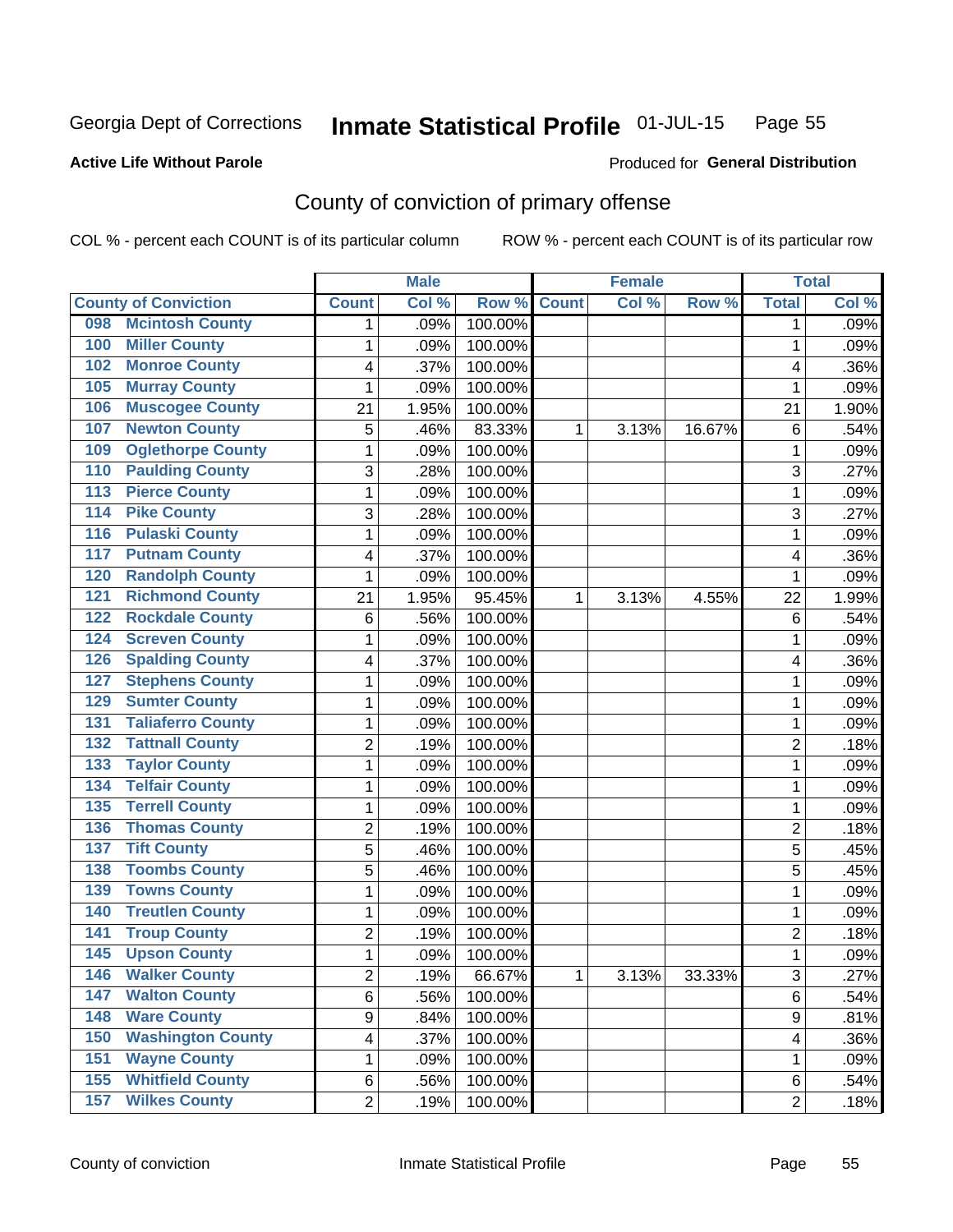#### Inmate Statistical Profile 01-JUL-15 Page 56

Produced for General Distribution

# **Active Life Without Parole**

# County of conviction of primary offense

COL % - percent each COUNT is of its particular column

|                             | <b>Male</b>  |      | <b>Female</b>      |    |      | Total |       |                        |
|-----------------------------|--------------|------|--------------------|----|------|-------|-------|------------------------|
| <b>County of Conviction</b> | <b>Count</b> | Col% | <b>Row % Count</b> |    | Col% | Row % | Total | Col %                  |
| <b>Worth County</b><br>159  |              | .09% | 100.00%            |    |      |       |       | $.09\%$ $\blacksquare$ |
| <b>Total Rported</b>        | 1,076        | 100% | $97.11\%$          | 32 | 100% | 2.89% | 1,108 | 100%                   |

| _____ | $\sim$ | . .<br>IJΔ | 108 |
|-------|--------|------------|-----|

|  | <b>Mode</b><br>1111187 | . .<br>nown | Jnknown | nown<br>______ |
|--|------------------------|-------------|---------|----------------|
|--|------------------------|-------------|---------|----------------|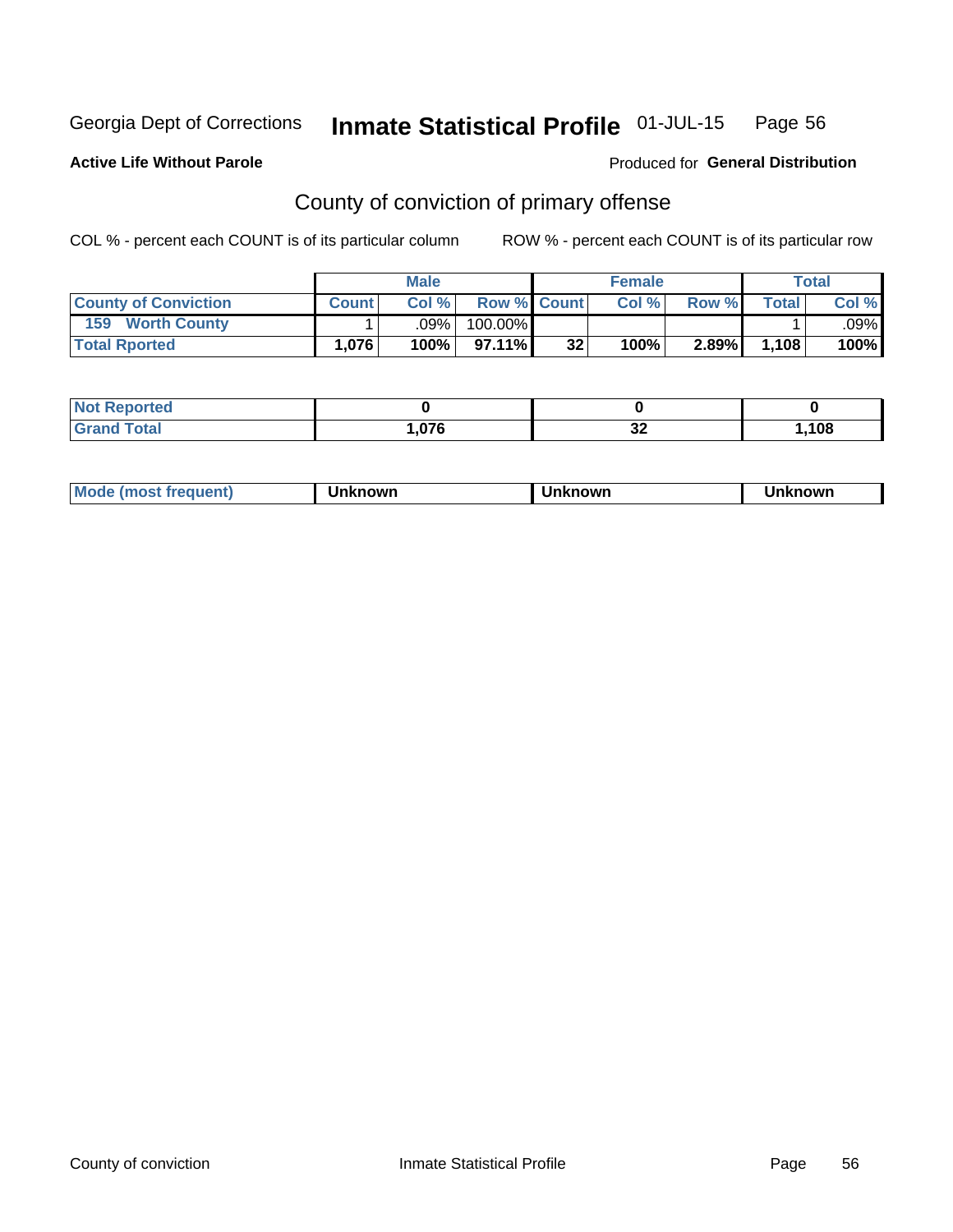# **Georgia Dept of Corrections Active Life Without Parole**

### Inmate Statistical Profile 01-JUL-15 Page 57

Produced for General Distribution

# Circuit of conviction of primary offense

COL % - percent each COUNT is of its particular column ROW % - percent each COUNT is of its particular row

|                         |                                 |                         | <b>Male</b> |         |                | <b>Female</b> |        | <b>Total</b>   |        |
|-------------------------|---------------------------------|-------------------------|-------------|---------|----------------|---------------|--------|----------------|--------|
|                         | <b>Circuit of Conviction</b>    | <b>Count</b>            | Col %       | Row %   | <b>Count</b>   | Col%          | Row %  | <b>Total</b>   | Col %  |
| 1                       | <b>Alapaha Circuit</b>          | 6                       | .99%        | 100.00% |                |               |        | 6              | .98%   |
| $\overline{2}$          | <b>Alcovy Circuit</b>           | 11                      | 1.82%       | 91.67%  | $\mathbf{1}$   | 11.11%        | 8.33%  | 12             | 1.95%  |
| $\overline{\mathbf{3}}$ | <b>Atlanta Circuit</b>          | 96                      | 15.84%      | 96.97%  | 3              | 33.33%        | 3.03%  | 99             | 16.10% |
| 4                       | <b>Atlantic Circuit</b>         | 11                      | 1.82%       | 100.00% |                |               |        | 11             | 1.79%  |
| 5                       | <b>Augusta Circuit</b>          | 30                      | 4.95%       | 93.75%  | $\overline{2}$ | 22.22%        | 6.25%  | 32             | 5.20%  |
| $6\phantom{a}$          | <b>Blue Ridge Circuit</b>       | 3                       | .50%        | 100.00% |                |               |        | 3              | .49%   |
| $\overline{\mathbf{7}}$ | <b>Brunswick Circuit</b>        | 13                      | 2.15%       | 92.86%  | $\mathbf 1$    | 11.11%        | 7.14%  | 14             | 2.28%  |
| 8                       | <b>Chattahoochee Circuit</b>    | 24                      | 3.96%       | 100.00% |                |               |        | 24             | 3.90%  |
| $\overline{9}$          | <b>Cherokee Circuit</b>         | $\overline{7}$          | 1.16%       | 100.00% |                |               |        | $\overline{7}$ | 1.14%  |
| 10                      | <b>Clayton Circuit</b>          | 27                      | 4.46%       | 100.00% |                |               |        | 27             | 4.39%  |
| $\overline{11}$         | <b>Cobb Circuit</b>             | 21                      | 3.47%       | 100.00% |                |               |        | 21             | 3.41%  |
| $\overline{12}$         | <b>Conasauga Circuit</b>        | 7                       | 1.16%       | 100.00% |                |               |        | $\overline{7}$ | 1.14%  |
| 13                      | <b>Cordele Circuit</b>          | 6                       | .99%        | 100.00% |                |               |        | 6              | .98%   |
| 14                      | <b>Coweta Circuit</b>           | $\overline{7}$          | 1.16%       | 100.00% |                |               |        | $\overline{7}$ | 1.14%  |
| 15                      | <b>Dougherty Circuit</b>        | 17                      | 2.81%       | 100.00% |                |               |        | 17             | 2.76%  |
| 16                      | <b>Dublin Circuit</b>           | 4                       | .66%        | 100.00% |                |               |        | 4              | .65%   |
| 17                      | <b>Eastern Circuit</b>          | 23                      | 3.80%       | 100.00% |                |               |        | 23             | 3.74%  |
| 18                      | <b>Flint Circuit</b>            | 8                       | 1.32%       | 100.00% |                |               |        | 8              | 1.30%  |
| 19                      | <b>Griffin Circuit</b>          | 12                      | 1.98%       | 100.00% |                |               |        | 12             | 1.95%  |
| 20                      | <b>Gwinnett Circuit</b>         | 13                      | 2.15%       | 100.00% |                |               |        | 13             | 2.11%  |
| $\overline{21}$         | <b>Houston Circuit</b>          | 10                      | 1.65%       | 100.00% |                |               |        | 10             | 1.63%  |
| $\overline{22}$         | <b>Lookout Mountain Circuit</b> | 6                       | .99%        | 85.71%  | $\mathbf{1}$   | 11.11%        | 14.29% | $\overline{7}$ | 1.14%  |
| 23                      | <b>Macon Circuit</b>            | 13                      | 2.15%       | 100.00% |                |               |        | 13             | 2.11%  |
| $\overline{24}$         | <b>Middle Circuit</b>           | 13                      | 2.15%       | 100.00% |                |               |        | 13             | 2.11%  |
| $\overline{25}$         | <b>Mountain Circuit</b>         | $\overline{\mathbf{4}}$ | .66%        | 100.00% |                |               |        | 4              | .65%   |
| 26                      | <b>Northeastern Circuit</b>     | 13                      | 2.15%       | 100.00% |                |               |        | 13             | 2.11%  |
| $\overline{27}$         | <b>Northern Circuit</b>         | 9                       | 1.49%       | 100.00% |                |               |        | 9              | 1.46%  |
| 28                      | <b>Ocmulgee Circuit</b>         | 12                      | 1.98%       | 100.00% |                |               |        | 12             | 1.95%  |
| 29                      | <b>Oconee Circuit</b>           | $\overline{\mathbf{4}}$ | .66%        | 100.00% |                |               |        | 4              | .65%   |
| 30                      | <b>Ogeechee Circuit</b>         | 8                       | 1.32%       | 100.00% |                |               |        | 8              | 1.30%  |
| $\overline{31}$         | <b>Pataula Circuit</b>          | 4                       | .66%        | 100.00% |                |               |        | 4              | .65%   |
| 32                      | <b>Piedmont Circuit</b>         | 10                      | 1.65%       | 100.00% |                |               |        | 10             | 1.63%  |
| 33                      | <b>Rome Circuit</b>             | 9                       | 1.49%       | 100.00% |                |               |        | 9              | 1.46%  |
| 34                      | <b>South Georgia Circuit</b>    | $\overline{2}$          | .33%        | 100.00% |                |               |        | $\overline{2}$ | .33%   |
| 35                      | <b>Southern Circuit</b>         | 15                      | 2.48%       | 100.00% |                |               |        | 15             | 2.44%  |
| 36                      | <b>Southwestern Circuit</b>     | $\overline{2}$          | .33%        | 100.00% |                |               |        | $\overline{2}$ | .33%   |
| 37                      | <b>Stone Mountain Circuit</b>   | 48                      | 7.92%       | 100.00% |                |               |        | 48             | 7.80%  |
| 38                      | <b>Tallapoosa Circuit</b>       | $\overline{2}$          | .33%        | 100.00% |                |               |        | $\overline{2}$ | .33%   |
| 39                      | <b>Tifton Circuit</b>           | 6                       | .99%        | 100.00% |                |               |        | 6              | .98%   |
| 40                      | <b>Toombs Circuit</b>           | $\overline{3}$          | .50%        | 100.00% |                |               |        | $\overline{3}$ | .49%   |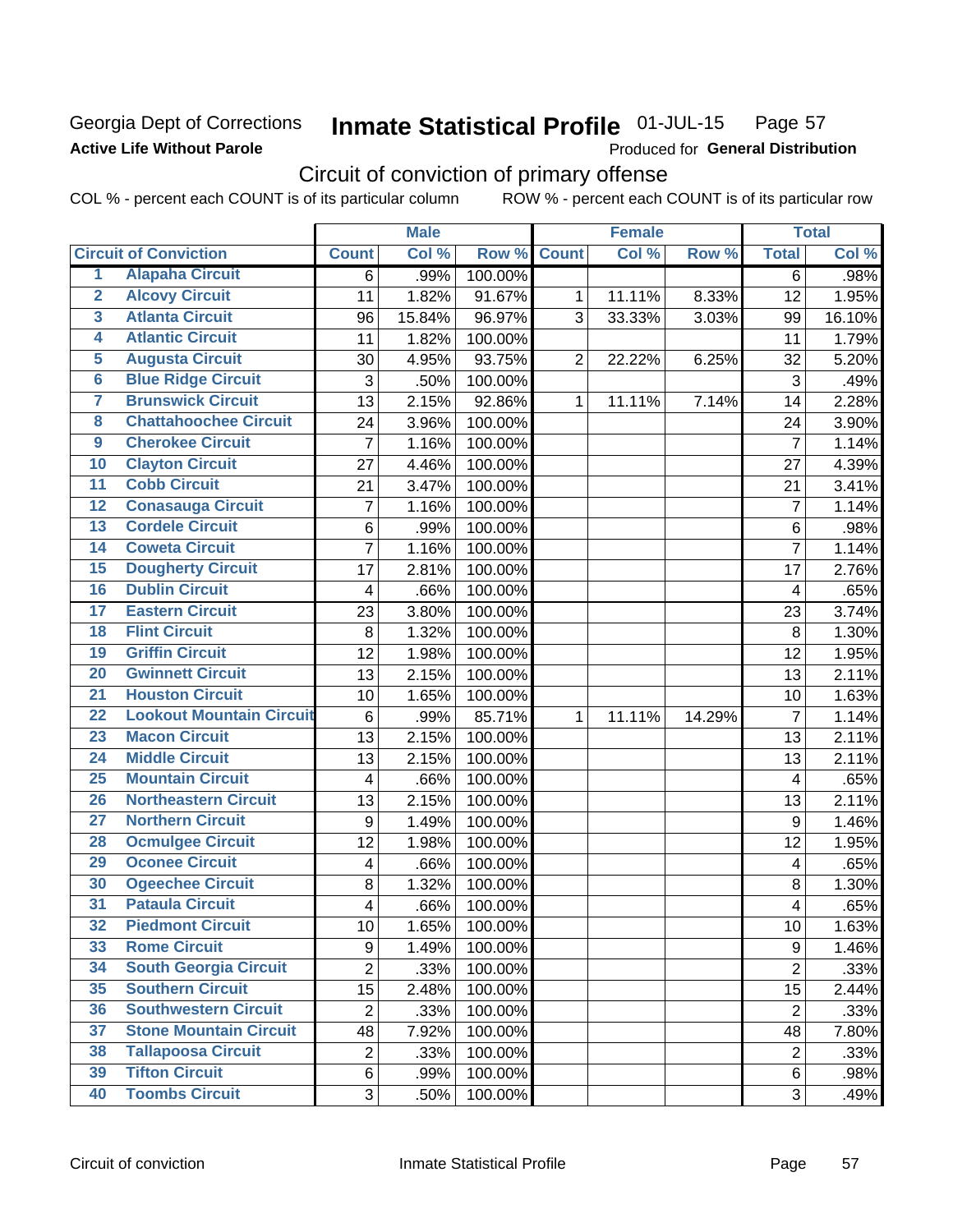# **Georgia Dept of Corrections Active Life Without Parole**

### Inmate Statistical Profile 01-JUL-15 Page 58

Produced for General Distribution

# Circuit of conviction of primary offense

COL % - percent each COUNT is of its particular column ROW % - percent each COUNT is of its particular row

|                                        |                 | <b>Male</b>    |         | <b>Female</b> |                |       | <b>Total</b> |                |  |
|----------------------------------------|-----------------|----------------|---------|---------------|----------------|-------|--------------|----------------|--|
| <b>Circuit of Conviction</b>           | <b>Count</b>    | Col %          | Row %   | <b>Count</b>  | Col %          | Row % | <b>Total</b> | Col %          |  |
| <b>Waycross Circuit</b><br>41          | 18              | 2.97%          | 100.00% |               |                |       | 18           | 2.93%          |  |
| <b>Western Circuit</b><br>42           | 15 <sub>2</sub> | 2.48%          | 100.00% |               |                |       | 15           | 2.44%          |  |
| <b>Rockdale Circuit</b><br>43          | 6               | .99%           | 100.00% |               |                |       | 6            | .98%           |  |
| <b>Douglas Circuit</b><br>44           | 15              | 2.48%          | 93.75%  | 1             | 11.11%         | 6.25% | 16           | 2.60%          |  |
| <b>Appalachian Circuit</b><br>45       |                 | .17%           | 100.00% |               |                |       |              | .16%           |  |
| <b>Enotah Circuit</b><br>46            |                 | .17%           | 100.00% |               |                |       |              | .16%           |  |
| <b>Towaliga Judicial Circuit</b><br>48 | 8               | 1.32%          | 100.00% |               |                |       | 8            | 1.30%          |  |
| <b>Paulding Circuit</b><br>49          | 3               | .50%           | 100.00% |               |                |       | 3            | .49%           |  |
| <b>Total Rported</b>                   | 606             | 100%           | 98.54%  | 9             | 100%           | 1.46% | 615          | 100%           |  |
| <b>Not Reported</b>                    |                 | 470            |         | 23            |                |       | 493          |                |  |
| <b>Grand Total</b>                     |                 | 1,076<br>32    |         |               | 1,108          |       |              |                |  |
| <b>Mode (most frequent)</b>            |                 | <b>Atlanta</b> |         |               | <b>Atlanta</b> |       |              | <b>Atlanta</b> |  |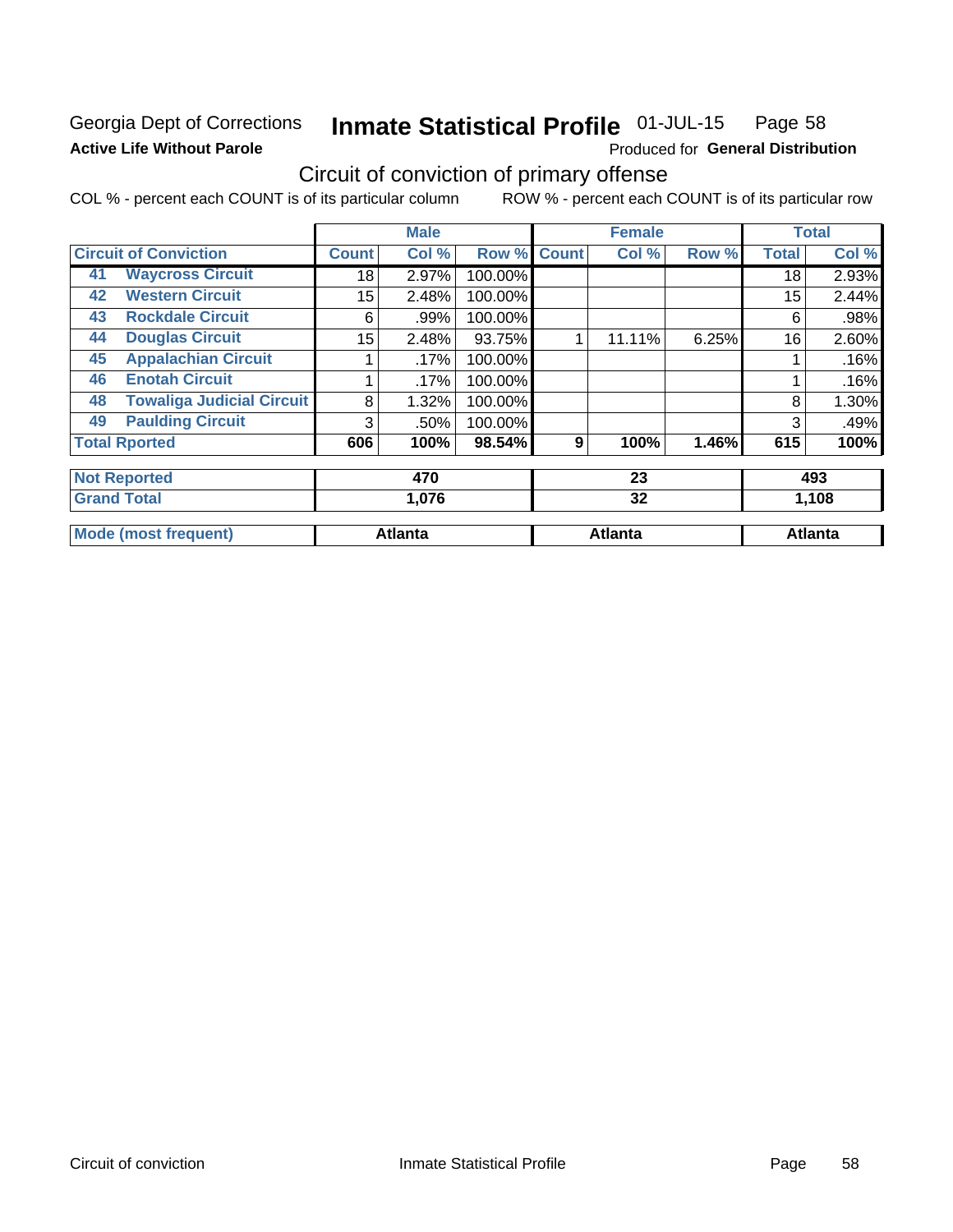# **Active Life Without Parole**

### **Produced for General Distribution**

# Years served (jail + prison) in this incarceration

COL % - percent each COUNT is of its particular column

| Col %<br>Row %<br>Col %<br><b>Total</b><br><b>Years Served</b><br><b>Count</b><br><b>Count</b><br>Row %<br>Less than one year<br>9.20%<br>96.12%<br>12.50%<br>3.88%<br>103<br>99<br>4<br>1 to 1.99 years<br>7<br>95<br>8.83%<br>93.14%<br>21.88%<br>6.86%<br>102<br>2 to 2.99 years<br>9.20%<br>92.52%<br>25.00%<br>7.48%<br>107<br>99<br>8<br>3 to 3.99 years<br>7.99%<br>97.73%<br>$\overline{c}$<br>6.25%<br>2.27%<br>86<br>88<br>4 to 4.99 years<br>98.33%<br>$\mathbf 1$<br>59<br>5.48%<br>3.13%<br>1.67%<br>60<br>5 to 5.99 years<br>40<br>3.72%<br>100.00%<br>40<br>6 to 6.99 years<br>2.70%<br>100.00%<br>29<br>29<br>7 to 7.99 years<br>32<br>2.97%<br>100.00%<br>32<br>8 to 8.99 years<br>33<br>97.06%<br>3.13%<br>3.07%<br>1<br>2.94%<br>34<br>9 to 9.99 years<br>24<br>2.23%<br>92.31%<br>$\overline{2}$<br>6.25%<br>7.69%<br>26<br>10 to 10.99 years<br>32<br>2.97%<br>100.00%<br>32<br>11 to 11.99 years<br>3.25%<br>100.00%<br>35<br>35<br>12 to 12.99 years<br>35<br>89.74%<br>12.50%<br>10.26%<br>3.25%<br>39<br>4<br>13 to 13.99 years<br>97.56%<br>3.13%<br>40<br>3.72%<br>1<br>2.44%<br>41<br>14 to 14.99 years<br>100.00%<br>44<br>4.09%<br>44<br>15 to 15.99 years<br>100.00%<br>46<br>4.28%<br>46<br>16 to 16.99 years<br>29<br>2.70%<br>96.67%<br>1<br>3.13%<br>30<br>3.33%<br>17 to 17.99 years<br>4.09%<br>100.00%<br>44<br>44<br>18 to 18.99 years<br>$\mathbf 1$<br>4.28%<br>97.87%<br>3.13%<br>2.13%<br>47<br>46<br>19 to 19.99 years<br>36<br>3.35%<br>100.00%<br>36<br>20 to 20.99 years<br>100.00%<br>29<br>2.70%<br>29<br>21 to 21.99 years<br>100.00%<br>1.86%<br>20<br>20<br>22 to 22.99 years<br>12<br>1.12%<br>100.00%<br>12<br>23 to 23.99 years<br>100.00%<br>4<br>4<br>0.37%<br>24 to 24.99 years<br>5<br>0.46%<br>100.00%<br>5<br>26 to 26.99 years<br>$\boldsymbol{9}$<br>9<br>0.84%<br>100.00%<br>27 to 27.99 years<br>$\overline{1}$<br>$\overline{1}$<br>100.00%<br>0.09%<br>28 to 28.99 years<br>4<br>0.37%<br>100.00%<br>4 |                | <b>Male</b>      |       | <b>Female</b> |  |  | <b>Total</b> |   |        |
|---------------------------------------------------------------------------------------------------------------------------------------------------------------------------------------------------------------------------------------------------------------------------------------------------------------------------------------------------------------------------------------------------------------------------------------------------------------------------------------------------------------------------------------------------------------------------------------------------------------------------------------------------------------------------------------------------------------------------------------------------------------------------------------------------------------------------------------------------------------------------------------------------------------------------------------------------------------------------------------------------------------------------------------------------------------------------------------------------------------------------------------------------------------------------------------------------------------------------------------------------------------------------------------------------------------------------------------------------------------------------------------------------------------------------------------------------------------------------------------------------------------------------------------------------------------------------------------------------------------------------------------------------------------------------------------------------------------------------------------------------------------------------------------------------------------------------------------------------------------------------------------------------------------------------------------------------------------------------|----------------|------------------|-------|---------------|--|--|--------------|---|--------|
|                                                                                                                                                                                                                                                                                                                                                                                                                                                                                                                                                                                                                                                                                                                                                                                                                                                                                                                                                                                                                                                                                                                                                                                                                                                                                                                                                                                                                                                                                                                                                                                                                                                                                                                                                                                                                                                                                                                                                                           |                |                  |       |               |  |  |              |   | Col %  |
|                                                                                                                                                                                                                                                                                                                                                                                                                                                                                                                                                                                                                                                                                                                                                                                                                                                                                                                                                                                                                                                                                                                                                                                                                                                                                                                                                                                                                                                                                                                                                                                                                                                                                                                                                                                                                                                                                                                                                                           |                |                  |       |               |  |  |              |   | 9.30%  |
|                                                                                                                                                                                                                                                                                                                                                                                                                                                                                                                                                                                                                                                                                                                                                                                                                                                                                                                                                                                                                                                                                                                                                                                                                                                                                                                                                                                                                                                                                                                                                                                                                                                                                                                                                                                                                                                                                                                                                                           |                |                  |       |               |  |  |              |   | 9.21%  |
|                                                                                                                                                                                                                                                                                                                                                                                                                                                                                                                                                                                                                                                                                                                                                                                                                                                                                                                                                                                                                                                                                                                                                                                                                                                                                                                                                                                                                                                                                                                                                                                                                                                                                                                                                                                                                                                                                                                                                                           |                |                  |       |               |  |  |              |   | 9.66%  |
|                                                                                                                                                                                                                                                                                                                                                                                                                                                                                                                                                                                                                                                                                                                                                                                                                                                                                                                                                                                                                                                                                                                                                                                                                                                                                                                                                                                                                                                                                                                                                                                                                                                                                                                                                                                                                                                                                                                                                                           |                |                  |       |               |  |  |              |   | 7.94%  |
|                                                                                                                                                                                                                                                                                                                                                                                                                                                                                                                                                                                                                                                                                                                                                                                                                                                                                                                                                                                                                                                                                                                                                                                                                                                                                                                                                                                                                                                                                                                                                                                                                                                                                                                                                                                                                                                                                                                                                                           |                |                  |       |               |  |  |              |   | 5.42%  |
|                                                                                                                                                                                                                                                                                                                                                                                                                                                                                                                                                                                                                                                                                                                                                                                                                                                                                                                                                                                                                                                                                                                                                                                                                                                                                                                                                                                                                                                                                                                                                                                                                                                                                                                                                                                                                                                                                                                                                                           |                |                  |       |               |  |  |              |   | 3.61%  |
|                                                                                                                                                                                                                                                                                                                                                                                                                                                                                                                                                                                                                                                                                                                                                                                                                                                                                                                                                                                                                                                                                                                                                                                                                                                                                                                                                                                                                                                                                                                                                                                                                                                                                                                                                                                                                                                                                                                                                                           |                |                  |       |               |  |  |              |   | 2.62%  |
|                                                                                                                                                                                                                                                                                                                                                                                                                                                                                                                                                                                                                                                                                                                                                                                                                                                                                                                                                                                                                                                                                                                                                                                                                                                                                                                                                                                                                                                                                                                                                                                                                                                                                                                                                                                                                                                                                                                                                                           |                |                  |       |               |  |  |              |   | 2.89%  |
|                                                                                                                                                                                                                                                                                                                                                                                                                                                                                                                                                                                                                                                                                                                                                                                                                                                                                                                                                                                                                                                                                                                                                                                                                                                                                                                                                                                                                                                                                                                                                                                                                                                                                                                                                                                                                                                                                                                                                                           |                |                  |       |               |  |  |              |   | 3.07%  |
|                                                                                                                                                                                                                                                                                                                                                                                                                                                                                                                                                                                                                                                                                                                                                                                                                                                                                                                                                                                                                                                                                                                                                                                                                                                                                                                                                                                                                                                                                                                                                                                                                                                                                                                                                                                                                                                                                                                                                                           |                |                  |       |               |  |  |              |   | 2.35%  |
|                                                                                                                                                                                                                                                                                                                                                                                                                                                                                                                                                                                                                                                                                                                                                                                                                                                                                                                                                                                                                                                                                                                                                                                                                                                                                                                                                                                                                                                                                                                                                                                                                                                                                                                                                                                                                                                                                                                                                                           |                |                  |       |               |  |  |              |   | 2.89%  |
|                                                                                                                                                                                                                                                                                                                                                                                                                                                                                                                                                                                                                                                                                                                                                                                                                                                                                                                                                                                                                                                                                                                                                                                                                                                                                                                                                                                                                                                                                                                                                                                                                                                                                                                                                                                                                                                                                                                                                                           |                |                  |       |               |  |  |              |   | 3.16%  |
|                                                                                                                                                                                                                                                                                                                                                                                                                                                                                                                                                                                                                                                                                                                                                                                                                                                                                                                                                                                                                                                                                                                                                                                                                                                                                                                                                                                                                                                                                                                                                                                                                                                                                                                                                                                                                                                                                                                                                                           |                |                  |       |               |  |  |              |   | 3.52%  |
|                                                                                                                                                                                                                                                                                                                                                                                                                                                                                                                                                                                                                                                                                                                                                                                                                                                                                                                                                                                                                                                                                                                                                                                                                                                                                                                                                                                                                                                                                                                                                                                                                                                                                                                                                                                                                                                                                                                                                                           |                |                  |       |               |  |  |              |   | 3.70%  |
|                                                                                                                                                                                                                                                                                                                                                                                                                                                                                                                                                                                                                                                                                                                                                                                                                                                                                                                                                                                                                                                                                                                                                                                                                                                                                                                                                                                                                                                                                                                                                                                                                                                                                                                                                                                                                                                                                                                                                                           |                |                  |       |               |  |  |              |   | 3.97%  |
|                                                                                                                                                                                                                                                                                                                                                                                                                                                                                                                                                                                                                                                                                                                                                                                                                                                                                                                                                                                                                                                                                                                                                                                                                                                                                                                                                                                                                                                                                                                                                                                                                                                                                                                                                                                                                                                                                                                                                                           |                |                  |       |               |  |  |              |   | 4.15%  |
|                                                                                                                                                                                                                                                                                                                                                                                                                                                                                                                                                                                                                                                                                                                                                                                                                                                                                                                                                                                                                                                                                                                                                                                                                                                                                                                                                                                                                                                                                                                                                                                                                                                                                                                                                                                                                                                                                                                                                                           |                |                  |       |               |  |  |              |   | 2.71%  |
|                                                                                                                                                                                                                                                                                                                                                                                                                                                                                                                                                                                                                                                                                                                                                                                                                                                                                                                                                                                                                                                                                                                                                                                                                                                                                                                                                                                                                                                                                                                                                                                                                                                                                                                                                                                                                                                                                                                                                                           |                |                  |       |               |  |  |              |   | 3.97%  |
|                                                                                                                                                                                                                                                                                                                                                                                                                                                                                                                                                                                                                                                                                                                                                                                                                                                                                                                                                                                                                                                                                                                                                                                                                                                                                                                                                                                                                                                                                                                                                                                                                                                                                                                                                                                                                                                                                                                                                                           |                |                  |       |               |  |  |              |   | 4.24%  |
|                                                                                                                                                                                                                                                                                                                                                                                                                                                                                                                                                                                                                                                                                                                                                                                                                                                                                                                                                                                                                                                                                                                                                                                                                                                                                                                                                                                                                                                                                                                                                                                                                                                                                                                                                                                                                                                                                                                                                                           |                |                  |       |               |  |  |              |   | 3.25%  |
|                                                                                                                                                                                                                                                                                                                                                                                                                                                                                                                                                                                                                                                                                                                                                                                                                                                                                                                                                                                                                                                                                                                                                                                                                                                                                                                                                                                                                                                                                                                                                                                                                                                                                                                                                                                                                                                                                                                                                                           |                |                  |       |               |  |  |              |   | 2.62%  |
|                                                                                                                                                                                                                                                                                                                                                                                                                                                                                                                                                                                                                                                                                                                                                                                                                                                                                                                                                                                                                                                                                                                                                                                                                                                                                                                                                                                                                                                                                                                                                                                                                                                                                                                                                                                                                                                                                                                                                                           |                |                  |       |               |  |  |              |   | 1.81%  |
|                                                                                                                                                                                                                                                                                                                                                                                                                                                                                                                                                                                                                                                                                                                                                                                                                                                                                                                                                                                                                                                                                                                                                                                                                                                                                                                                                                                                                                                                                                                                                                                                                                                                                                                                                                                                                                                                                                                                                                           |                |                  |       |               |  |  |              |   | 1.08%  |
|                                                                                                                                                                                                                                                                                                                                                                                                                                                                                                                                                                                                                                                                                                                                                                                                                                                                                                                                                                                                                                                                                                                                                                                                                                                                                                                                                                                                                                                                                                                                                                                                                                                                                                                                                                                                                                                                                                                                                                           |                |                  |       |               |  |  |              |   | 0.36%  |
|                                                                                                                                                                                                                                                                                                                                                                                                                                                                                                                                                                                                                                                                                                                                                                                                                                                                                                                                                                                                                                                                                                                                                                                                                                                                                                                                                                                                                                                                                                                                                                                                                                                                                                                                                                                                                                                                                                                                                                           |                |                  |       |               |  |  |              |   | 0.45%  |
|                                                                                                                                                                                                                                                                                                                                                                                                                                                                                                                                                                                                                                                                                                                                                                                                                                                                                                                                                                                                                                                                                                                                                                                                                                                                                                                                                                                                                                                                                                                                                                                                                                                                                                                                                                                                                                                                                                                                                                           |                |                  |       |               |  |  |              |   | 0.81%  |
|                                                                                                                                                                                                                                                                                                                                                                                                                                                                                                                                                                                                                                                                                                                                                                                                                                                                                                                                                                                                                                                                                                                                                                                                                                                                                                                                                                                                                                                                                                                                                                                                                                                                                                                                                                                                                                                                                                                                                                           |                |                  |       |               |  |  |              |   | 0.09%  |
|                                                                                                                                                                                                                                                                                                                                                                                                                                                                                                                                                                                                                                                                                                                                                                                                                                                                                                                                                                                                                                                                                                                                                                                                                                                                                                                                                                                                                                                                                                                                                                                                                                                                                                                                                                                                                                                                                                                                                                           |                |                  |       |               |  |  |              |   | 0.36%  |
|                                                                                                                                                                                                                                                                                                                                                                                                                                                                                                                                                                                                                                                                                                                                                                                                                                                                                                                                                                                                                                                                                                                                                                                                                                                                                                                                                                                                                                                                                                                                                                                                                                                                                                                                                                                                                                                                                                                                                                           | Thirty + years | $\boldsymbol{9}$ | 0.84% | 100.00%       |  |  |              | 9 | 0.81%  |
| <b>Total Reported</b><br>1,076<br>97.11%<br>100%<br>$\overline{32}$<br>100%<br>2.89%<br>1,108                                                                                                                                                                                                                                                                                                                                                                                                                                                                                                                                                                                                                                                                                                                                                                                                                                                                                                                                                                                                                                                                                                                                                                                                                                                                                                                                                                                                                                                                                                                                                                                                                                                                                                                                                                                                                                                                             |                |                  |       |               |  |  |              |   | 100.0% |

| _____ | $\sim$ | $\sim$<br>◡▵ | ,108 |
|-------|--------|--------------|------|

| <b>Mean</b><br>(average) | 9.52              | 5.27            | 9.4             |
|--------------------------|-------------------|-----------------|-----------------|
| Median (middle)          | 7.955             | 2.49            | 7.845           |
| Mode (most frequent)     | 1 to $1.99$ years | 2 to 2.99 years | 1 to 1.99 years |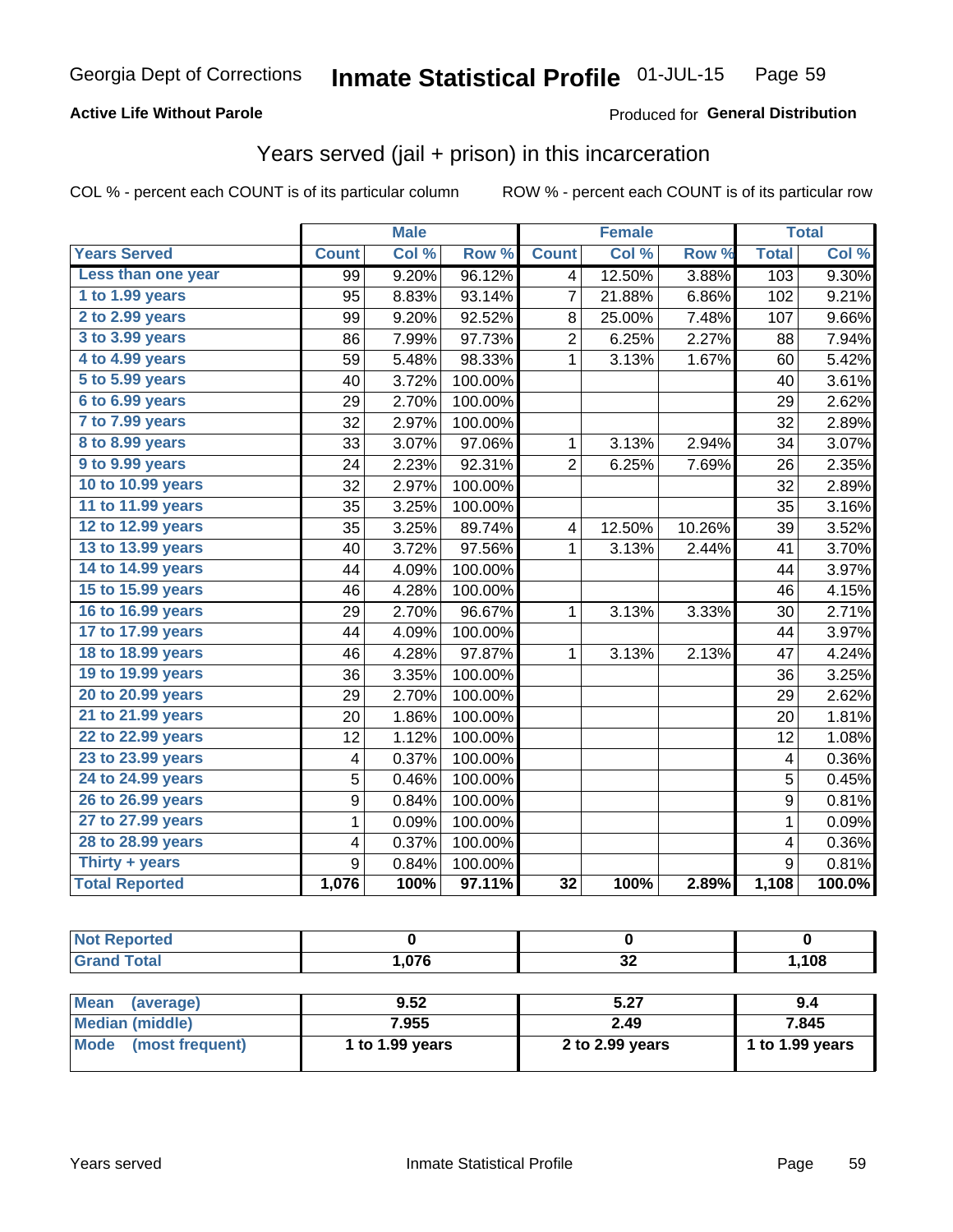#### Inmate Statistical Profile 01-JUL-15 Page 60

### **Active Life Without Parole**

Produced for General Distribution

# Results of most recent HIV tests

COL % - percent each COUNT is of its particular column

|                         |              | <b>Male</b> |        |              | <b>Female</b> |          |             | Total  |
|-------------------------|--------------|-------------|--------|--------------|---------------|----------|-------------|--------|
| <b>HIV Test Results</b> | <b>Count</b> | Col%        | Row %  | <b>Count</b> | Col %         | Row %    | $\tau$ otal | Col %  |
| <b>Positive</b>         |              | $0.67\%$    | 87.50% |              | 3.13%         | 12.50%   |             | 0.74%  |
| <b>Negative</b>         | .042         | $99.33\%$   | 97.11% | 31           | 96.88%        | $2.89\%$ | 1,073       | 99.26% |
| <b>Total Reported</b>   | ,049         | $100\%$     | 97.04% | 32           | 100%          | 2.96%    | 1,081       | 100%   |

| <b>Not Reported</b>  | ~-<br>-- |          | ~-<br>-- |
|----------------------|----------|----------|----------|
| <b>Total</b><br>Gr2r | .076     | ^'<br>◡▵ | ,108     |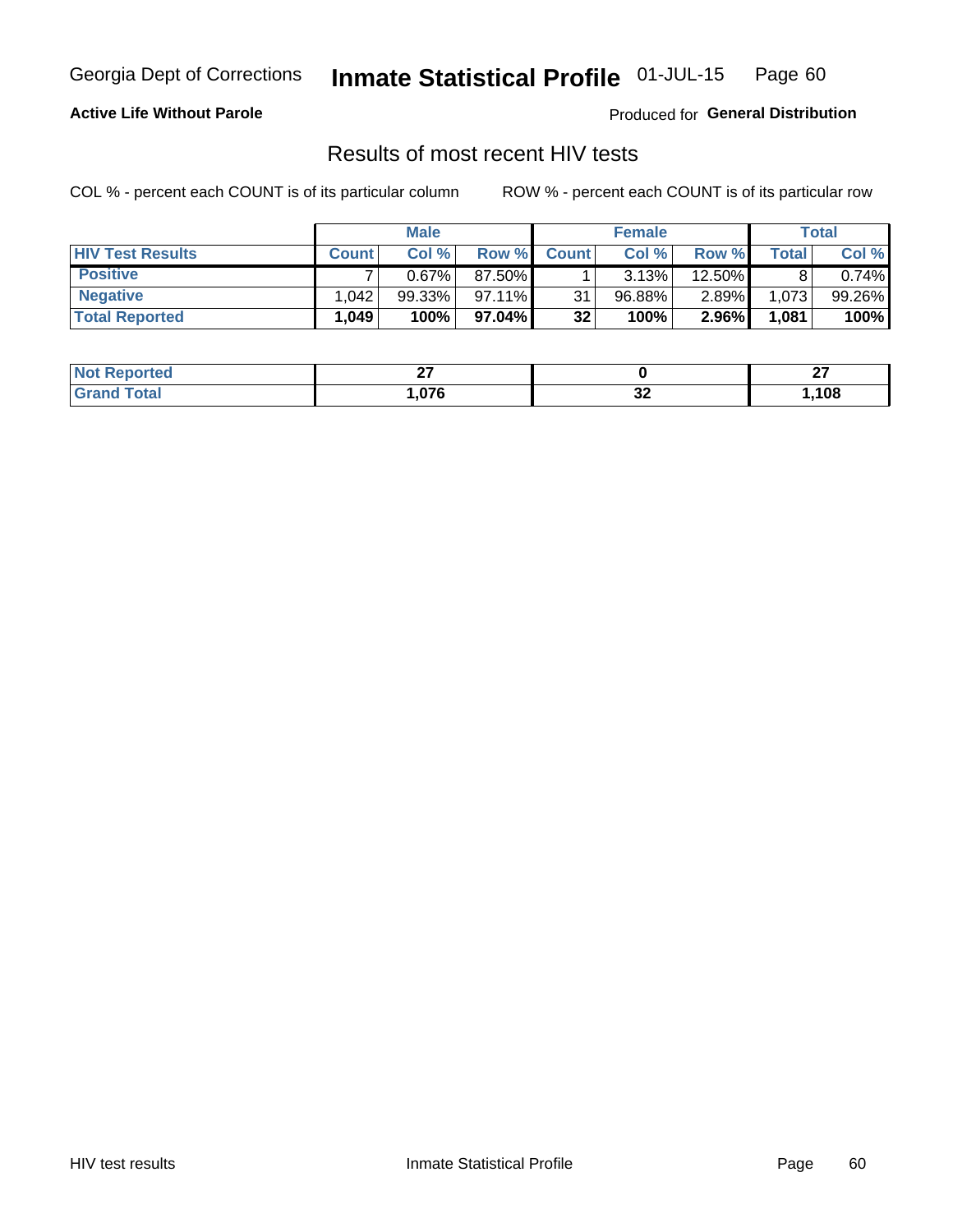# Georgia Dept of Corrections **Inmate Statistical Profile** 01-JUL-15 Page 61

### **Active Life Without Parole**

Produced for **General Distribution**

# Results of most recent tuberculosis test

COL % - percent each COUNT is of its particular column ROW % - percent each COUNT is of its particular row

|                                  |              | <b>Male</b> |        |              | <b>Female</b> |          |       | Total  |
|----------------------------------|--------------|-------------|--------|--------------|---------------|----------|-------|--------|
| <b>Tuberculosis Test Results</b> | <b>Count</b> | Col%        | Row %  | <b>Count</b> | Col%          | Row %    | Total | Col %  |
| <b>Positive on current test</b>  | 239          | 22.61%      | 99.17% |              | 6.25%         | 0.83%    | 241   | 22.13% |
| <b>Negative</b>                  | 818          | 77.39%      | 96.46% | 30           | $93.75\%$     | $3.54\%$ | 848   | 77.87% |
| <b>Total Reported</b>            | .057         | 100%        | 97.06% | 32           | 100%          | 2.94%    | 1,089 | 100%   |

| <b>Not Reported</b> |      |          | . . |
|---------------------|------|----------|-----|
| <b>Total</b>        | .076 | ~<br>IJΔ | 108 |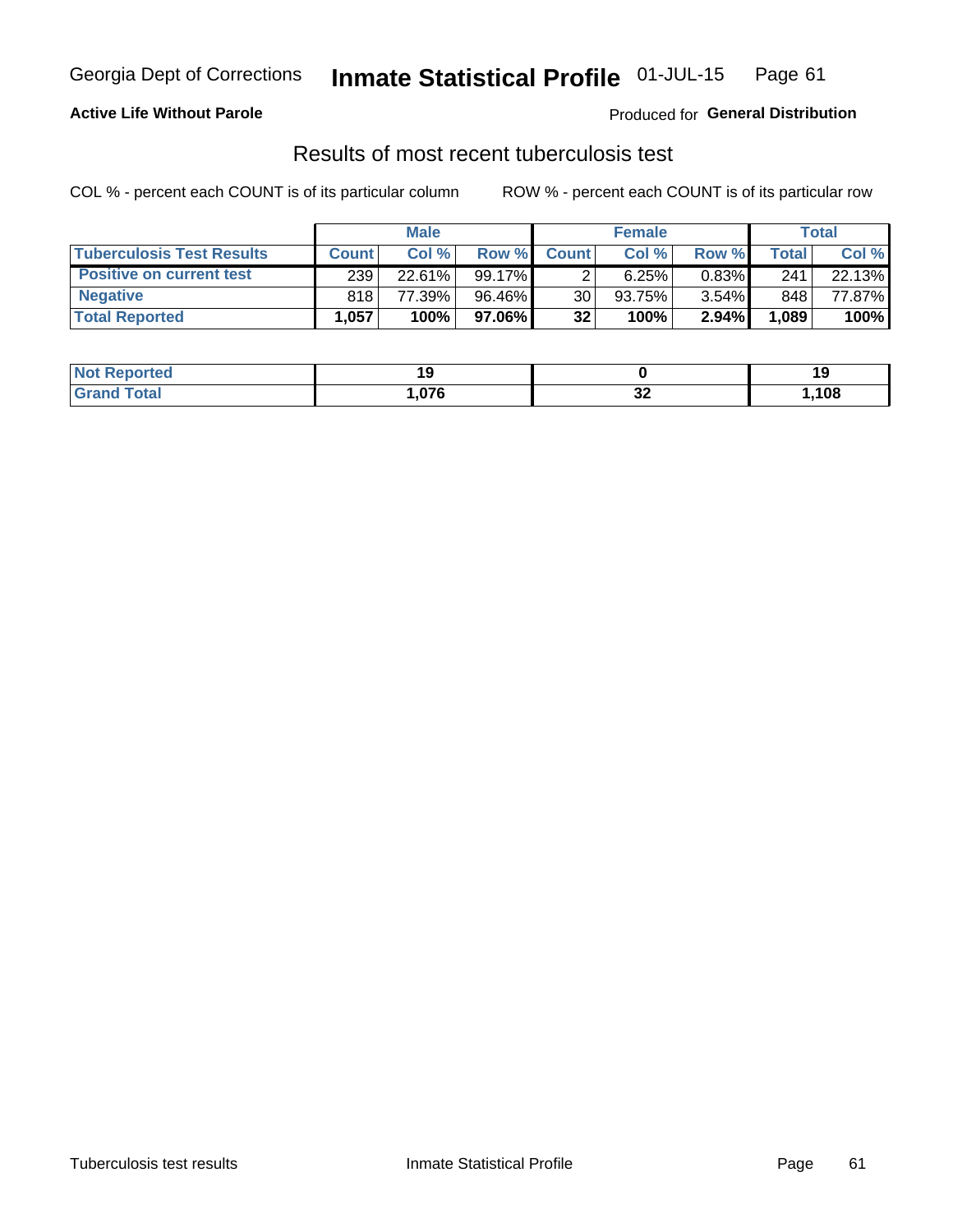# Georgia Dept of Corrections **Inmate Statistical Profile** 01-JUL-15 Page 62

### **Active Life Without Parole**

Produced for **General Distribution**

# Results of most recent syphilis test

COL % - percent each COUNT is of its particular column ROW % - percent each COUNT is of its particular row

|                                 |              | <b>Male</b> |           |              | <b>Female</b> |        |             | Total  |
|---------------------------------|--------------|-------------|-----------|--------------|---------------|--------|-------------|--------|
| <b>Syphilis Test Results</b>    | <b>Count</b> | Col%        | Row %     | <b>Count</b> | Col %         | Row %I | $\tau$ otal | Col %  |
| <b>Positive on current test</b> | 16           | $2.55\%$    | $94.12\%$ |              | 9.09%         | 5.88%  | 17          | 2.66%  |
| <b>Negative</b>                 | 612          | $97.45\%$   | 98.39%    | 10           | $90.91\%$     | 1.61%  | 622         | 97.34% |
| <b>Total Reported</b>           | 628          | 100%        | 98.28%    | 11           | 100%          | 1.72%  | 639         | 100%   |

| <b>Not Reported</b> | 448  | $\sim$<br>- - | 469  |
|---------------------|------|---------------|------|
| <b>Grand Total</b>  | .076 | ~<br>◡▵       | ,108 |